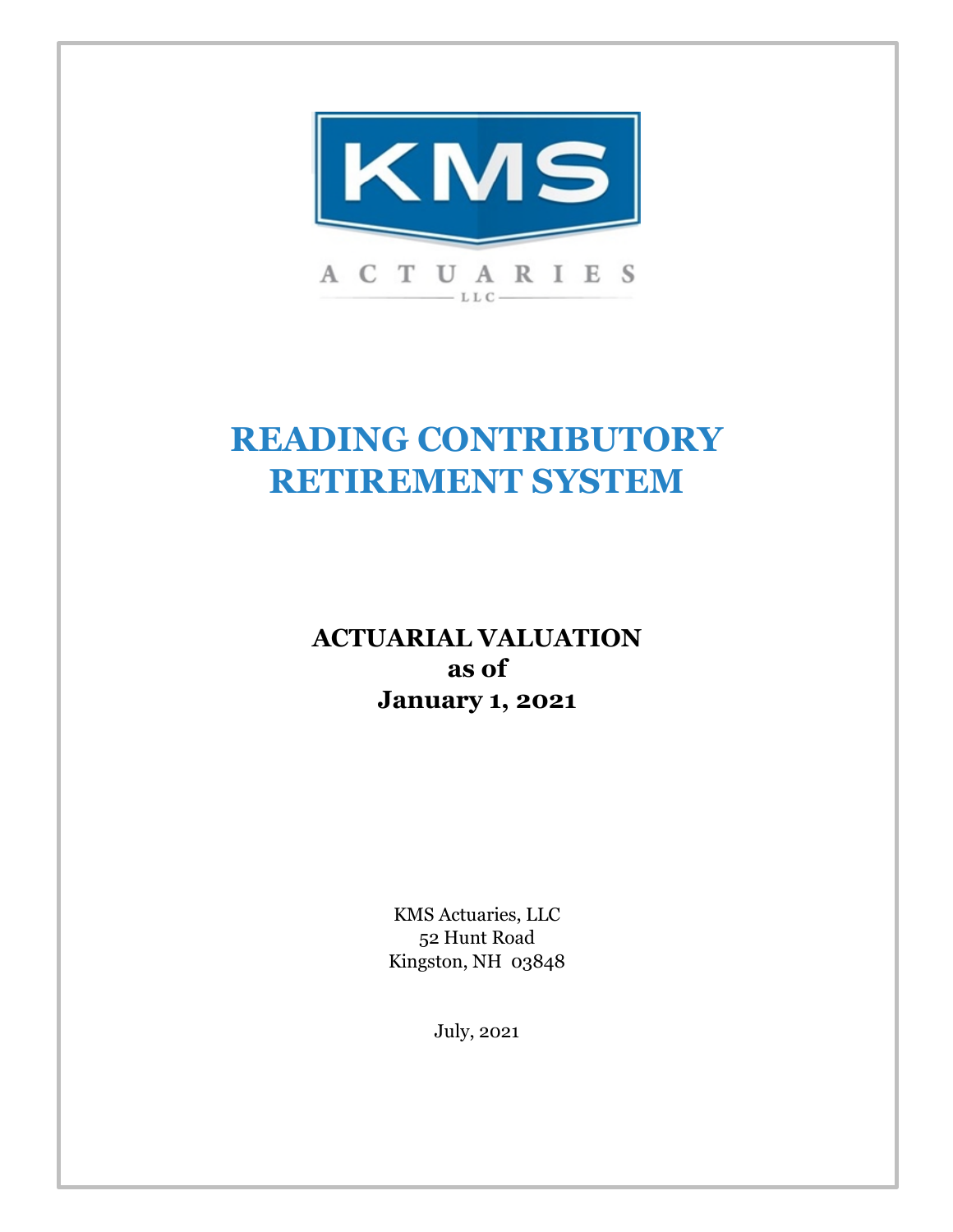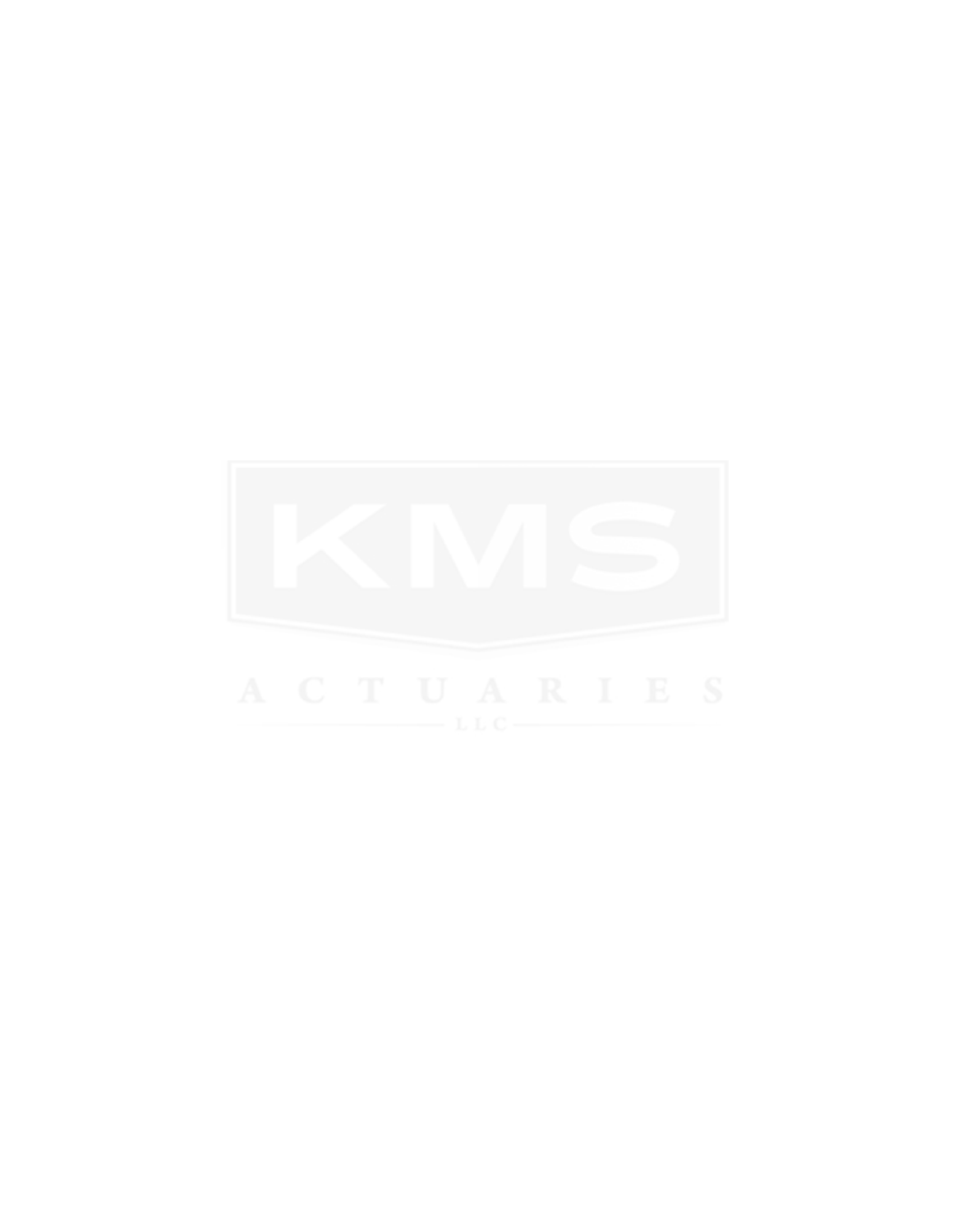

July 16, 2021

Reading Contributory Retirement Board 16 Lowell Street Reading, MA 01867

Dear Board Members:

We are pleased to present the enclosed report providing the results of our actuarial valuation of the Reading Contributory Retirement System as of January 1, 2021. Our valuation was performed in accordance with the provisions contained in Chapter 32 of the Massachusetts General Laws, "M.G.L.", as of January 1, 2021. Disclosures under GASB Statement No. 67, Financial Reporting for Pension Plans (GASB 67) and GASB Statement No. 68, Accounting and Financial Reporting for Pensions (GASB 68) are provided in a separate report.

The principal results of our valuation are summarized in Section 2. The Summary of Plan Provisions and Actuarial Assumptions and Methods are shown in Sections 5 and 6, respectively. Section 7 summarizes the demographic profile of active members, retired plan members and beneficiaries and disabled plan members. Asset information and actuarial liabilities are presented in Section 2. The development of the required appropriations pursuant to Chapter 32 of the M.G.L. is shown in Section 3, including a 30-year forecast of the required appropriations and projected cash flows. Section 4 includes a summary of valuation information for PERAC as well as information relating to the primary risks to the System and an assessment of those risks.

This valuation is based upon member data provided by the Reading Contributory Retirement Board and asset information reported to the Public Employee Retirement Administration Commission (PERAC) by the Retirement Board. Although we did not audit the data used in the valuation, we believe that the information is complete and reliable.

Liabilities presented in this report are based on a long-term investment return rate assumption of 7%, net of investment expense, compounded annually.

This report was completed in accordance with generally accepted actuarial standards and procedures, and conforms to the Code of Professional Conduct of the American Academy of Actuaries. The actuarial assumptions used in the determination of costs are reasonably related to the experience of the System and to reasonable expectations, and represent our best estimate of anticipated long-term experience under the System.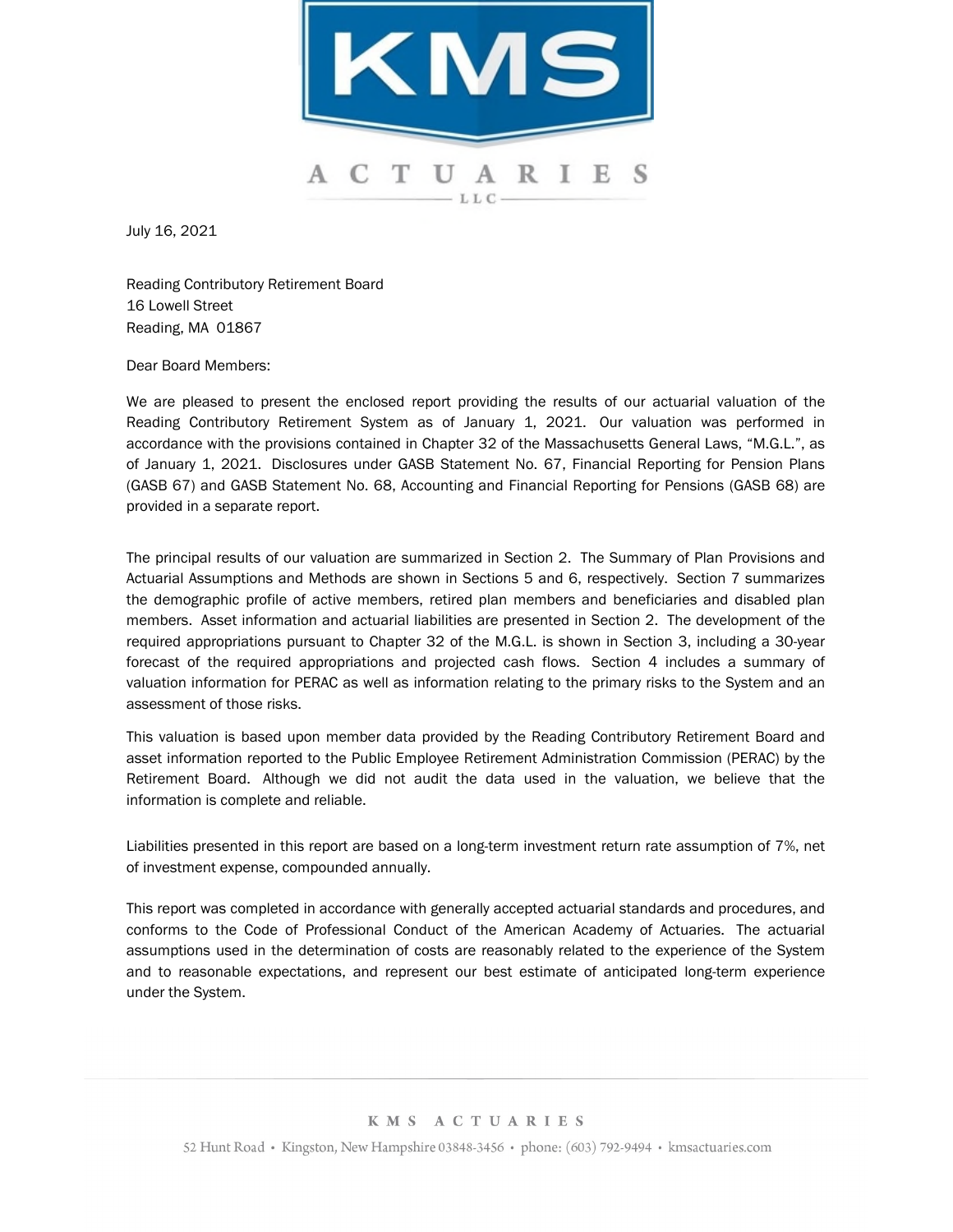Page 2 Reading Contributory Retirement Board July 16, 2021

Future actuarial valuation results may differ significantly from the current results presented in this report. Examples of potential sources of volatility include plan experience differing from that anticipated by the economic or demographic assumptions, the effect of new entrants, changes in economic or demographic assumptions, the effect of law changes and the delayed effect of smoothing techniques.

Our valuation follows generally accepted actuarial methods and we perform such tests as we consider necessary to assure the accuracy of the results. The amounts presented in this report have been appropriately determined according to the actuarial assumptions and methods stated herein.

This report is intended for the sole use of the Reading Contributory Retirement Board and is intended to provide information to comply with the stated purpose of the report. It may not be appropriate for other purposes.

The undersigned credentialed actuaries are Members of the American Academy of Actuaries and meet the Qualification Standards of the American Academy of Actuaries necessary to render the actuarial opinion contained herein. They are available to answer any questions with regard to this report.

Respectfully submitted,

Dunda Bournin

Linda L. Bournival, FSA Member, American Academy of Actuaries (603) 792-9494

amanda Maharcurich

(603) 792-9494 Amanda J. Makarevich, ASA Member, American Academy of Actuaries

as a Miral

David M. Mirabito, FSA Member, American Academy of Actuaries (978) 766-5532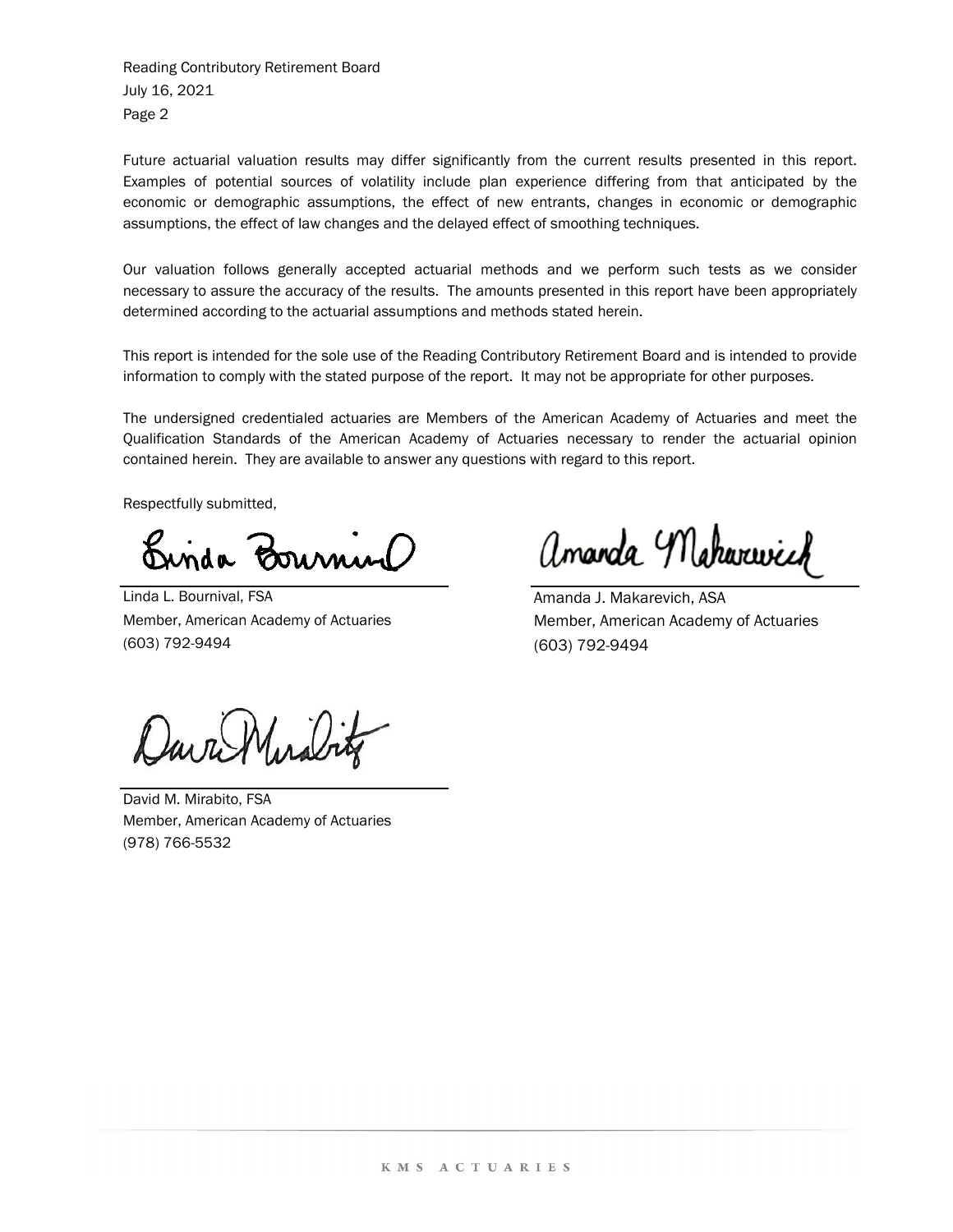| <b>SECTION 1</b> | <b>EXECUTIVE SUMMARY</b>                                                                                                                                                                                      | 1  |
|------------------|---------------------------------------------------------------------------------------------------------------------------------------------------------------------------------------------------------------|----|
| <b>SECTION 2</b> | <b>PRINCIPAL VALUATION RESULTS</b><br><b>Market Value of Assets</b><br><b>Actuarial Value of Assets</b><br><b>Actuarial Liabilities</b>                                                                       | 5  |
|                  | <b>Actuarial Experience</b>                                                                                                                                                                                   |    |
| <b>SECTION 3</b> | <b>CHAPTER 32 OF M.G.L. APPROPRIATIONS</b><br><b>Annual Appropriations</b><br>Exhibit 3.1 - 30-Year Forecast of Annual Appropriations<br>Exhibit 3.2 - 30-Year Forecast of Cash Flow<br><b>Forecast Notes</b> | 13 |
| <b>SECTION 4</b> | <b>DISCLOSURES</b><br>4.1 - GASB 67 and GASB 68 Disclosures<br>4.2 - PERAC Disclosure Information<br>4.3 - Risk Measures                                                                                      | 17 |
| <b>SECTION 5</b> | <b>SUMMARY OF PLAN PROVISIONS</b>                                                                                                                                                                             | 24 |
| <b>SECTION 6</b> | <b>ACTUARIAL ASSUMPTIONS AND METHODS</b>                                                                                                                                                                      | 29 |
| <b>SECTION 7</b> | <b>PLAN MEMBER INFORMATION</b><br>Exhibit 7.1 - Summary of Census Data<br>Exhibit 7.2 - Active Members by Age and Years of Service<br>Exhibit 7.3 - Retired and Disabled Plan Members and Beneficiaries       | 33 |
| <b>SECTION 8</b> | <b>GLOSSARY OF TERMS</b>                                                                                                                                                                                      | 36 |
| <b>SECTION 9</b> | <b>RESULTS BY DEPARTMENT</b>                                                                                                                                                                                  | 38 |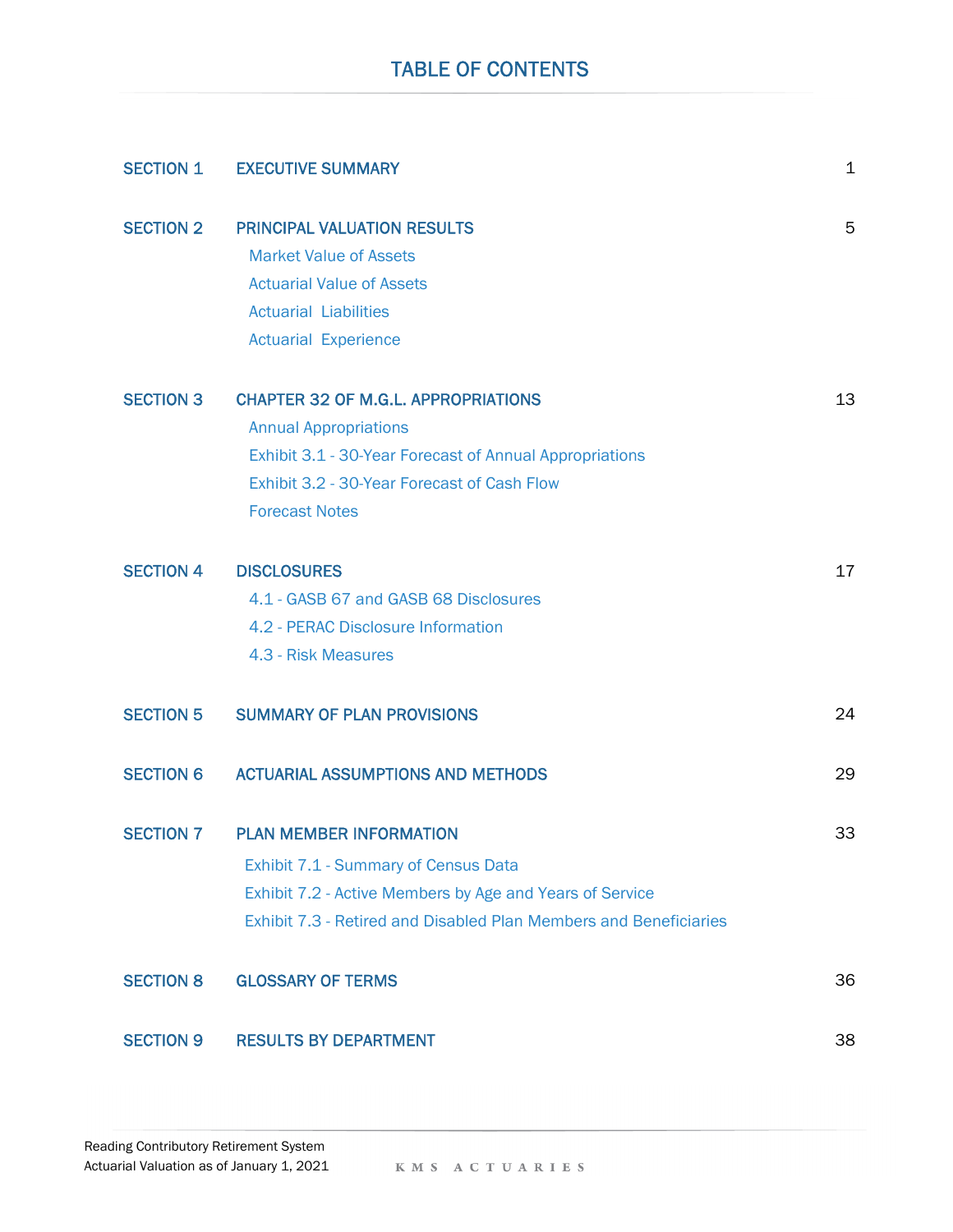### **Background**

We have completed the Actuarial Valuation of the Reading Contributory Retirement System as of January 1, 2021. This valuation is based upon census data provided by the Retirement Board and asset information reported to the Public Employee Retirement Administration Commission (PERAC) by the Reading Contributory Retirement Board. Information for the prior valuation completed as of January 1, 2019 was obtained from the valuation report prepared by KMS Actuaries, LLC.

### Massachusetts General Laws

The valuation was prepared in accordance with Chapter 32 of the Massachusetts General Laws ("M.G.L."). The results are based on the active, inactive and retired members and beneficiaries as of December 31, 2020, the assets as of December 31, 2020 and assumptions regarding investment returns, salary increases, mortality, turnover, disability and retirement.

The valuation does not take into consideration:

- ♦ Changes in the law after the valuation date,
- $\blacklozenge$  Transfers between retirement systems pursuant to Section 3(8)(c) of Chapter 32,
- ♦ State-mandated benefits and
- ♦ Cost-of-living increases granted to members in pay status between 1982 and 1997.

### GASB Statement Numbers 67 and 68

In June 2012, the GASB approved two related Statements that significantly changed the way pension plans and governments account and report pension liabilities. Effective for plans with fiscal years beginning after June 15, 2013, GASB Statement No. 67, Financial Reporting for Pension Plans, replaced the requirements of Statement No. 25 and effective for employers with fiscal years beginning after June 15, 2014, GASB Statement No. 68, Accounting and Financial Reporting for Pensions, replaced the requirements of Statement No. 27.

The pension standards reflect changes from those previously in place regarding how governments calculate total pension liability and pension expense. Further, the standards contain requirements for disclosing information in the notes to financial statements and presenting required supplementary information following the notes.

The required disclosures and notes under GASB Statement Number 67 and 68 for the fiscal year ending December 31, 2020 are provided in a separate report.

#### Assets

This valuation is based upon asset information reported to the Public Employee Retirement Administration Commission (PERAC) by the Reading Contributory Retirement Board. The market value of assets increased from \$136,261,047 as of December 31, 2018 to \$168,323,981 as of December 31, 2020. During the plan years ended 2019 and 2020, the market value rates of return were 15.66% and 12.44%, respectively.

The actuarial value of assets increased from \$142,056,825 as of January 1, 2019 to \$160,717,539 as of January 1, 2021. During the plan years ended 2019 and 2020, the rates of return on the actuarial value of assets were 8.04% and 8.78%, respectively.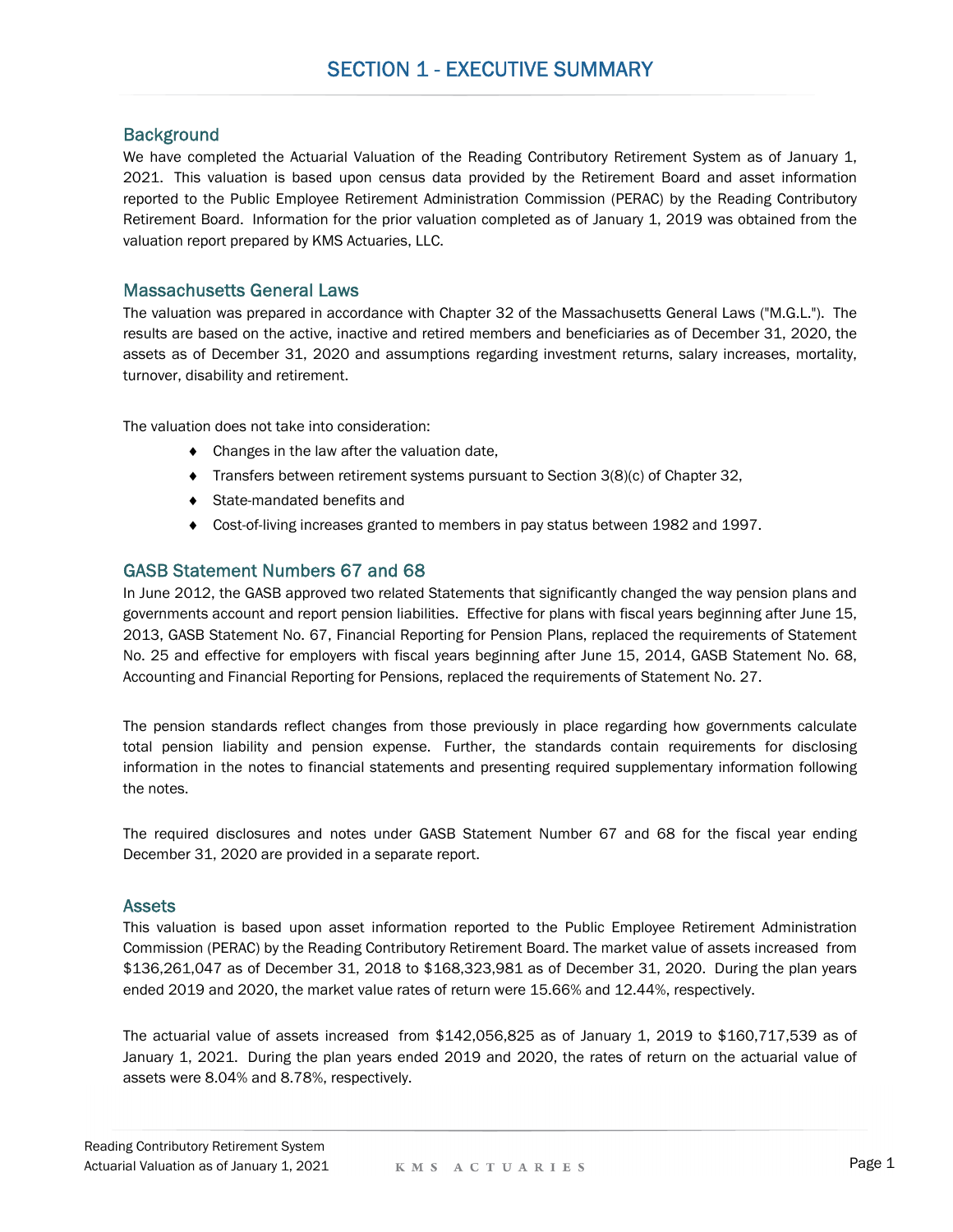### Changes Since the Last Valuation

During the two years since the last valuation, the total unfunded actuarial accrued liability of the System was expected to decrease from \$47,371,512 as of January 1, 2019 to \$41,517,509 as of January 1, 2021, for a total decrease of \$5,854,003. The actual unfunded actuarial accrued liability, before any assumption or plan changes, was \$40,987,140, resulting in an actuarial gain of \$530,369. The actuarial gain was primarily due to an asset gain of approximately \$2,715,000 and a demographic experience loss of approximately \$2,185,000. The details of the gain and loss analysis are provided in Section 2, Actuarial Experience.

### Appropriations

The funding appropriation for each year is computed as the sum of the normal cost, net 3(8)(c) transfers and an amortization payment to pay off the Unfunded Actuarial Liability, adjusted for semi-annual payments of the appropriation made August 1 and December 31. The appropriation calculated as of the January 1, 2021 valuation is \$8,432,944, and is made up of a normal cost payment of \$2,523,243, net 3(8)(c) transfers of \$0, and an amortization payment of \$5,909,701. The amortization method is an increasing amortization of the unfunded actuarial accrued liability at 4% over 10 years and is expected to fully pay the unfunded actuarial accrued liability by the year 2031. The development of the appropriation as of January 1, 2021 is presented in Section 3, Annual Appropriations.

For fiscal year 2022, we show the actual appropriation developed under the previous funding schedule and reported on the PERAC "Required Fiscal Year 2022 Appropriation" letter dated December 1, 2020 of \$8,059,372. For fiscal year 2023, we developed an annual appropriation of \$8,542,933, which is made up of a normal cost of \$2,740,468, net 3(8)(c) transfers of \$0 and payment toward the unfunded actuarial accrued liability of \$5,802,465. The unfunded actuarial accrued liability is expected to be fully paid by 2031. The Board adopted a schedule that limits the annual increase in appropriation to 6% for each year. The current funding schedule is shown in Section 3, Exhibit 3.1.

The chart below shows the historical (navy bars) and projected (blue bars) annual appropriations compared to the projected amounts shown in the prior valuation and funding schedule (green line).

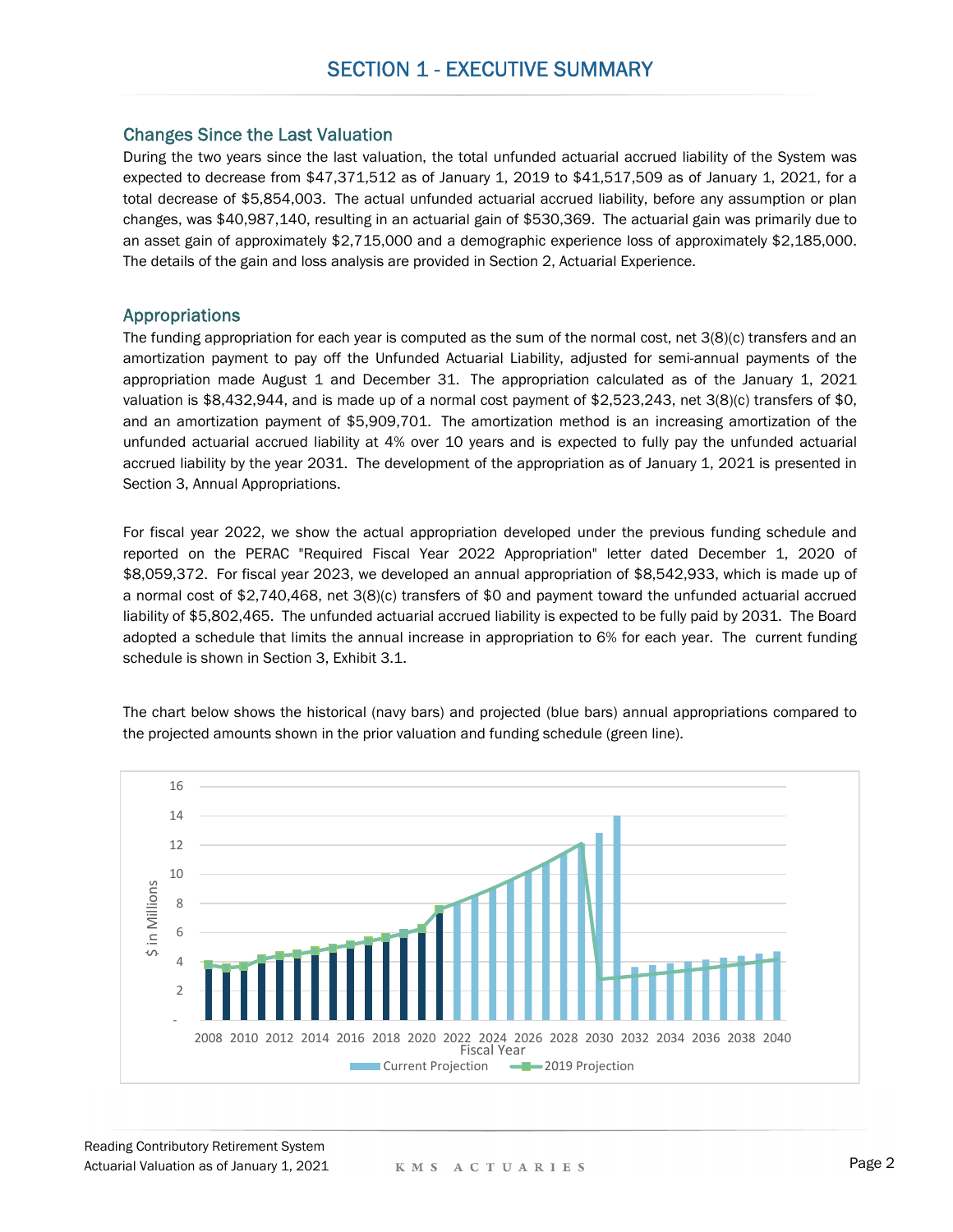### Plan Provisions

All Plan provisions used in this valuation are the same as those used in the prior valuation and are summarized in Section 5, Summary of Plan Provisions.

### Actuarial Assumptions and Methods

Some Actuarial Assumptions and Methods used in this valuation have changed since the last valuation, including reducing the investment return rate from 7.50% to 7.00%, increasing the administrative expense assumption from \$200,000 to \$290,000, reducing the payroll growth rate from 4% to 3.25%, and updating the mortality and mortality improvement rates. Changing these assumptions resulted in a net increase in the unfunded actuarial accrued liability of \$11,184,719 and an increase in the employer normal cost of \$500,214. The Actuarial Assumptions and Methods utilized in this valuation are detailed in Section 6, Actuarial Assumptions and Methods.

#### Census Data

As of January 1, 2021, there are 355 active members who may be eligible for benefits in the future, 330 retirees and beneficiaries, 56 inactives and 36 disabled retirees. Summaries of the active, retired and disabled employees are included in Section 7, Plan Member Information.

### COVID-19 Pandemic

The assumptions in this report do not reflect the potential impacts of the COVID-19 pandemic on the System. Especially in the short range, the pandemic is likely to materially affect the economic and demographic experience, in a way not anticipated by the assumptions on which the projections are based.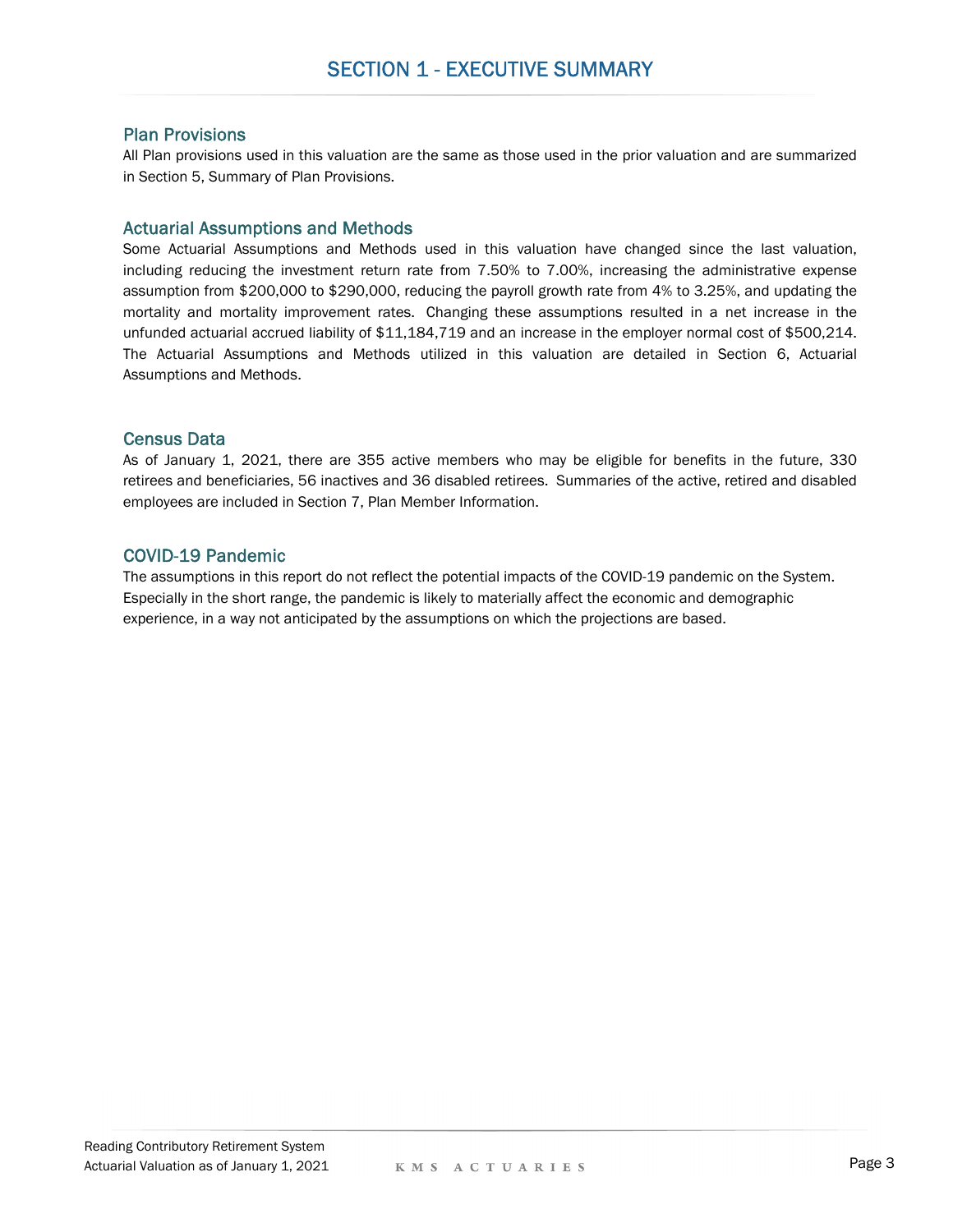A summary of principal valuation results from the current valuation and the prior valuation follows.

| <b>Valuation Date</b>                    | <b>January 1, 2021</b> | <b>January 1, 2019</b> | % Change  |
|------------------------------------------|------------------------|------------------------|-----------|
| Census Data                              |                        |                        |           |
|                                          |                        |                        |           |
| <b>Active Members</b>                    | 355                    | 355                    | 0.0%      |
| <b>Valuation Salary</b>                  | \$29,612,763           | \$27,381,485           | 8.1%      |
| Average Salary                           | \$83,416               | \$77,131               | 8.1%      |
| <b>Retired Members and Beneficiaries</b> | 330                    | 324                    | 1.9%      |
| <b>Total Annual Retirement Allowance</b> | \$10,973,624           | \$10,263,921           | 6.9%      |
| Average Annual Retirement Allowance      | \$33,253               | \$31,679               | 5.0%      |
| <b>Disabled Members</b>                  | 36                     | 39                     | (7.7%)    |
| <b>Total Annual Retirement Allowance</b> | \$1,394,948            | \$1,421,542            | $(1.9\%)$ |
| Average Annual Retirement Allowance      | \$38,749               | \$36,450               | 6.3%      |
| <b>Inactive Members</b>                  | 56                     | 43                     | 30.2%     |
| Annuity Savings Fund                     | \$1,673,863            | \$1,285,478            | 30.2%     |
| <b>Funded Status</b>                     |                        |                        |           |
| Actuarial Accrued Liability (AAL)        | \$212,889,398          | \$189,428,337          | 12.4%     |
| Market Value of Assets (MVA)             | \$168,323,981          | \$136,261,047          | 23.5%     |
| Unfunded Accrued Liability on MVA        | \$44,565,417           | \$53,167,290           | (16.2%)   |
| <b>Funded Status on MVA</b>              | 79.1%                  | 71.9%                  | 10.0%     |
| Actuarial Value of Assets (AVA)          | \$160,717,539          | \$142,056,825          | 13.1%     |
| Unfunded Accrued Liability on AVA        | \$52,171,859           | \$47,371,512           | 10.1%     |
| <b>Funded Status on AVA</b>              | 75.5%                  | 75.0%                  | 0.7%      |
| Appropriations                           |                        |                        |           |
| Fiscal Year 2021                         | N/A                    | \$7,603,181            | N/A       |
| Fiscal Year 2022                         | \$8,059,372            | \$8,059,372            | 0.0%      |
| Fiscal Year 2023                         | \$8,542,933            | \$8,542,934            | 0.0%      |
| Fiscal Year 2024                         | \$9,055,509            | \$9,055,510            | 0.0%      |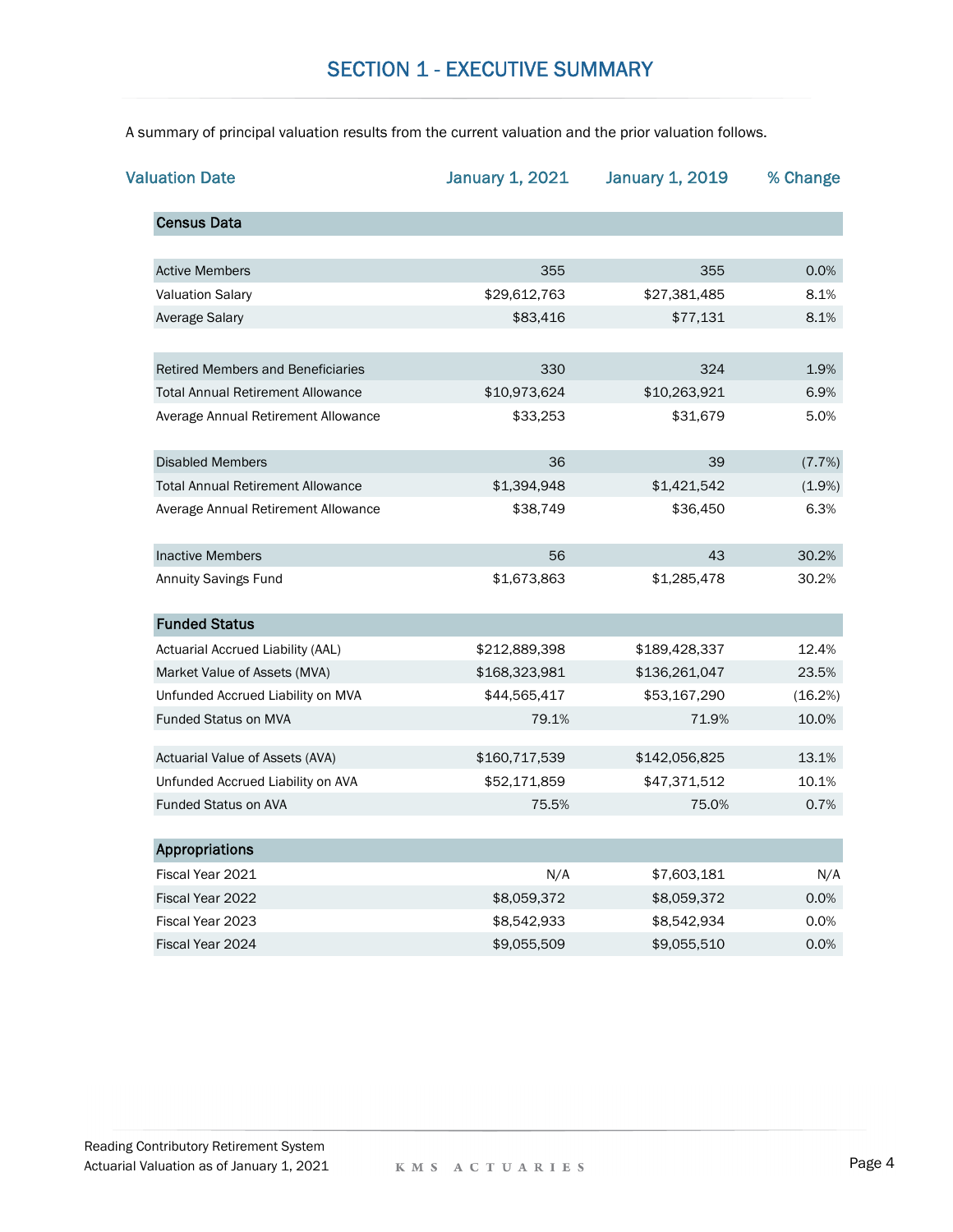# Market Value of Assets

Asset information is reported annually to the Public Employee Retirement Administration Commission by the Reading Contributory Retirement Board. The Market Value of Assets for the three most recent calendar years are as follows:

| <b>Calendar Year</b> |                                             | 2020                                      | 2019          | 2018          |
|----------------------|---------------------------------------------|-------------------------------------------|---------------|---------------|
|                      |                                             | <b>Trust Fund Composition at Year-End</b> |               |               |
|                      |                                             |                                           |               |               |
|                      | Cash                                        | \$5,643,937                               | \$5,099,297   | \$13,042,063  |
|                      | Short-Term Investments                      | 0                                         | $\Omega$      | $\Omega$      |
|                      | <b>Fixed Income Securities</b>              | $\mathbf 0$                               | $\mathbf 0$   | $\circ$       |
|                      | Equities                                    | 0                                         | 0             | 0             |
|                      | Pooled Short Term Funds                     | 0                                         | $\Omega$      | 0             |
|                      | Pooled Domestic Equity Funds                | 0                                         | 0             | 0             |
|                      | Pooled International Equity Funds           | 0                                         | $\Omega$      | $\Omega$      |
|                      | Pooled Global Equity Funds                  | 0                                         | $\Omega$      | 0             |
|                      | Pooled Domestic Fixed Income Funds          | 0                                         | $\Omega$      | 0             |
|                      | Pooled International Fixed Income Funds     | 0                                         | $\Omega$      | $\Omega$      |
|                      | Pooled Global Fixed Income Funds            | $\Omega$                                  | $\Omega$      | $\Omega$      |
|                      | Pooled Alternative Investments              | 1,152,300                                 | 336,535       | 0             |
|                      | Pooled Real Estate Funds                    | 0                                         | $\circ$       | $\mathbf 0$   |
|                      | Pooled Domestic Balanced Funds              | 0                                         | 0             | 0             |
|                      | Pooled International Balanced Funds         | 0                                         | 0             | O             |
|                      | <b>Hedge Funds</b>                          | 0                                         | $\Omega$      | $\Omega$      |
|                      | PRIT Cash                                   | 36                                        | 664           | 902           |
|                      | <b>PRIT Fund</b>                            | 161,456,988                               | 147,426,732   | 123,159,975   |
|                      | Interest Due & Accrued                      | 0                                         | 0             | $\Omega$      |
|                      | Prepaid Expenses                            | 36,461                                    | 8,400         | 8,400         |
|                      | <b>Accounts Receivable</b>                  | 35,984                                    | 36,416        | 50,292        |
|                      | Land                                        | 0                                         | 0             | Ω             |
|                      | <b>Buildings</b>                            | 0                                         | 0             | 0             |
|                      | <b>Accumulated Depreciation - Buildings</b> | 0                                         | 0             | $\Omega$      |
|                      | <b>Accounts Payable</b>                     | (1, 725)                                  | 0             | (585)         |
|                      | <b>Total Market Value of Assets</b>         | \$168,323,981                             | \$152,908,044 | \$136,261,047 |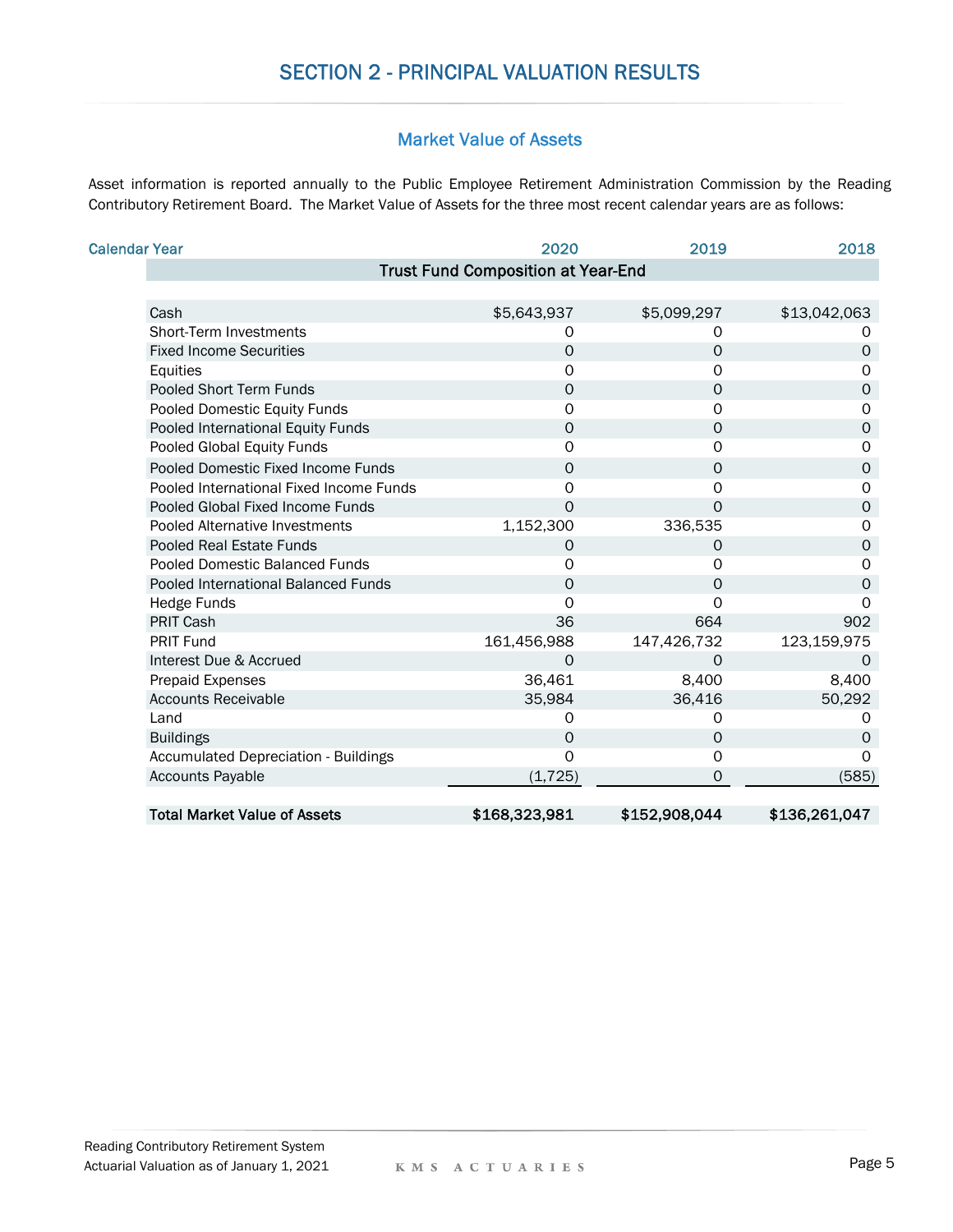# Market Value of Assets

| <b>Calendar Year</b>  |                                      | 2020                  | 2019           | 2018           |
|-----------------------|--------------------------------------|-----------------------|----------------|----------------|
|                       |                                      | <b>Funds</b>          |                |                |
|                       |                                      |                       |                |                |
|                       | <b>Annuity Savings Fund</b>          | \$28,852,777          | \$27,031,228   | \$26,390,829   |
|                       | Annuity Reserve Fund                 | 9,610,118             | 10,617,946     | 10,370,100     |
|                       | Special Military Service Fund        | 44,123                | 26,835         | 26,808         |
|                       | Pension Fund                         | 9,352,994             | 9,687,013      | 9,188,152      |
|                       | <b>Expense Fund</b>                  | $\Omega$              | $\Omega$       | $\Omega$       |
|                       | Pension Reserve Fund                 | 120,463,969           | 105,545,022    | 90,285,158     |
|                       |                                      |                       |                |                |
|                       | <b>Total Market Value of Assets</b>  | \$168,323,981         | \$152,908,044  | \$136,261,047  |
|                       |                                      | <b>Asset Activity</b> |                |                |
|                       |                                      |                       |                |                |
|                       | Market Value as of Beginning of Year | \$152,908,044         | \$136,261,047  | \$141,905,918  |
|                       | <b>Contributions and Receipts</b>    | 11,229,409            | 9,986,117      | 9,270,333      |
|                       | Benefit Payments and Expenses        | (13, 452, 595)        | (13, 442, 862) | (12, 258, 490) |
|                       | <b>Investment Return</b>             | 17,639,123            | 20,103,742     | (2,656,714)    |
|                       |                                      |                       |                |                |
|                       | <b>Total Market Value of Assets</b>  | \$168,323,981         | \$152,908,044  | \$136,261,047  |
| <b>Rate of Return</b> |                                      | 12.44%                | 15.66%         | $-1.39%$       |

Below are the receipts and disbursements during the last 13 years. The green line reflects investment earnings, which vacillate as investment markets fluctuate. Blue bars indicate contributions, from employees and employers, and grey bars show benefit payments and administrative expenses.

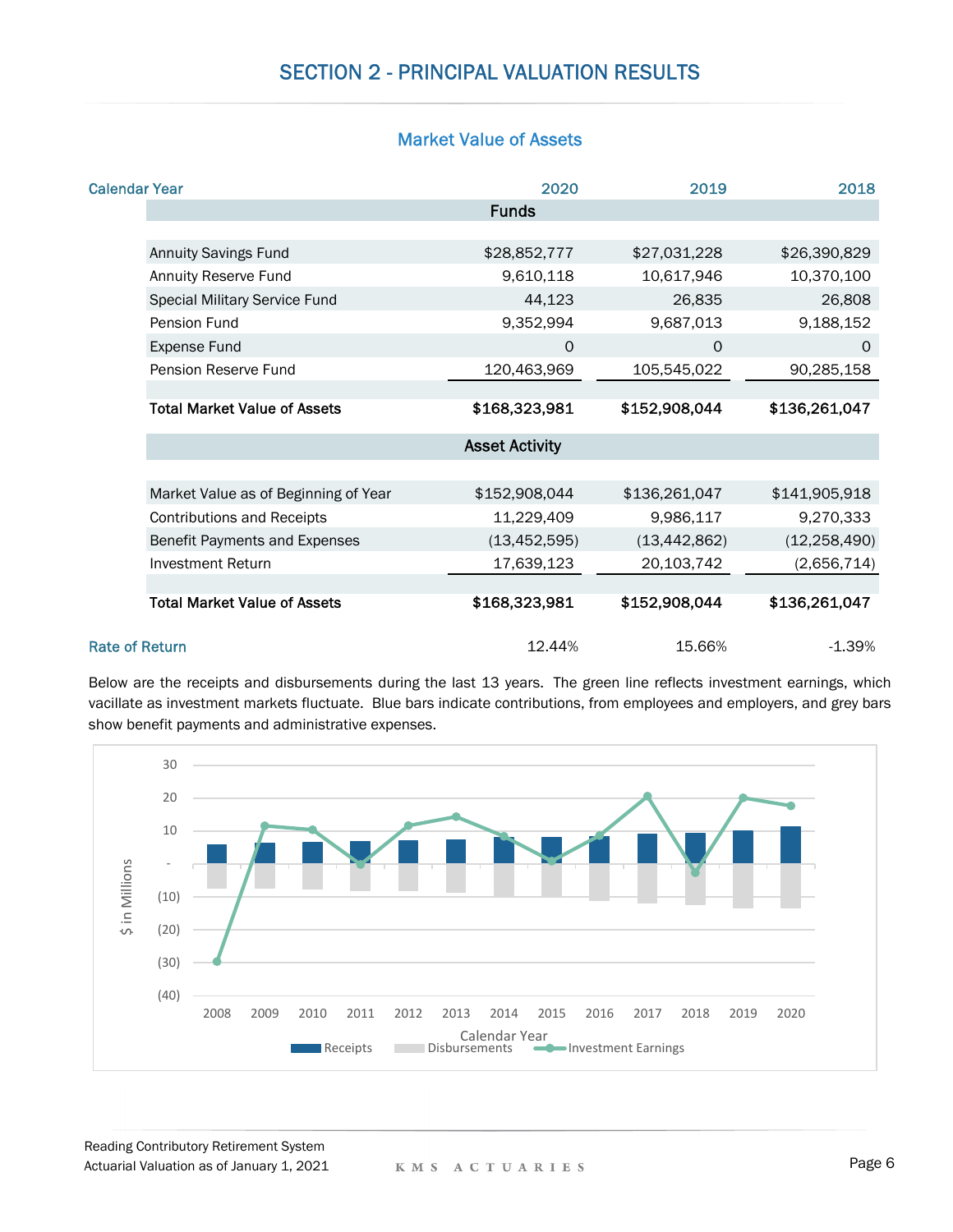# Actuarial Value of Assets

The preliminary Actuarial Value of Assets is the prior year's Actuarial Value of Assets, plus contributions and receipts, minus benefit payments and expenses, plus expected investment earnings. An adjustment equal to 20% of the excess of the Market Value of Assets at the end of the year over the preliminary Actuarial Value of Assets is added to the preliminary Actuarial Value of Assets. The Actuarial Value of Assets is further constrained to be within 20% of the market value of assets.

|    | <b>Valuation Date</b>                                                            | <b>January 1, 2021</b> | <b>January 1, 2020</b> | <b>January 1, 2019</b> |
|----|----------------------------------------------------------------------------------|------------------------|------------------------|------------------------|
|    | 1. Actuarial Value of Assets, prior year                                         | \$149,881,380          | \$142,056,825          | \$136,189,711          |
|    | a. Prior Year Contributions and Receipts                                         | 11,229,409             | 9,986,117              | 9,270,333              |
|    | b. Prior Year Benefit Payments and Expenses                                      | (13, 452, 595)         | (13, 442, 862)         | (12, 258, 490)         |
| c. | Average Actuarial Value of Assets                                                | 148,769,787            | 140,328,453            | 134,695,633            |
|    | d. Expected Investment Return Rate                                               | 7.50%                  | 7.50%                  | 7.65%                  |
| е. | <b>Expected Investment Income</b>                                                | 11, 157, 734           | 10,524,634             | 10,304,216             |
| f. | Preliminary Actuarial Value of Assets                                            | 158,815,928            | 149,124,714            | 143,505,770            |
| g. | Market Value of Assets as of end of year                                         | 168,323,981            | 152,908,044            | 136,261,047            |
|    | h. Adjustment toward Market Value                                                | 1,901,611              | 756,666                | (1,448,945)            |
| i. | Actuarial Value of Assets, before corridor                                       | 160,717,539            | 149,881,380            | 142,056,825            |
|    | 2. Actuarial Value of Assets                                                     |                        |                        |                        |
|    | a. Actuarial Value of Assets before corridor                                     | \$160,717,539          | \$149,881,380          | \$142,056,825          |
|    | b. 80% of Market Value of Assets                                                 | 134,659,185            | 122,326,435            | 109,008,838            |
| C. | 120% of Market Value of Assets                                                   | 201,988,777            | 183,489,653            | 163,513,256            |
|    | d. Actuarial Value of Assets, a.,<br>but not less than b. and                    |                        |                        |                        |
|    | not greater than c.                                                              | 160,717,539            | 149,881,380            | 142,056,825            |
|    | e. Ratio of Actuarial Value of Assets                                            |                        |                        |                        |
|    | to Market Value of Assets                                                        | 95.48%                 | 98.02%                 | 104.25%                |
|    | 3. Rate of Return on Actuarial Value of Assets for<br><b>Prior Calendar Year</b> | 8.78%                  | 8.04%                  | 6.57%                  |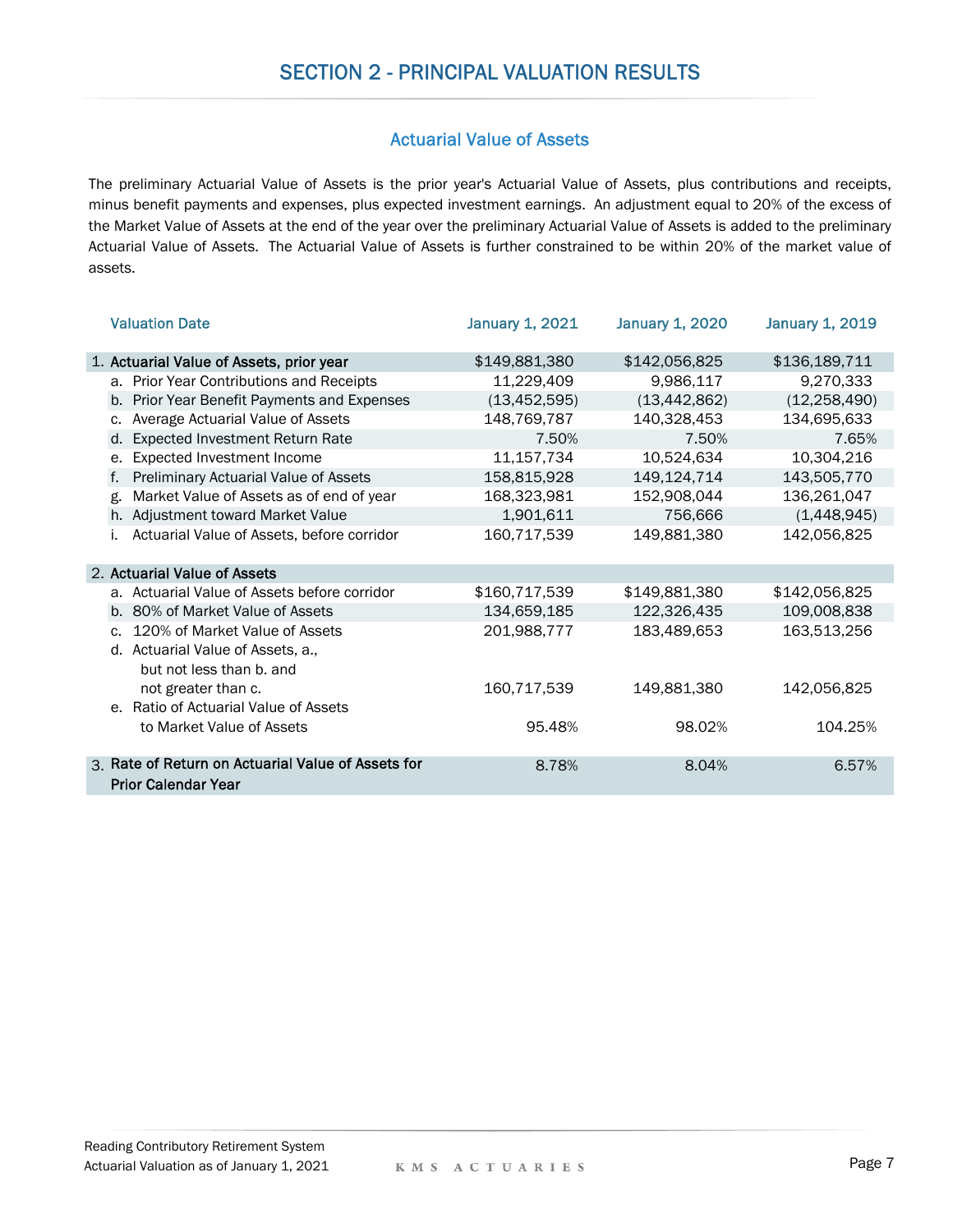# Actuarial Value of Assets

Below are the investment returns during the last 13 years. The green line reflects the investment return actuarial assumption. Blue bars indicate investment return rates on market value of assets, and grey bars show investment return rates on actuarial value of assets.

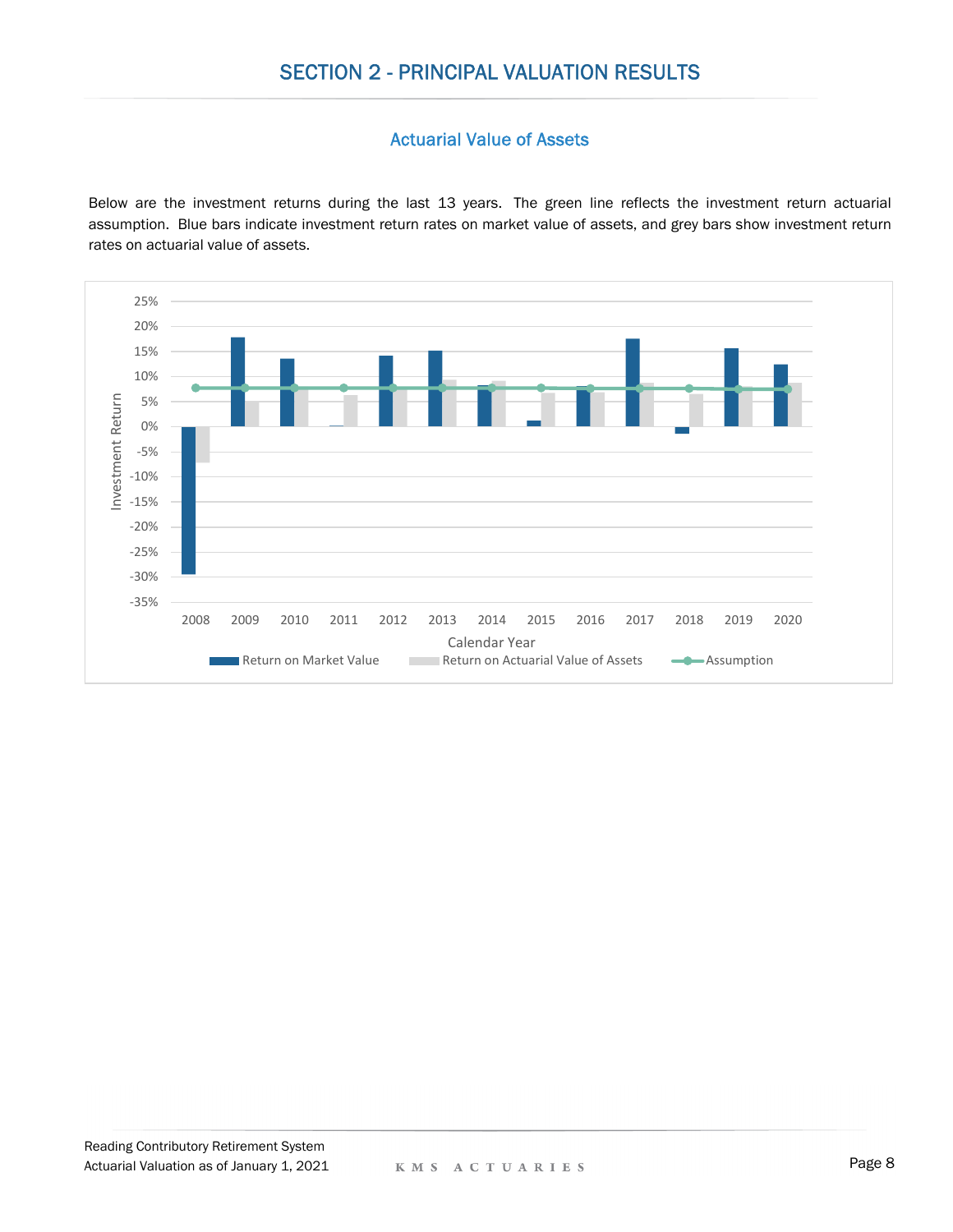# Actuarial Liabilities

The Actuarial Present Value of Future Benefits is the present value of the cost to finance all benefits payable in the future, discounted to reflect the probability of payment and the time value of money. Below is the Actuarial Present Value of Future Benefits from the current valuation and the prior valuation:

| <b>Valuation Date</b>                         | <b>January 1, 2021</b> | <b>January 1, 2019</b> |
|-----------------------------------------------|------------------------|------------------------|
| Actives                                       | \$133,709,385          | \$115,754,770          |
| <b>Retired Members and Beneficiaries</b>      | 110,061,662            | 98.194.072             |
| <b>Disabled Members</b>                       | 15,353,387             | 14,976,753             |
| Inactive Members                              | 1,673,863              | 1,285,478              |
| <b>Total Present Value of Future Benefits</b> | \$260,798,297          | \$230,211,073          |

The Actuarial Accrued Liability is the portion of the Actuarial Present Value of Future Benefits which is allocated to all periods prior to a valuation year and therefore is not provided for by future Normal Costs. Below is the Actuarial Accrued Liability from the current valuation and the prior valuation:

| <b>Valuation Date</b>                    | <b>January 1, 2021</b> | <b>January 1, 2019</b> |
|------------------------------------------|------------------------|------------------------|
| Actives                                  | \$85,800,486           | \$74.972.034           |
| <b>Retired Members and Beneficiaries</b> | 110,061,662            | 98.194.072             |
| <b>Disabled Members</b>                  | 15,353,387             | 14,976,753             |
| Inactive Members                         | 1,673,863              | 1,285,478              |
| <b>Total Actuarial Accrued Liability</b> | \$212,889,398          | \$189,428,337          |

The Unfunded Actuarial Accrued Liability is the difference between the Actuarial Accrued Liability and the Actuarial Value of Assets as of the valuation date. The Funded Status is the Actuarial Value of Assets divided by the Actuarial Accrued Liability and is a point-in-time measurement of the amount of assets set aside to cover actuarial accrued liabilities. Below is the Unfunded Actuarial Accrued Liability and Funded Status from the current valuation and the prior valuation:

| <b>Valuation Date</b> |                                                | <b>January 1, 2021</b> | <b>January 1, 2019</b> |
|-----------------------|------------------------------------------------|------------------------|------------------------|
|                       | <b>Unfunded Actuarial Accrued Liability</b>    |                        |                        |
| a.                    | <b>Actuarial Accrued Liability</b>             | \$212,889,398          | \$189,428,337          |
| b.                    | <b>Actuarial Value of Assets</b>               | 160,717,539            | 142.056.825            |
| c.                    | Unfunded Actuarial Accrued Liability (a. - b.) | \$52,171,859           | \$47,371,512           |
| d.                    | Funded Status (b. divided by a.)               | 75.5%                  | 75.0%                  |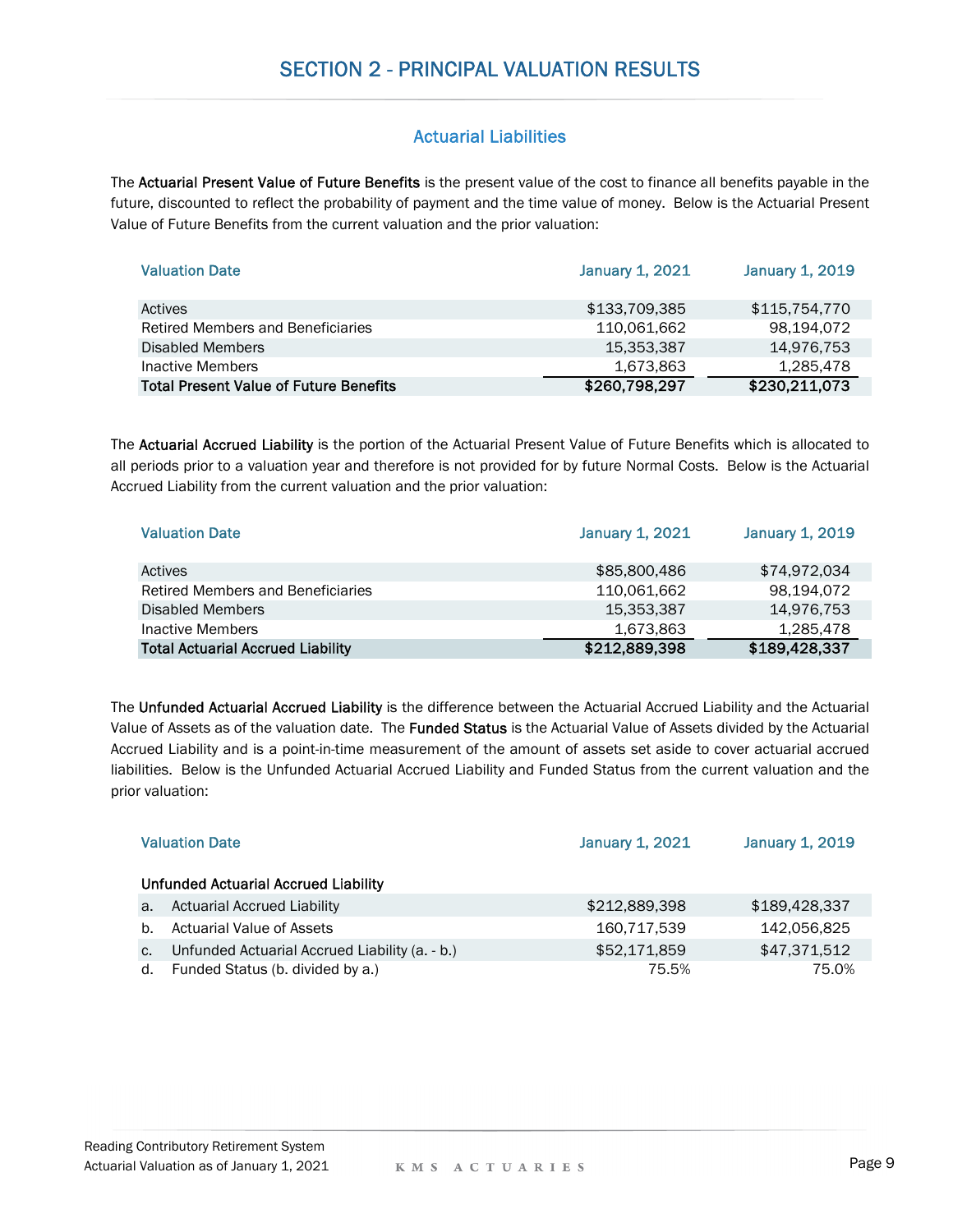### Actuarial Liabilities

Below are the accrued liabilities, asset values (actuarial and market) and funded status for each of the last 7 valuations. The purple solid line reflects the funded status on an actuarial value of assets (AVA) basis and the purple dotted line reflects the funded status on a market value (MVA) basis. Blue bars indicate actuarial accrued liabilities, grey bars indicate actuarial value of assets and green bars indicate market value of assets.



The Normal Cost is the portion of the Actuarial Present Value of Future Benefits which is allocated to a valuation year. Only active employees who have not reached Normal Retirement Age incur a Normal Cost. Below is the Normal Cost from the current valuation and the prior valuation:

| <b>Valuation Date</b>           | <b>January 1, 2021</b> | <b>January 1, 2019</b> |
|---------------------------------|------------------------|------------------------|
| <b>Total Normal Cost</b>        | \$5,186,923            | \$4,321,147            |
| As of Percentage of Salary      | 17.5%                  | 15.8%                  |
| <b>Employee Normal Cost</b>     | \$2,953,680            | \$2,716,589            |
| As of Percentage of Salary      | 10.0%                  | 9.9%                   |
| <b>Administrative Expenses</b>  | \$290,000              | \$200,000              |
| As a Percentage of Salary       | 1.0%                   | 0.7%                   |
| <b>Net Employer Normal Cost</b> | \$2,523,243            | \$1,804,558            |
| As a Percentage of Salary       | 8.5%                   | 6.6%                   |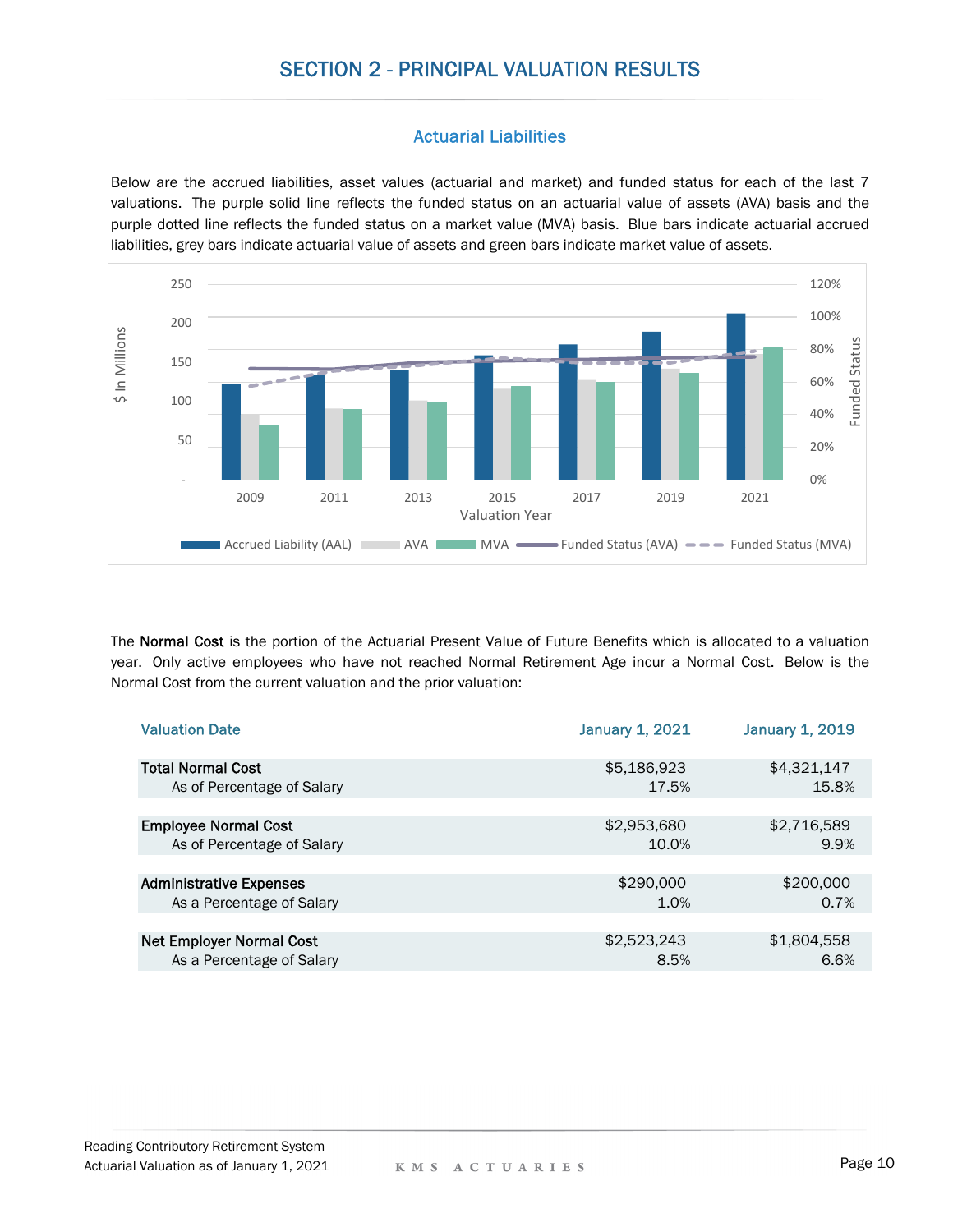## Actuarial Experience

In performing the actuarial valuation, various assumptions are made regarding mortality, retirement, disability and withdrawal rates as well as salary increases and investment returns. A comparison of the results of the current valuation and the prior valuation is made to determine how closely actual experience relates to expected. During the two years since the last valuation, the total unfunded actuarial accrued liability of the System was expected to decrease by \$5,854,003. Below is the development of the Actuarial Gain for the current 2-year period:

|    | <b>Calendar Year Ending</b>                             | December 31, 2020 | December 31, 2019 |
|----|---------------------------------------------------------|-------------------|-------------------|
|    | <b>Expected Unfunded Actuarial Accrued Liability</b>    |                   |                   |
| 1. | Unfunded Actuarial Accrued Liability, Beginning of Year | \$45,209,012      | \$47,371,512      |
| 2. | Normal Cost, Beginning of Year                          | 4,249,612         | 4,321,147         |
| 3. | <b>Total Contributions</b>                              | 11,229,409        | 9,986,117         |
| 4. | Interest (full year on 1. and 2., one-half year on 3.)  | 3,288,294         | 3,502,470         |
| 5. | <b>Expected Unfunded Actuarial Accrued Liability</b>    | \$41,517,509      | \$45,209,012      |
| 6. | Unfunded Actuarial Accrued Liability (before changes)   | 40,987,140        |                   |
| 7. | (Gain)/Loss (6. - 5.)                                   | (\$530,369)       |                   |
|    |                                                         |                   |                   |
|    | Asset Gain/(Loss)                                       |                   |                   |
| 1. | Actuarial Value of Assets, Beginning of Year            | \$149,881,380     | \$142,056,825     |
| 2. | <b>Contributions and Receipts</b>                       | 11,229,409        | 9,986,117         |
| 3. | Benefit Payments and Expenses                           | (13, 452, 595)    | (13, 442, 862)    |
| 4. | Assumed Rate of Return (prior valuation)                | 7.50%             | 7.50%             |
| 5. | <b>Expected Return</b>                                  | 11,157,734        | 10,524,634        |
| 6. | Actuarial Value of Assets, End of Year                  | \$160,717,539     | \$149,881,380     |
| 7. | <b>Actual Return</b>                                    | 13,059,345        | 11,281,300        |
| 8. | Actual Rate of Return                                   | 8.78%             | 8.04%             |
| 9. | Asset Gain/(Loss) (7. - 5.)                             | 1,901,611         | 756,666           |
|    | 10. Total Asset Gain/(Loss), 2-Year Period              | \$2,715,027       |                   |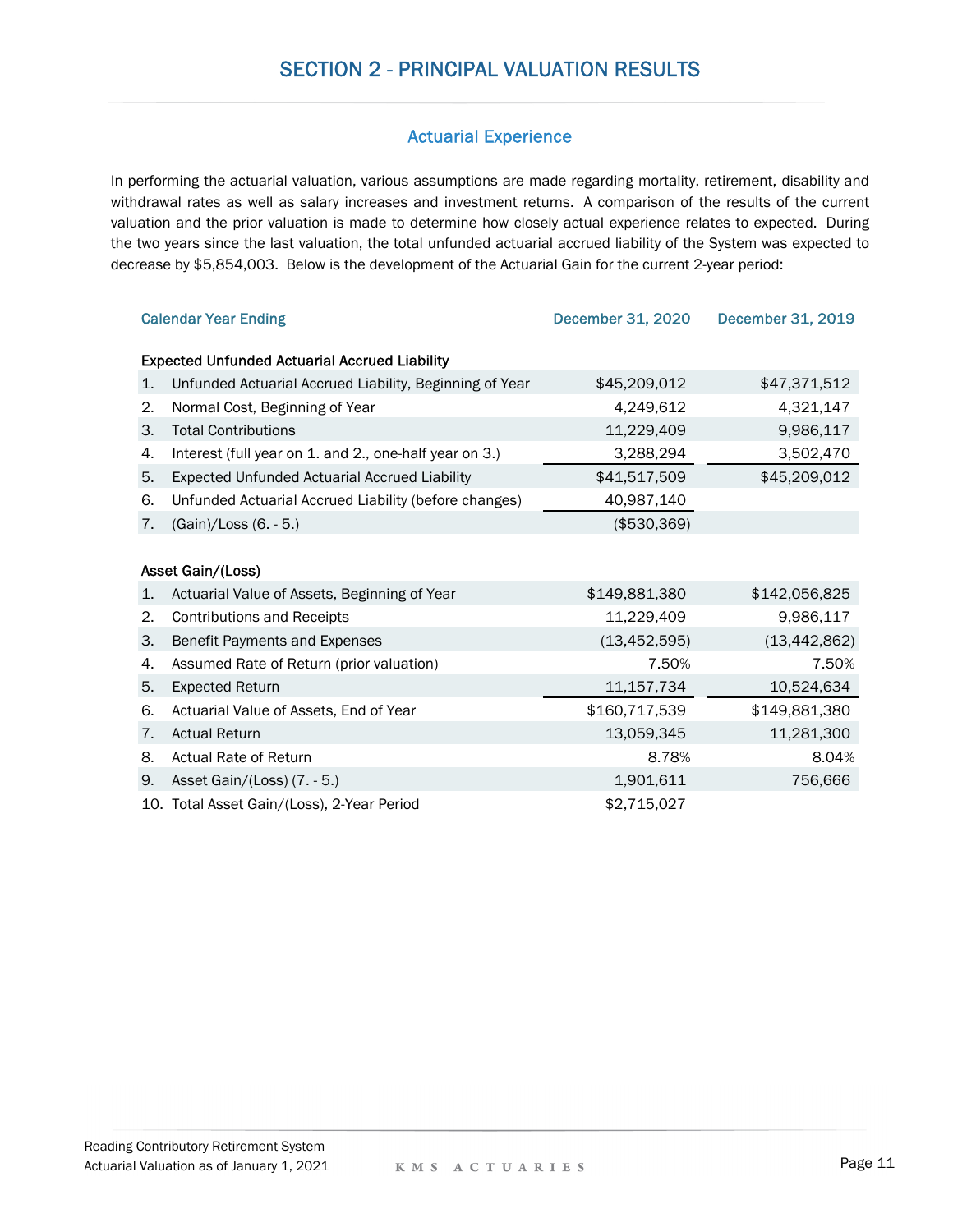# Actuarial Experience

Below are the various sources of gains and losses over the 2-year period. The asset gain during the period was \$2,715,027, and the total demographic loss during the period was \$2,184,658, which totals to an overall gain of \$530,369.



### Unfunded Actuarial Accrued Liability

| 1. | Changes due to:                                                                              |               |
|----|----------------------------------------------------------------------------------------------|---------------|
|    | a. Asset Gain                                                                                | (\$2,715,027) |
|    | b. Demographic Experience Loss                                                               | 2,184,658     |
|    | c. Total Gain Prior to Changes                                                               | (530, 369)    |
|    |                                                                                              |               |
|    | d. Plan Change                                                                               |               |
|    | e. Assumption Change - Change in Mortality and<br>Mortality Improvement Rates and Investment |               |
|    | <b>Return Rate</b>                                                                           | 11,184,719    |
|    |                                                                                              |               |
|    | f. Total Increase (including changes)                                                        | 10,654,350    |
|    |                                                                                              |               |
| 2. | Unfunded Actuarial Accrued Liability, End of Year                                            | \$52.171.859  |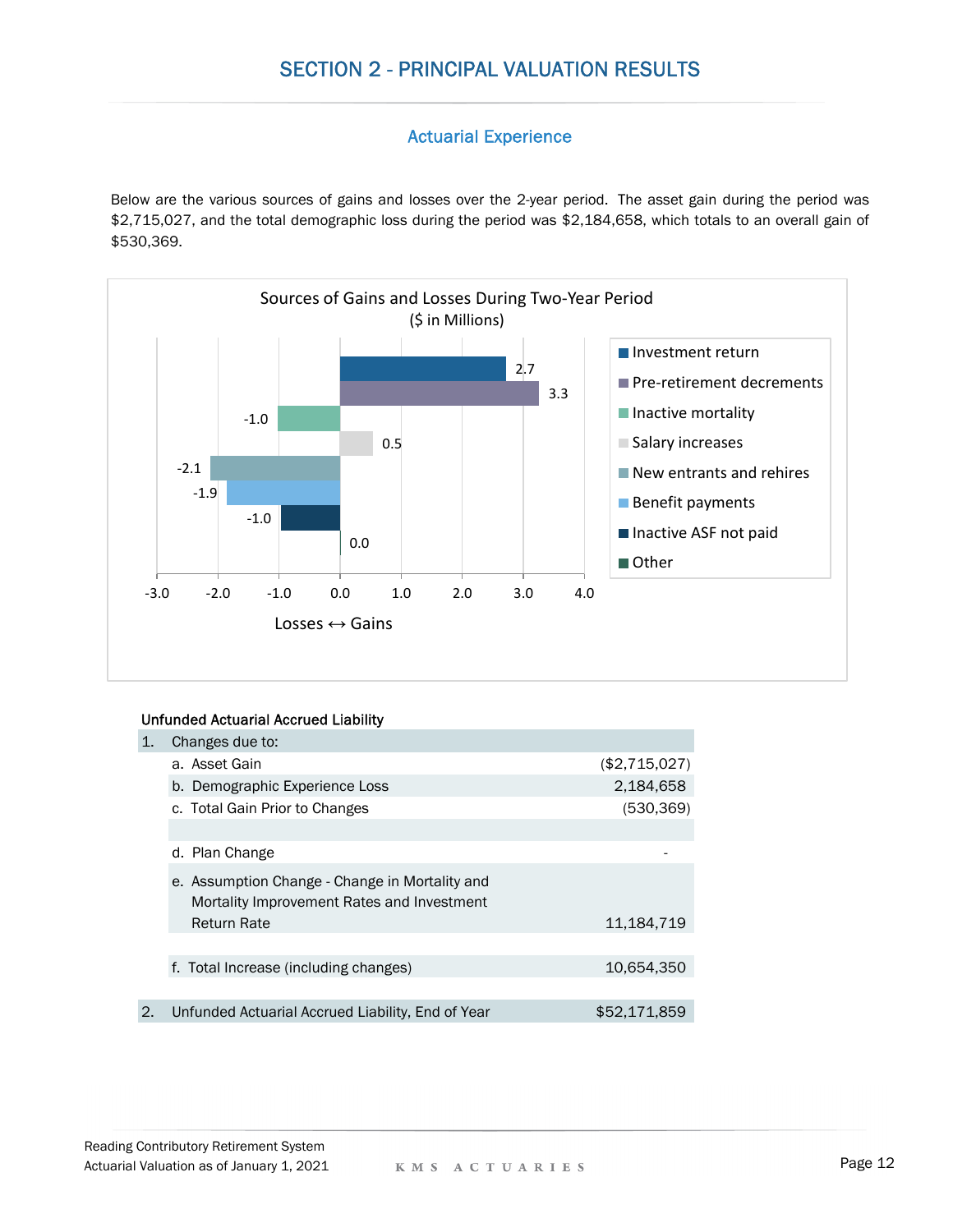# Annual Appropriations

The Annual Appropriation is determined in accordance with the requirements set forth in Sections 22D and 22F of Chapter 32 of the Massachusetts General Laws ("M.G.L."). The appropriation is comprised of the annual employer normal cost and amortization payments to pay the unfunded actuarial accrued liability. Below are the details of the annual appropriations for the current and prior valuations, adjusted for semi-annual payments made August 1 and December 31. The appropriations shown are based on the results of the valuation and do not account for any adjustments made to appropriations in the selected funding schedule.

|    | <b>Valuation Date</b>                                               | <b>January 1, 2021</b> | <b>January 1, 2019</b> |
|----|---------------------------------------------------------------------|------------------------|------------------------|
| 1. | Unfunded Actuarial Accrued Liability                                |                        |                        |
|    | <b>Fully Funded Year</b>                                            | 2031                   | 2029                   |
|    | Investment Return Rate                                              | 7.00%                  | 7.50%                  |
|    | Balance as of Valuation Date                                        | \$52,171,859           | \$47,371,512           |
|    | <b>Amortization Amount</b>                                          | \$5,909,701            | \$5,362,877            |
|    | <b>Increasing Rate</b>                                              | 4.00%                  | 4.50%                  |
|    | Remaining Payment Period from Valuation Date                        | 10                     | 10                     |
|    |                                                                     |                        |                        |
| 2. | <b>Total Amortization Payments</b>                                  | \$5,909,701            | \$5,362,877            |
|    |                                                                     |                        |                        |
| 3. | <b>Normal Cost</b>                                                  | \$2,523,243            | \$1,804,558            |
|    |                                                                     |                        |                        |
| 4. | Net 3(8)(c) Transfers                                               | \$0                    | \$0                    |
|    |                                                                     |                        |                        |
| 5. | Total Appropriation as of January 1                                 | \$8,432,944            | \$7,167,435            |
|    |                                                                     |                        |                        |
| 6. | Adjusted for Semi-Annual Payments as of<br>August 1 and December 31 | \$8,870,639            | \$7,565,700            |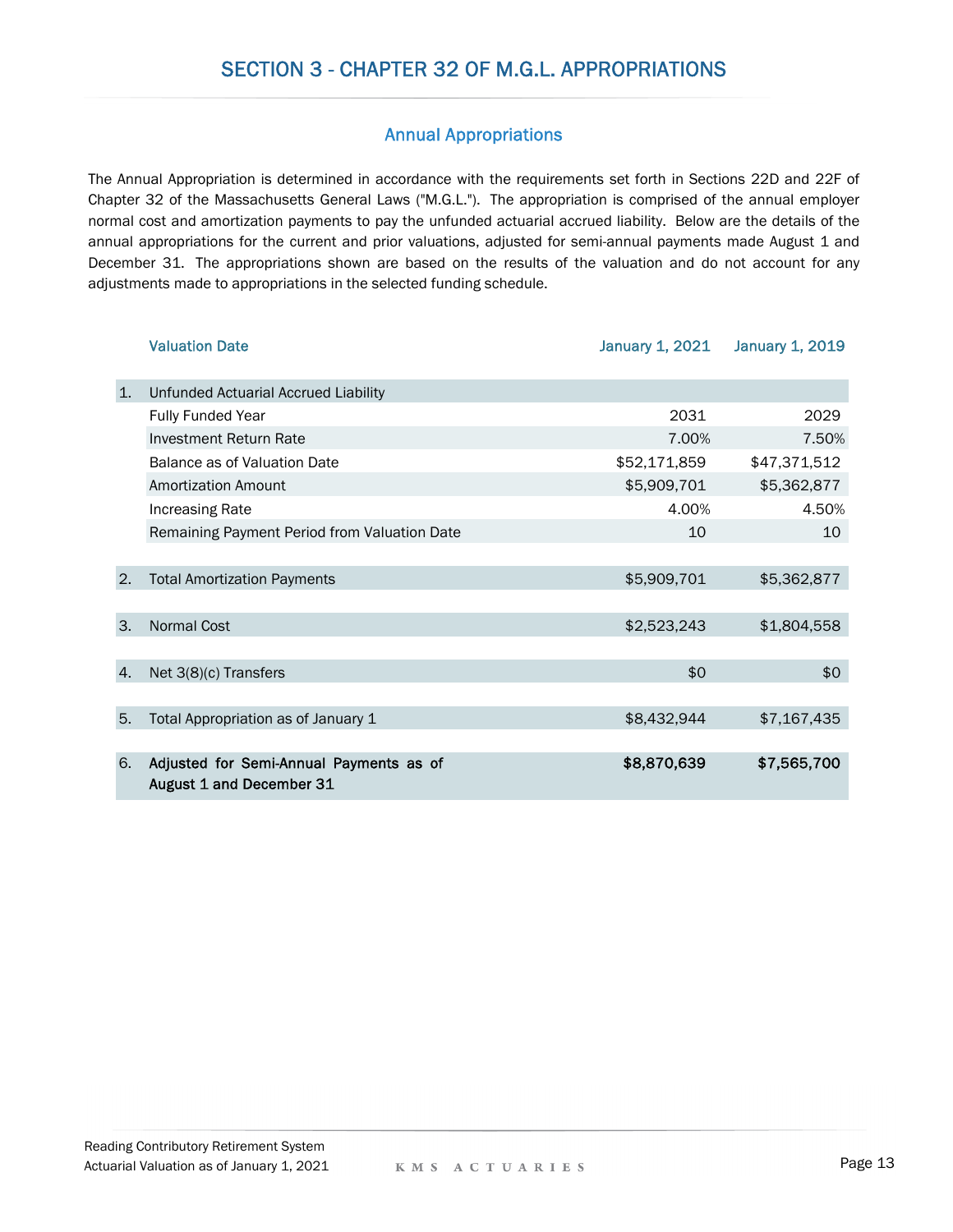| <b>Exhibit 3.1 - 30-Year Forecast of Annual Appropriations</b> |  |  |  |
|----------------------------------------------------------------|--|--|--|
|----------------------------------------------------------------|--|--|--|

| Fiscal<br>Year<br>Ending | Employer<br>Normal Cost | Amortization<br>Payment of UAL | Net $3(8)(c)$<br>Transfers | <b>Total Employer</b><br>Cost | Increase<br>over<br>Prior<br>Year | Unfunded<br>Actuarial<br>Accrued<br>Liability |
|--------------------------|-------------------------|--------------------------------|----------------------------|-------------------------------|-----------------------------------|-----------------------------------------------|
| 2022                     | \$2,559,536             | \$5,499,836                    | \$0                        | \$8,059,372                   |                                   | \$52,171,859                                  |
| 2023                     | 2,740,468               | 5,802,465                      |                            | 8,542,933                     | 6.00%                             | 50,229,435                                    |
| 2024                     | 2,829,534               | 6,225,975                      |                            | 9,055,509                     | 6.00%                             | 47,843,205                                    |
| 2025                     | 2,921,493               | 6,677,347                      | $\overline{\phantom{m}}$   | 9,598,840                     | 6.00%                             | 44,859,142                                    |
| 2026                     | 3,016,441               | 7,158,329                      |                            | 10,174,770                    | 6.00%                             | 41,207,058                                    |
| 2027                     | 3,114,476               | 7,670,781                      |                            | 10,785,257                    | 6.00%                             | 36,810,072                                    |
| 2028                     | 3,215,696               | 8,216,675                      |                            | 11,432,371                    | 6.00%                             | 31,584,028                                    |
| 2029                     | 3,320,206               | 8,798,108                      |                            | 12,118,314                    | 6.00%                             | 25,436,875                                    |
| 2030                     | 3,428,112               | 9,417,300                      |                            | 12,845,412                    | 6.00%                             | 18,267,986                                    |
| 2031                     | 3,539,525               | 10,484,770                     |                            | 14,024,295                    | 9.18%                             | 9,967,430                                     |
| 2032                     | 3,654,560               |                                |                            | 3,654,560                     | $-73.94%$                         |                                               |
| 2033                     | 3,773,334               |                                |                            | 3,773,334                     | 3.25%                             |                                               |
| 2034                     | 3,895,968               | ÷,                             | ÷,                         | 3,895,968                     | 3.25%                             |                                               |
| 2035                     | 4,022,588               |                                |                            | 4,022,588                     | 3.25%                             |                                               |
| 2036                     | 4,153,321               |                                |                            | 4,153,321                     | 3.25%                             |                                               |
| 2037                     | 4,288,305               |                                |                            | 4,288,305                     | 3.25%                             |                                               |
| 2038                     | 4,427,674               | ÷,                             |                            | 4,427,674                     | 3.25%                             |                                               |
| 2039                     | 4,571,574               | $\blacksquare$                 |                            | 4,571,574                     | 3.25%                             |                                               |
| 2040                     | 4,720,150               |                                |                            | 4,720,150                     | 3.25%                             |                                               |
| 2041                     | 4,873,554               |                                |                            | 4,873,554                     | 3.25%                             |                                               |
| 2042                     | 5,031,944               |                                |                            | 5,031,944                     | 3.25%                             |                                               |
| 2043                     | 5,195,483               | $\overline{\phantom{m}}$       | $\overline{\phantom{m}}$   | 5,195,483                     | 3.25%                             |                                               |
| 2044                     | 5,364,336               |                                |                            | 5,364,336                     | 3.25%                             |                                               |
| 2045                     | 5,538,677               |                                |                            | 5,538,677                     | 3.25%                             |                                               |
| 2046                     | 5,718,683               |                                |                            | 5,718,683                     | 3.25%                             |                                               |
| 2047                     | 5,904,540               | $\overline{\phantom{0}}$       |                            | 5,904,540                     | 3.25%                             |                                               |
| 2048                     | 6,096,438               |                                |                            | 6,096,438                     | 3.25%                             |                                               |
| 2049                     | 6,294,572               |                                |                            | 6,294,572                     | 3.25%                             |                                               |
| 2050                     | 6,499,145               |                                |                            | 6,499,145                     | 3.25%                             |                                               |
| 2051                     | 6,710,367               |                                |                            | 6,710,367                     | 3.25%                             |                                               |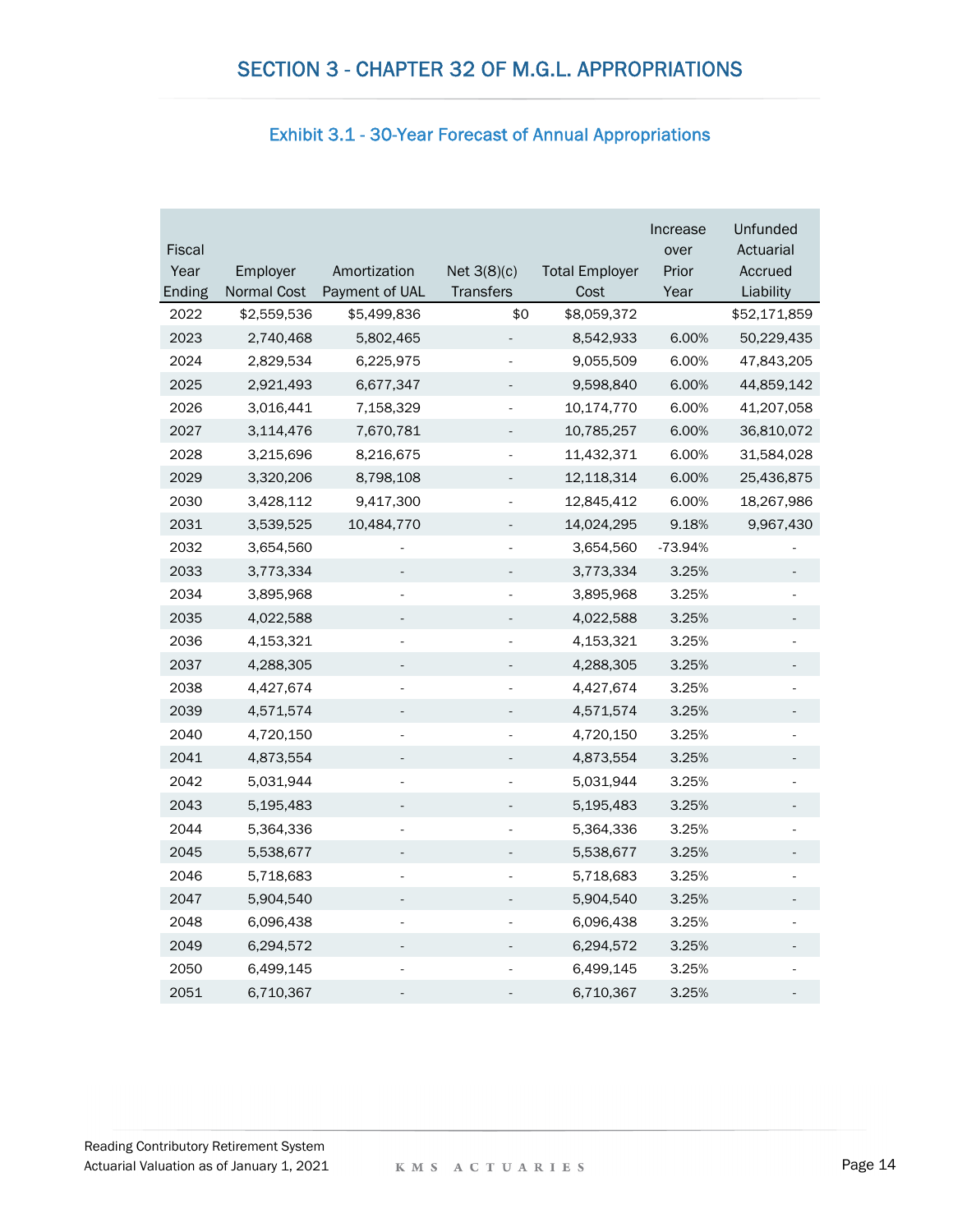# SECTION 3 - CHAPTER 32 OF M.G.L. APPROPRIATIONS

| Calendar<br>Year | Market Value of<br>Assets, BOY | <b>Benefit</b><br>Payments | Employee<br>Contributions | Employer<br>Contributions | Investment<br>Return | Market Value of<br>Assets, EOY |
|------------------|--------------------------------|----------------------------|---------------------------|---------------------------|----------------------|--------------------------------|
| 2021             | \$168,323,981                  | \$14,737,423               | \$2,953,680               | \$7,661,705               | \$12,009,946         | \$176,211,889                  |
| 2022             | 176,211,889                    | 13,673,639                 | 3,049,675                 | 8,121,407                 | 12,638,231           | 186,347,563                    |
| 2023             | 186,347,563                    | 14,427,373                 | 3,148,789                 | 8,608,692                 | 13,362,395           | 197,040,066                    |
| 2024             | 197,040,066                    | 14,904,107                 | 3,251,125                 | 9,125,214                 | 14,137,505           | 208,649,803                    |
| 2025             | 208,649,803                    | 15,432,496                 | 3,356,787                 | 9,672,726                 | 14,977,415           | 221,224,235                    |
| 2026             | 221,224,235                    | 15,947,932                 | 3,465,883                 | 10,253,090                | 15,887,847           | 234,883,123                    |
| 2027             | 234,883,123                    | 16,463,837                 | 3,578,524                 | 10,868,275                | 16,876,860           | 249,742,945                    |
| 2028             | 249,742,945                    | 16,880,283                 | 3,694,826                 | 11,520,371                | 17,956,260           | 266,034,119                    |
| 2029             | 266,034,119                    | 17,342,214                 | 3,814,908                 | 12,211,593                | 19,137,266           | 283,855,672                    |
| 2030             | 283,855,672                    | 17,732,290                 | 3,938,893                 | 13,332,308                | 20,458,251           | 303,852,834                    |
| 2031             | 303,852,834                    | 18,153,032                 | 4,066,907                 | 3,474,237                 | 21,162,222           | 314,403,168                    |
| 2032             | 314,403,168                    | 18,969,918                 | 4,199,081                 | 3,587,150                 | 21,889,311           | 325,108,792                    |
| 2033             | 325,108,792                    | 19,823,564                 | 4,335,551                 | 3,703,733                 | 22,626,541           | 335,951,053                    |
| 2034             | 335,951,053                    | 20,715,624                 | 4,476,456                 | 3,824,105                 | 23,372,566           | 346,908,556                    |
| 2035             | 346,908,556                    | 21,647,827                 | 4,621,941                 | 3,948,388                 | 24,125,848           | 357,956,906                    |
| 2036             | 357,956,906                    | 22,621,979                 | 4,772,154                 | 4,076,711                 | 24,884,635           | 369,068,427                    |
| 2037             | 369,068,427                    | 23,639,968                 | 4,927,249                 | 4,209,204                 | 25,646,943           | 380,211,855                    |
| 2038             | 380,211,855                    | 24,703,767                 | 5,087,385                 | 4,346,003                 | 26,410,535           | 391,352,011                    |
| 2039             | 391,352,011                    | 25,815,437                 | 5,252,725                 | 4,487,248                 | 27,172,899           | 402,449,446                    |
| 2040             | 402,449,446                    | 26,977,132                 | 5,423,439                 | 4,633,083                 | 27,931,218           | 413,460,054                    |
| 2041             | 413,460,054                    | 28,191,103                 | 5,599,701                 | 4,783,658                 | 28,682,350           | 424,334,660                    |
| 2042             | 424,334,660                    | 29,459,703                 | 5,781,691                 | 4,939,127                 | 29,422,794           | 435,018,569                    |
| 2043             | 435,018,569                    | 30,785,390                 | 5,969,596                 | 5,099,649                 | 30,148,658           | 445,451,082                    |
| 2044             | 445,451,082                    | 32,170,733                 | 6,163,608                 | 5,265,387                 | 30,855,630           | 455,564,974                    |
| 2045             | 455,564,974                    | 33,618,416                 | 6,363,925                 | 5,436,512                 | 31,538,934           | 465,285,929                    |
| 2046             | 465,285,929                    | 35,131,245                 | 6,570,753                 | 5,613,198                 | 32,193,298           | 474,531,933                    |
| 2047             | 474,531,933                    | 36,712,151                 | 6,784,302                 | 5,795,627                 | 32,812,905           | 483,212,616                    |
| 2048             | 483,212,616                    | 38,364,198                 | 7,004,792                 | 5,983,985                 | 33,391,351           | 491,228,546                    |
| 2049             | 491,228,546                    | 40,090,587                 | 7,232,448                 | 6,178,464                 | 33,921,592           | 498,470,463                    |
| 2050             | 498,470,463                    | 41,894,663                 | 7,467,503                 | 6,379,264                 | 34,395,893           | 504,818,460                    |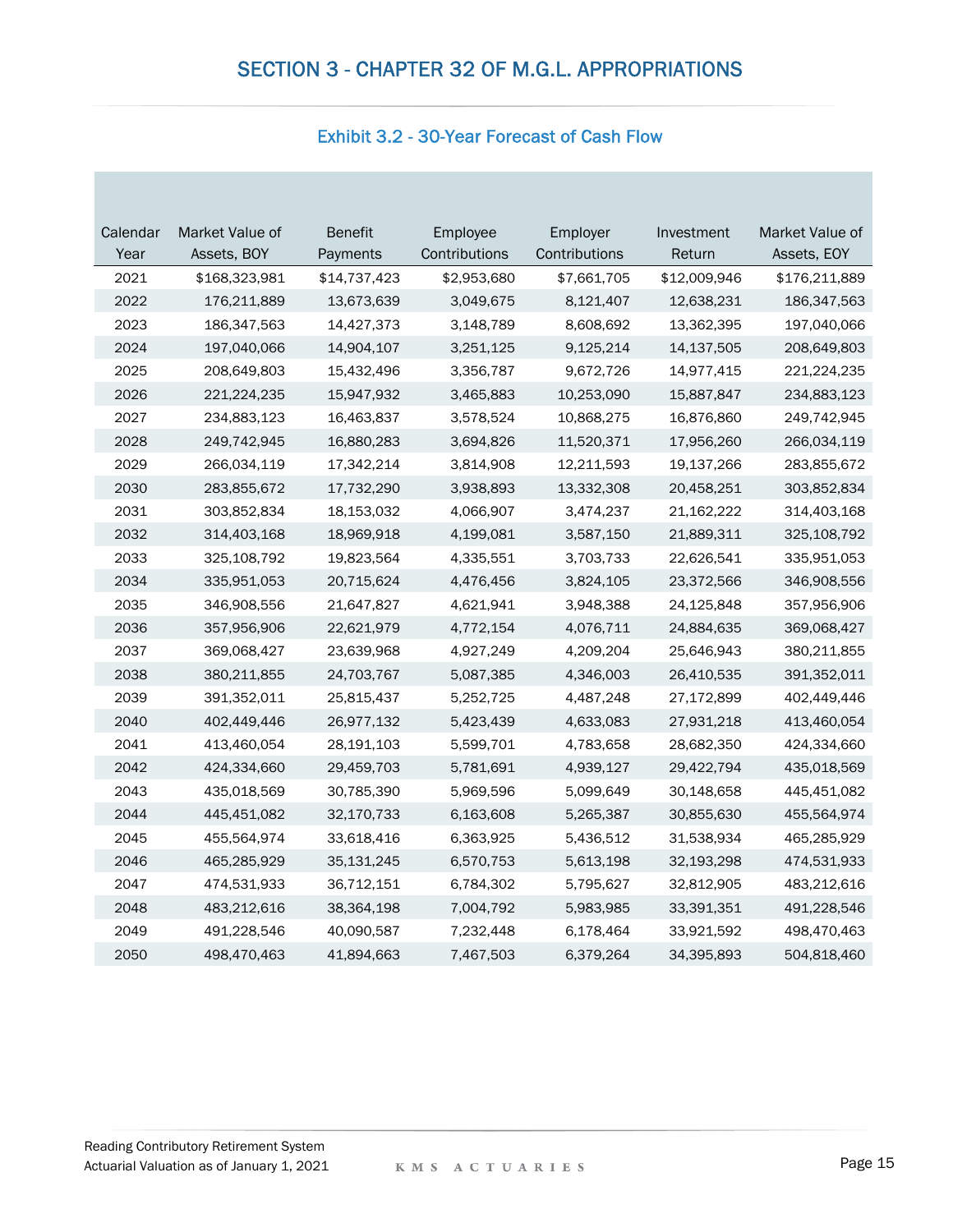# Forecast Notes

#### Exhibit 3.1:

- ♦ The Employer Normal Cost is expected to increase 3.25% per year.
- ♦ The Unfunded Actuarial Accrued Liability ("UAL") is computed as of January 1 of each year assuming no future gains or losses.
- ♦ The Amortization Payment of UAL is an increasing payment at 4% paid over 10 years through 2031.
- ♦ Net 3(8)(c) transfers are a level dollar amount based on the net transfers expected to be paid by the Reading Contributory Retirement Board during the current year offset by the amount received during the same period.
- ♦ Total Employer Cost is the sum of the Employer Normal Cost, net 3(8)(c) transfers and the Amortization of the UAL, all computed as of January 1 of each year and adjusted for semi-annual payments made on August 1 and December 31.
- ♦ For fiscal year 2022, we show the actual appropriation developed under the previous funding schedule of \$8,059,372. For fiscal years 2023 and later, the Board has selected a funding schedule that fully amortizes the unfunded actuarial accrued liability by 2031, with annual employer costs limited to increases of 6% over the prior year.

#### Exhibit 3.2:

- ♦ Expected benefit payments include payments expected to be made to retired members, beneficiaries, disabled members and active members expected to retire. In addition, expected benefit payments include distribution of the annuity savings fund attributed to inactive members.
- ♦ Benefit payments exclude cost-of-living increases granted to members in pay status between 1982 and 1997. In addition, benefit payments are as expected for the first ten years of the forecast, then increase by the greater of 4.5% per year thereafter or the expected future payments for the current population projected by our computer model.
- ♦ Calendar year cash flow entries are developed as of each January 1.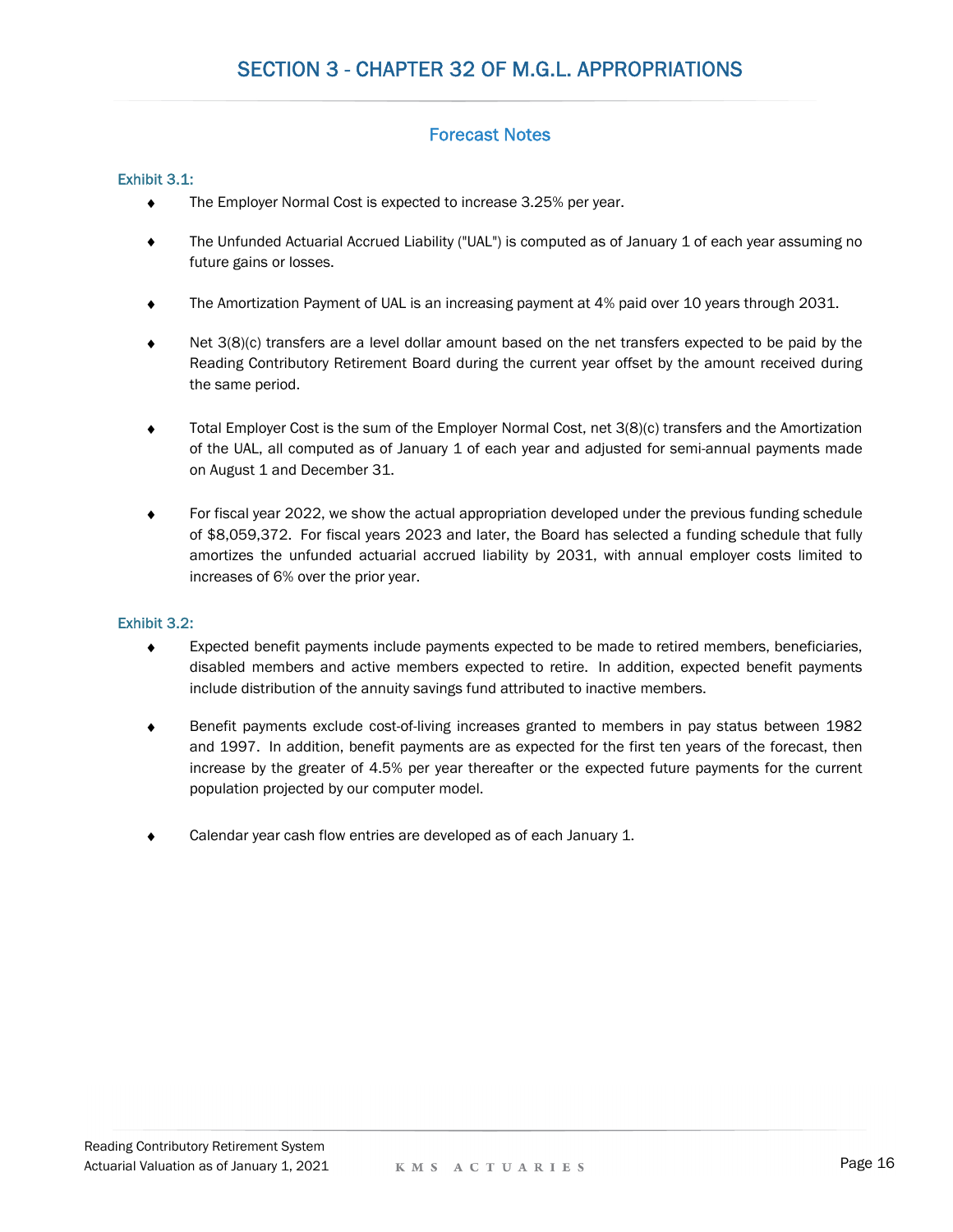# SECTION 4 - DISCLOSURES

### 4.1 - GASB 67 and GASB 68 Disclosures

In June 2012, the GASB approved two related Statements that significantly changed the way pension plans and governments account and report pension liabilities. Effective for plans with fiscal years beginning after June 15, 2013, GASB Statement No. 67, *Financial Reporting for Pension Plans* , replaced the requirements of Statement No. 25 and effective for employers with fiscal years beginning after June 15, 2014, GASB Statement No. 68, *Accounting and Financial Reporting for Pensions* , replaced the requirements of Statement No. 27.

The pension standards reflect changes from those previously in place regarding how governments calculate total pension liability and pension expense. Further, the standards contain requirements for disclosing information in the notes to financial statements and presenting required supplementary information following the notes.

GASB 67 requires defined benefit pension plans, such as the Reading Contributory Retirement System, to present a statement of fiduciary net position (pension plan assets) and a statement of changes in fiduciary net position. Further, the statement requires that notes to financial statements include descriptive information such as the types of benefits provided, the classes of plan members covered and the composition of the pension plan's retirement board. Finally, GASB 67 requires pension plans to present in required supplementary information the sources of the changes in the net pension liability and information about the actuarially determined contributions compared with the actual contributions made to the plan and related ratios.

GASB 67 and GASB 68 require projected benefit payments be discounted to their actuarial present value using the single rate that reflects:

- (1) a long-term expected rate of return on pension plan investments *to the extent that the pension plan's assets are sufficient to pay benefits and pension plan assets are expected to be invested using a strategy to achieve that return and*
- (2) a tax-exempt, high-quality municipal bond rate *to the extent that the conditions for use of the longterm expected rate of return are not met.*

GASB 68 establishes standards for measuring and recognizing liabilities, deferred outflows of resources, deferred inflows of resources and pension expense by state and local governments.

The effective date for GASB 67 is for plan years beginning after June 15, 2013, which is the fiscal year ending December 31, 2014 for the Reading Contributory Retirement System. The effective date for GASB 68 is for employers' fiscal years beginning after June 15, 2014. The GASB report, submitted under separate cover and prepared as of December 31, 2020 (the measurement date), presents information to assist the Reading Contributory Retirement Board in providing the required information under GASB 68 to participating employers.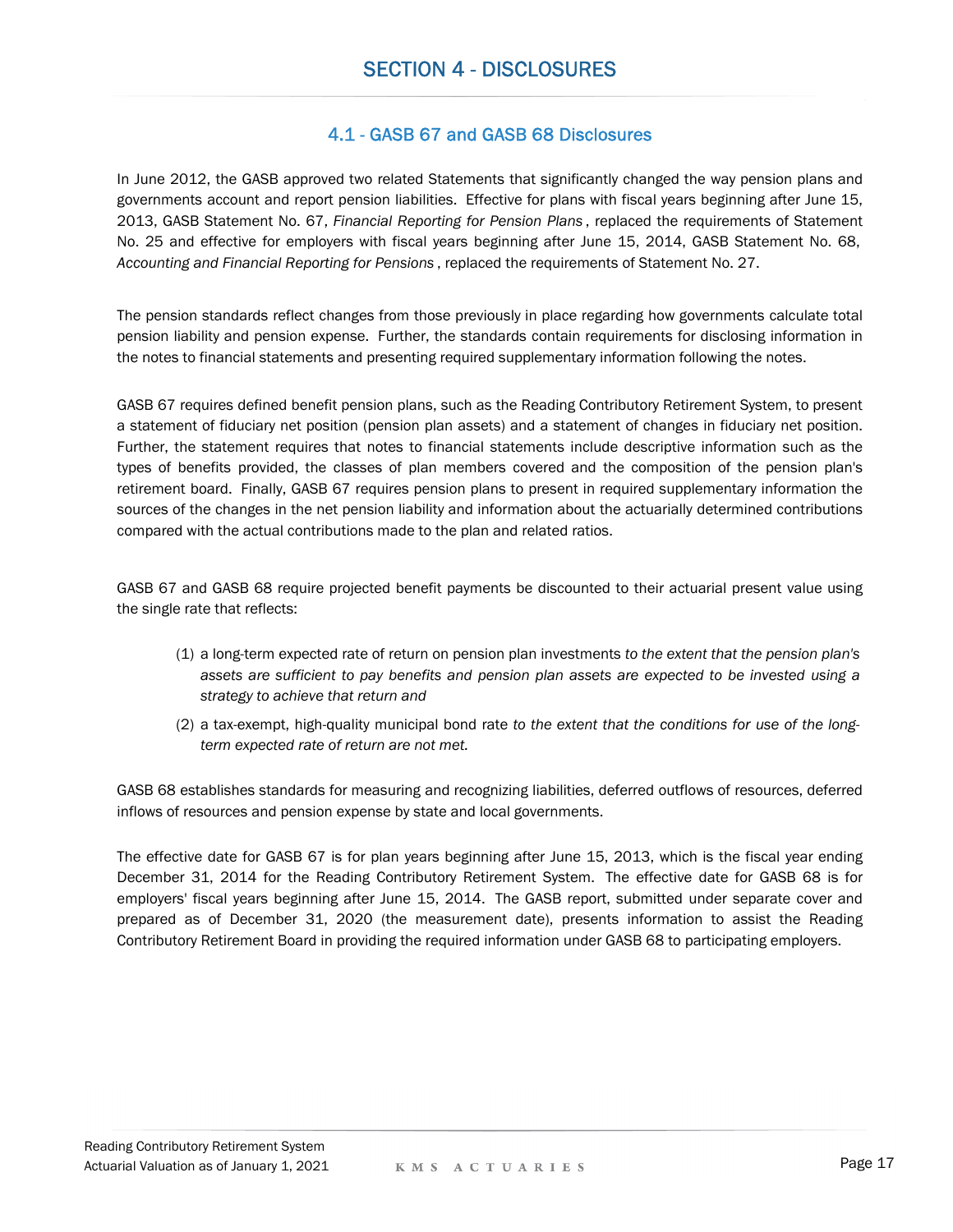# 4.2 - PERAC Disclosure Information

The most recent actuarial valuation of the System was prepared by KMS Actuaries, LLC as of January 1, 2021.

| Normal Cost - Employees<br>Normal Cost - Employers                                                                                   | \$2,953,680<br>\$2,523,243                   | 10.0% of payroll<br>8.5% of payroll  |
|--------------------------------------------------------------------------------------------------------------------------------------|----------------------------------------------|--------------------------------------|
| <b>Actuarial Liability - Active Members</b><br>Actuarial Liability - Retired and Inactive Members<br>Total Actuarial Liability (AAL) | \$85,800,486<br>127,088,912<br>\$212,889,398 | 40% of total AAL<br>60% of total AAL |
| <b>System Assets</b><br>Unfunded Actuarial Accrued Liability                                                                         | \$160,717,539<br>\$52,171,859                |                                      |
| <b>Funded Status</b>                                                                                                                 | 75.5%                                        |                                      |

Principal actuarial assumptions used in the valuation:

| Investment Return       | 7.00%                                                 |
|-------------------------|-------------------------------------------------------|
| Rate of Salary Increase | Based on service, 6% graded down to 4.25% for Group 1 |
|                         | Based on service, 7% graded down to 4.75% for Group 4 |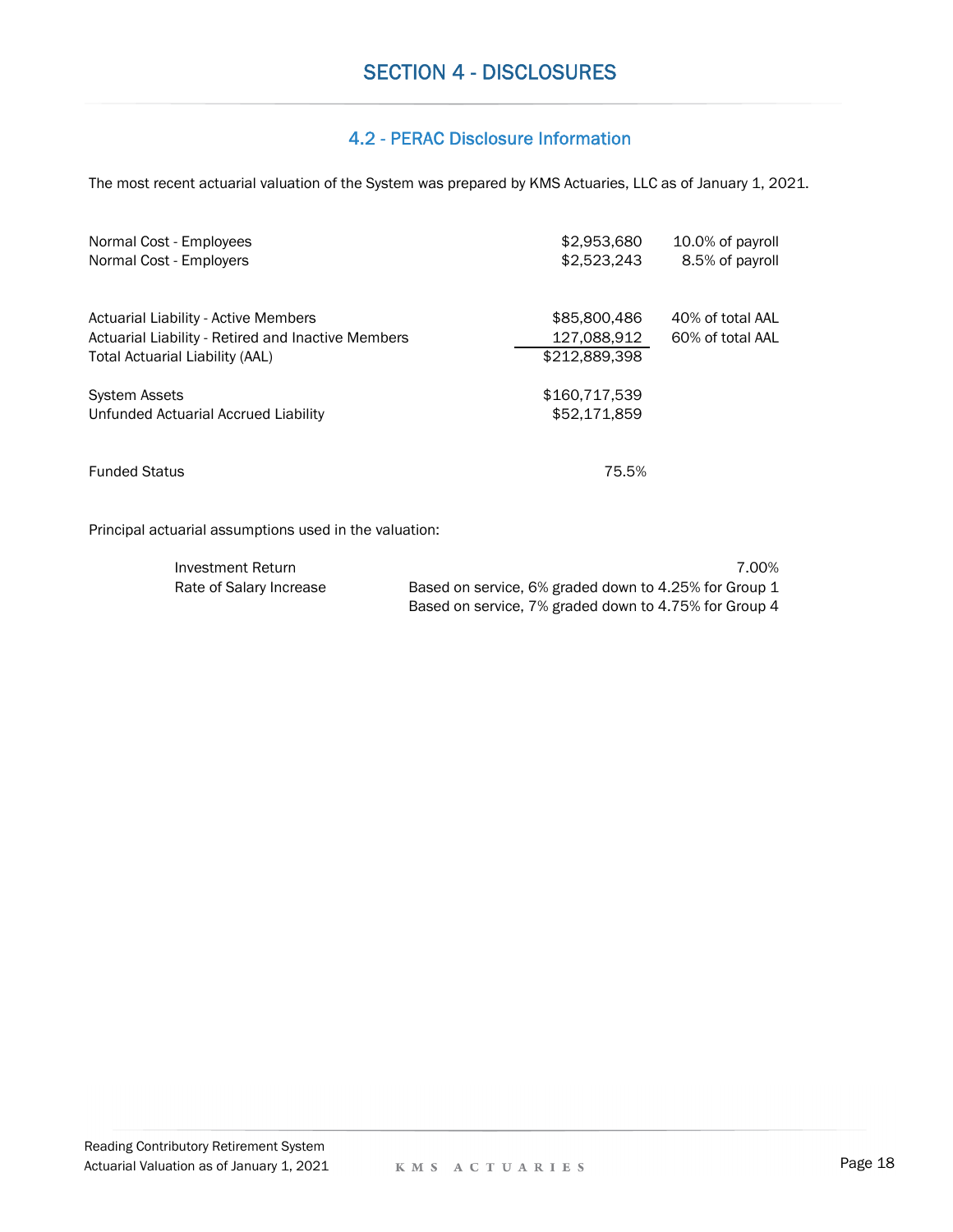The Reading Contributory Retirement System is subject to certain risks that could affect the plan's future financial condition. Here we identify the primary risks to the System, provide some background information about those risks, and provide an assessment of those risks in accordance with Actuarial Standards of Practice (ASOP) 51.

Risk is the potential of actual future measurements deviating from expected future measurements resulting from actual future experience deviating from actuarially assumed experience. Examples of potential risks that may be reasonably anticipated to significantly affect the future financial condition of the plan include the following:

- ♦ Investment Risk the potential that investment returns will be different than expected.
- ♦ Asset/Liability Mismatch Risk the potential that changes in asset values are not matched by changes in the value of liabilities.
- ♦ Interest Rate Risk the potential that interest rates will be different than expected.
- ♦ Longevity and Other Demographic Risks the potential that mortality or other demographic experience will be different than expected.
- ♦ Contribution Risk the potential of actual future contributions deviating from expected future contributions. For example, that actual contributions are not made in accordance with the plan's funding policy, that other anticipated payments to the plan are not made, or that material changes occur in the anticipated number of covered employees, covered payroll, or other relevant contribution base.

We have provided several risk measures in this section that we believe are most significant for the plan. However, we believe that a more rigorous assessment of risk would be beneficial to the Board to understand the risks identified above, such as:

- ♦ Scenario Test a process for assessing the impact of one possible event, or several simultaneous or sequentially occurring possible events, on a plan's financial condition.
- ♦ Sensitivity Test a process for assessing the impact of a change in an actuarial assumption on an actuarial measurement.
- ♦ Stochastic Modeling a process for generating numerous potential outcomes by allowing for random variations in one or more inputs over time for the purpose of assessing the distribution of those outcomes.
- ♦ Stress Test a process for assessing the impact of adverse changes in one or relatively few factors affecting a plan's financial condition.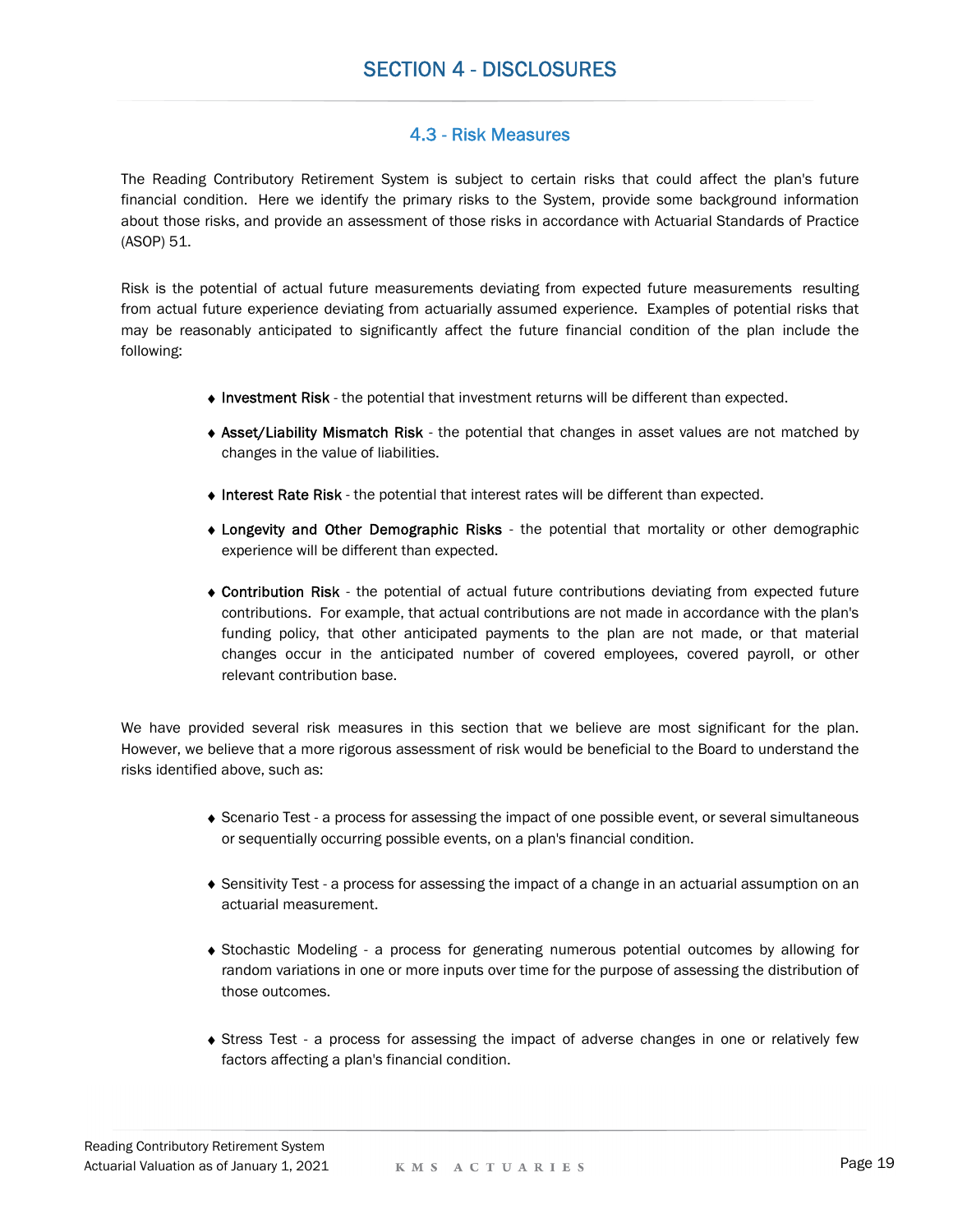#### Maturity Measures

As retirement systems mature they become much more sensitive to risks. This is because a higher proportion of the actuarial liability is attributable to participants who are no longer active. Plan maturity measures are helpful in understanding the risks associated with a plan. One such maturity measure is the ratio of the system's retiree liability to its total liabiity. A retirement system in its infancy will have a very low ratio of retiree liability to total liability. As the system matures, the ratio starts increasing. A mature plan will often have a ratio above 60%. For the Reading Contributory Retirement System and other retirement systems in the United States these ratios have been steadily increasing in recent years.



Another maturity measure is the ratio of actives to retirees, or support ratio. A retirement system in its infancy will have a very high ratio of active to retired members. As the system matures, and members retire, the support ratio starts declining. A mature system will often have a support ratio near or below one.

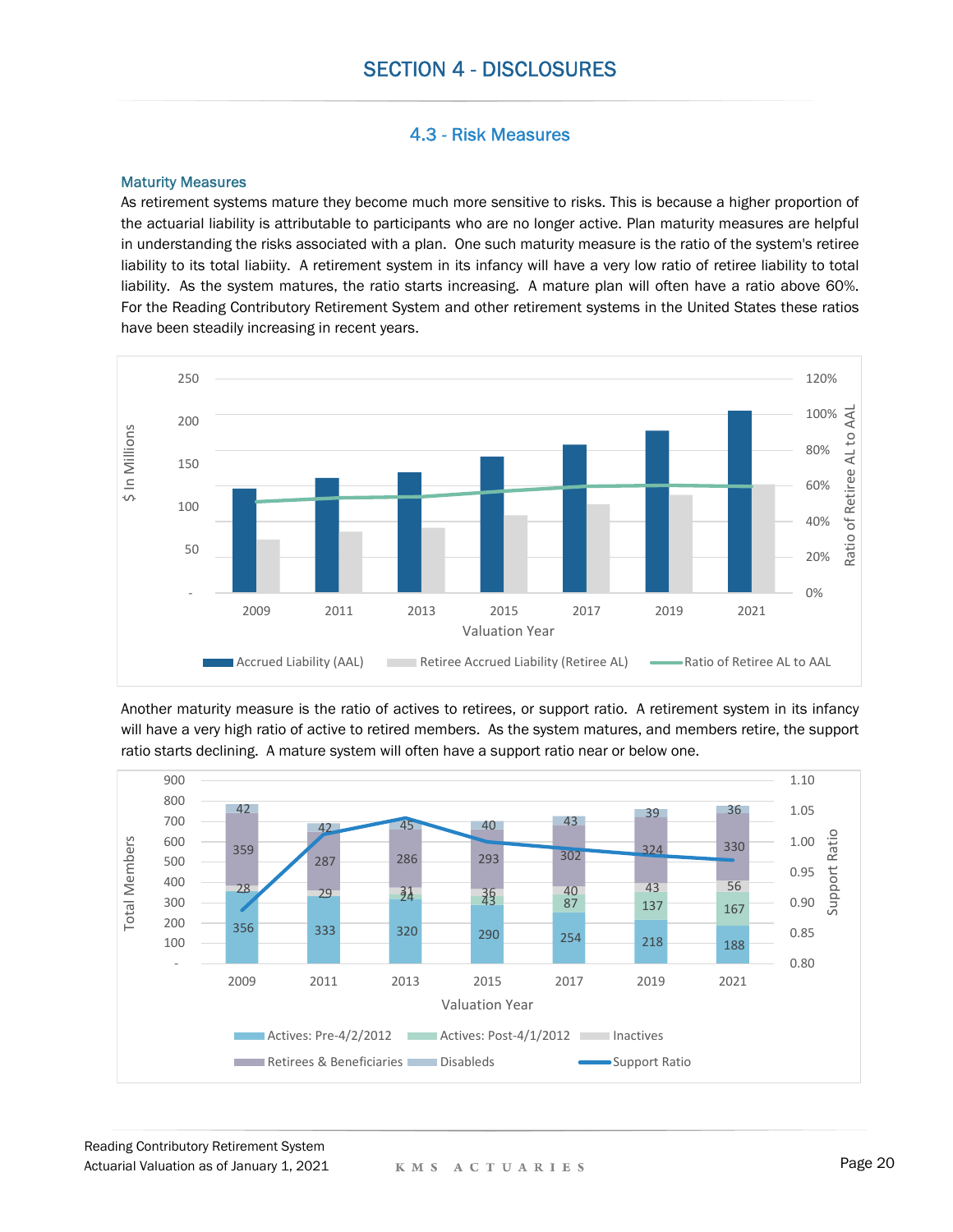#### Volatility Indices

Volatility indices are measures of the relative sensitivity of employer contributions to changes in assets or liabilities. Below we present two such indices - the Asset Volatility Ratio (AVR) and the Liability Volatility Ratio (LVR):

#### Asset Volatility Ratio (AVR)

The Asset Volatility Ratio (AVR) is the ratio of the Market Value of Assets (MVA) to Payroll. Systems with a higher AVR experience more volatile employer contributions (as a percentage of payroll) due to investment return. This ratio indicates a measure of the system's current contribution volatility. The AVR increases over time but generally tends to stabilize as the system matures.

#### Liability Volatility Ratio (LVR)

The Liability Volatility Ratio (LVR) is the ratio of the Actuarial Accrued Liability (AAL) to Payroll. Systems with a higher LVR experience more volatile employer contributions (as a percentage of payroll) due to the investment return assumption and changes in liability. This ratio indicates a longer-term potential for contribution volatility. The AVR, described above, will tend to move close to the LVR as the system matures.

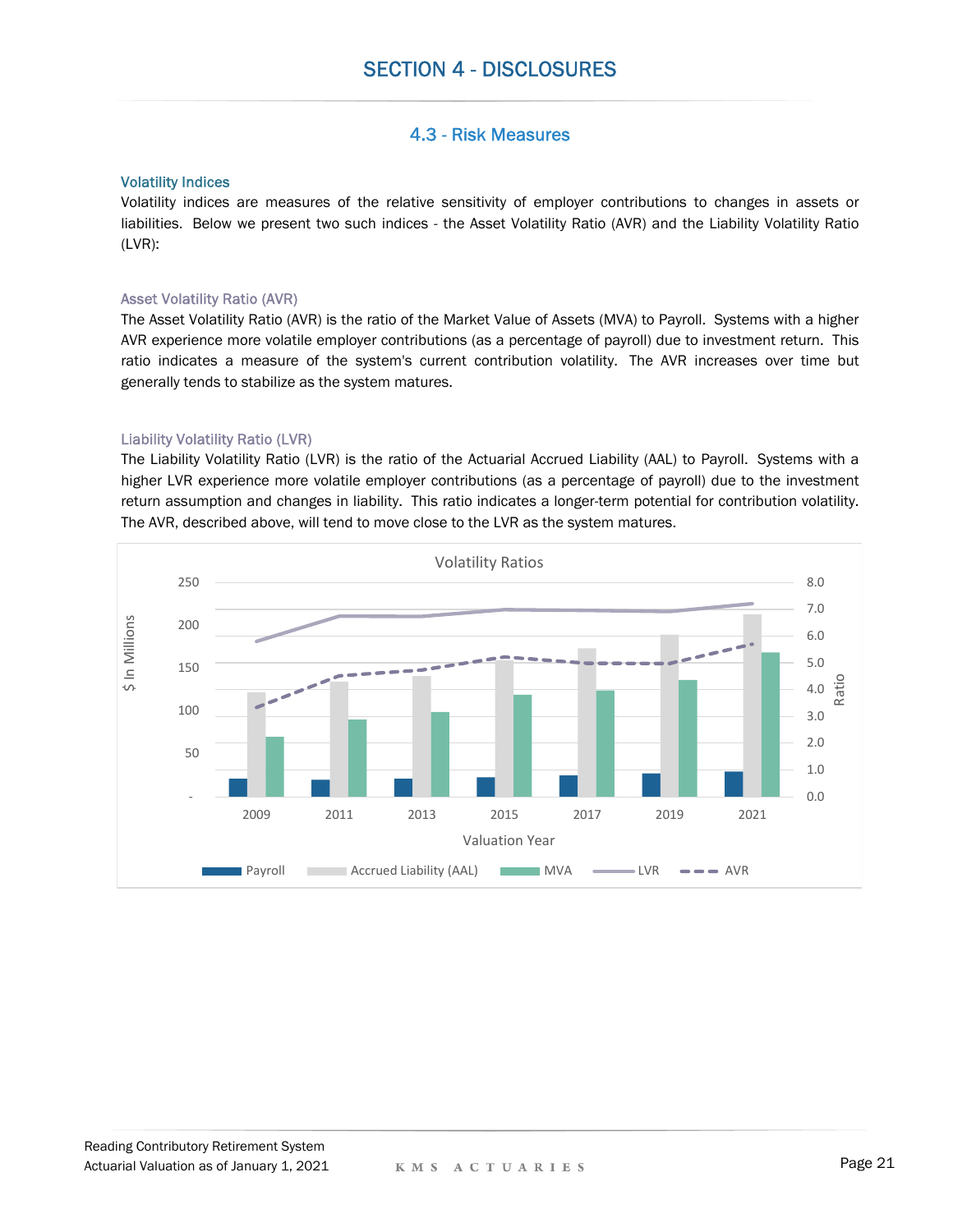#### Market Return Scenarios

Below we illustrate the projected effect on funding levels of a single year of investment return above or below the assumed investment return. Scenario 1 assumes a one-year return of 2 times the assumed return and the expected return thereafter, Scenario 2 assumes assets earn the expected return every year and Scenario 3 assumes a one-year return of 0% and the expected return thereafter.



#### Sensitivity Analysis

The following presents the Actuarial Accrued Liability and Funded Status calculated using the investment return rate of 7%, as well as what the Actuarial Accrued Liability and Funded Status would be if it were calculated using an investment return rate 1-percentage point lower (6%) or 1-percentage point higher (8%) than the assumed investment return rate:

|                                      |                     | <b>Current</b>             |                     |
|--------------------------------------|---------------------|----------------------------|---------------------|
|                                      |                     | Investment                 |                     |
|                                      | 1% Decrease<br>(6%) | <b>Return Rate</b><br>(7%) | 1% Increase<br>(8%) |
| <b>Actuarial Accrued Liability</b>   | \$236,874,662       | \$212,889,398              | \$192,583,774       |
| % Change                             | 11%                 |                            | $-10%$              |
|                                      |                     |                            |                     |
| Actuarial Value of Assets            | \$160,717,539       | \$160,717,539              | \$160,717,539       |
| Unfunded Actuarial Accrued Liability | 76,157,123          | 52,171,859                 | 31,866,235          |
| % Change                             | 46%                 | N/A                        | $-39%$              |
|                                      |                     |                            |                     |
| <b>Funded Status</b>                 | 67.85%              | 75.49%                     | 83.45%              |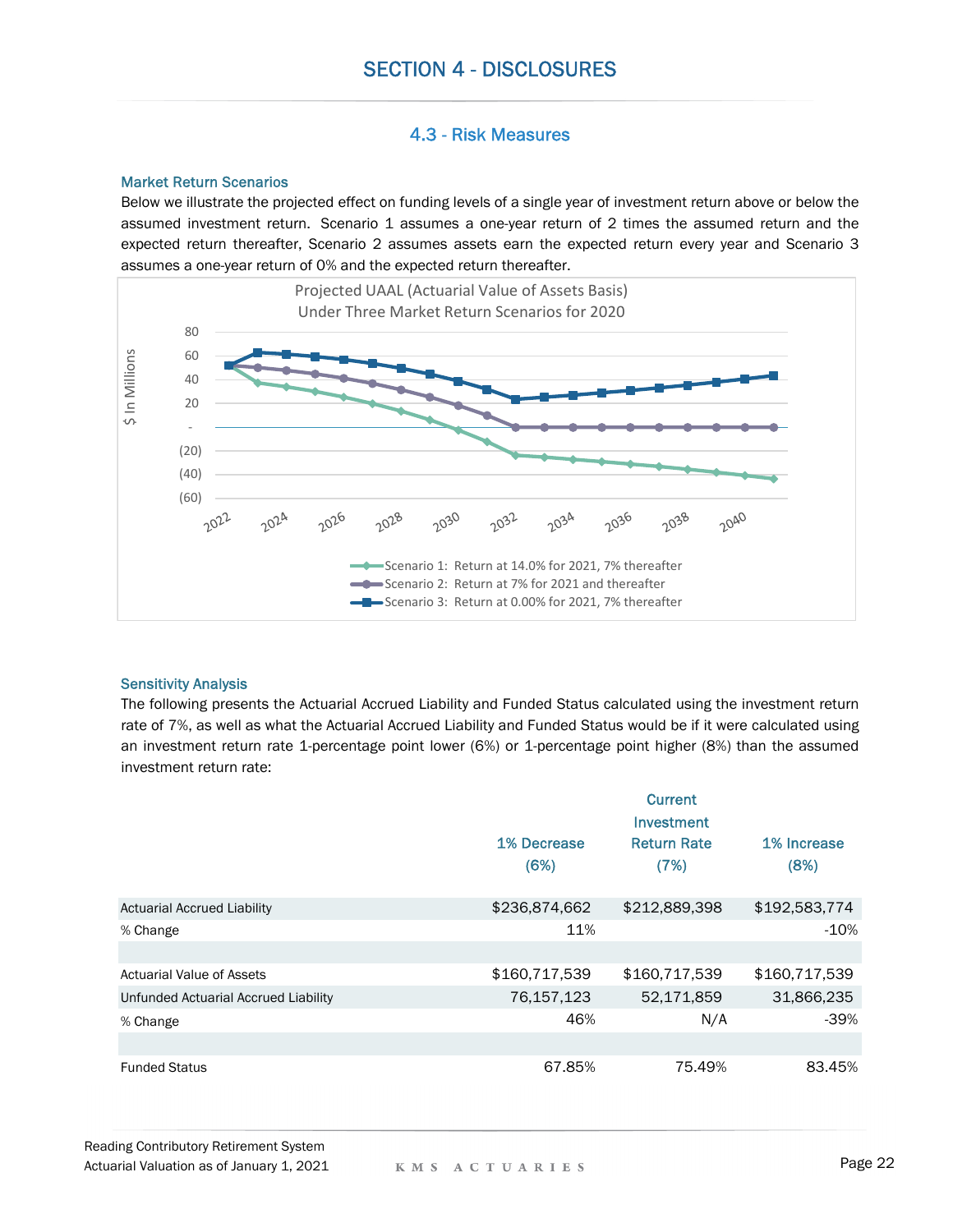#### **Duration**

Duration is another measure that is used to describe how the present value of a cash flow series changes when small changes are made to the underlying interest rates. The duration of the Reading Contributory Retirement System is 10, and this represents an approximate percentage change in the Actuarial Accrued Liability for each 1% change to the investment return rate.

#### Net Cash Flow (NCF)

Net cash flow (NCF) during a year is the difference between contributions, both employer and employee, paid into the System and benefit payments and expenses paid from the System. If the level of benefit payments plus expenses is greater than contributions, then the System has negative NCF. Mature plans generally have a negative NCF as the number of retirees grows. When a System has negative NCF, then additional cash from existing assets are needed to pay the pension benefits.

Historical NCF since 2008 is shown in the next graph. Blue bars indicate contributions, from employees and employers, and grey bars show benefit payments and administrative expenses. The NCF is represented by the green line. The dashed purple line (which corresponds to the right-hand axis) provides the NCF as a percentage of the Market Value of Assets. As of December 31, 2020, the NCF was negative \$2.2 million, which represents - 1.3% of the Market Value of Assets. The NCF falls within the range of -2.3% to -1.1% of total assets over the 13 year period.

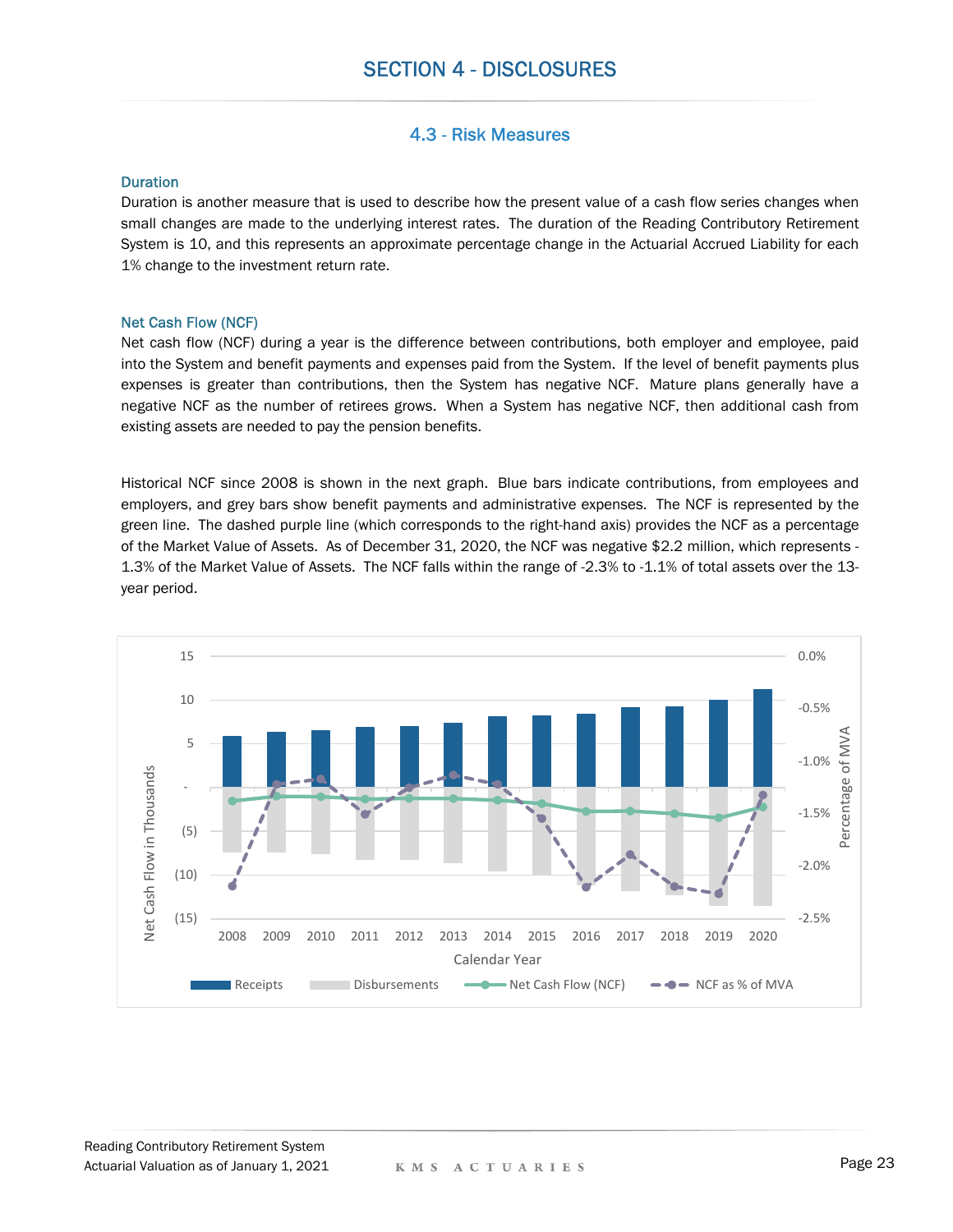| Administration              |                                                                                                                                                                                                                                                                                                                        | There are 104 contributory retirement systems for public employees in Massachusetts. Each<br>system is governed by a retirement board and all boards, although operating independently,<br>are governed by Chapter 32 of the Massachusetts General Laws and other applicable<br>statutes. This law in general provides uniform benefits, uniform contribution requirements<br>and a uniform accounting and funds structure for all systems. |  |
|-----------------------------|------------------------------------------------------------------------------------------------------------------------------------------------------------------------------------------------------------------------------------------------------------------------------------------------------------------------|---------------------------------------------------------------------------------------------------------------------------------------------------------------------------------------------------------------------------------------------------------------------------------------------------------------------------------------------------------------------------------------------------------------------------------------------|--|
| Participation               | Participation is mandatory for all full-time employees. Eligibility with respect to part-time,<br>provisional, temporary, seasonal or intermittent employment is governed by regulations<br>promulgated by the local retirement board, and approved by PERAC. Membership is optional<br>for certain elected officials. |                                                                                                                                                                                                                                                                                                                                                                                                                                             |  |
| <b>Membership Groups</b>    | There are four membership groups in the Retirement System:                                                                                                                                                                                                                                                             |                                                                                                                                                                                                                                                                                                                                                                                                                                             |  |
|                             | Group 1                                                                                                                                                                                                                                                                                                                | General employees, including clerical, administrative, technical<br>and all other employees not otherwise classified.                                                                                                                                                                                                                                                                                                                       |  |
|                             | Group 2                                                                                                                                                                                                                                                                                                                | Certain specified hazardous duty positions.                                                                                                                                                                                                                                                                                                                                                                                                 |  |
|                             | Group 3                                                                                                                                                                                                                                                                                                                | State police officers and inspectors.                                                                                                                                                                                                                                                                                                                                                                                                       |  |
|                             | Group 4                                                                                                                                                                                                                                                                                                                | Local police officers, firefighters and other specified hazardous<br>positions.                                                                                                                                                                                                                                                                                                                                                             |  |
|                             |                                                                                                                                                                                                                                                                                                                        | For members in more than one group, participation will be proportional.                                                                                                                                                                                                                                                                                                                                                                     |  |
| <b>Member Contributions</b> | Member contributions vary depending on the most recent date of membership:                                                                                                                                                                                                                                             |                                                                                                                                                                                                                                                                                                                                                                                                                                             |  |
|                             | Prior to 1975                                                                                                                                                                                                                                                                                                          | 5% of Salary                                                                                                                                                                                                                                                                                                                                                                                                                                |  |
|                             | $1975 - 1983$                                                                                                                                                                                                                                                                                                          | 7% of Salary                                                                                                                                                                                                                                                                                                                                                                                                                                |  |
|                             | 1984 - June 30, 1996                                                                                                                                                                                                                                                                                                   | 8% of Salary                                                                                                                                                                                                                                                                                                                                                                                                                                |  |
|                             | July 1, 1996 - present                                                                                                                                                                                                                                                                                                 | 9% of Salary                                                                                                                                                                                                                                                                                                                                                                                                                                |  |
|                             | $1979 - present$                                                                                                                                                                                                                                                                                                       | An additional 2% of Salary in excess of<br>\$30,000.                                                                                                                                                                                                                                                                                                                                                                                        |  |
|                             | Group 1 members hired<br>on or after April 2, 2012                                                                                                                                                                                                                                                                     | 6% of Salary with 30 or more years of<br>creditable service.                                                                                                                                                                                                                                                                                                                                                                                |  |
| <b>Rate of Interest</b>     | Interest on regular deductions made after January 1, 1984 is a rate established by PERAC in<br>consultation with the Commissioner of Banks. The rate is obtained from the average rates<br>paid on individual savings accounts by a representative sample of at least ten financial<br>institutions.                   |                                                                                                                                                                                                                                                                                                                                                                                                                                             |  |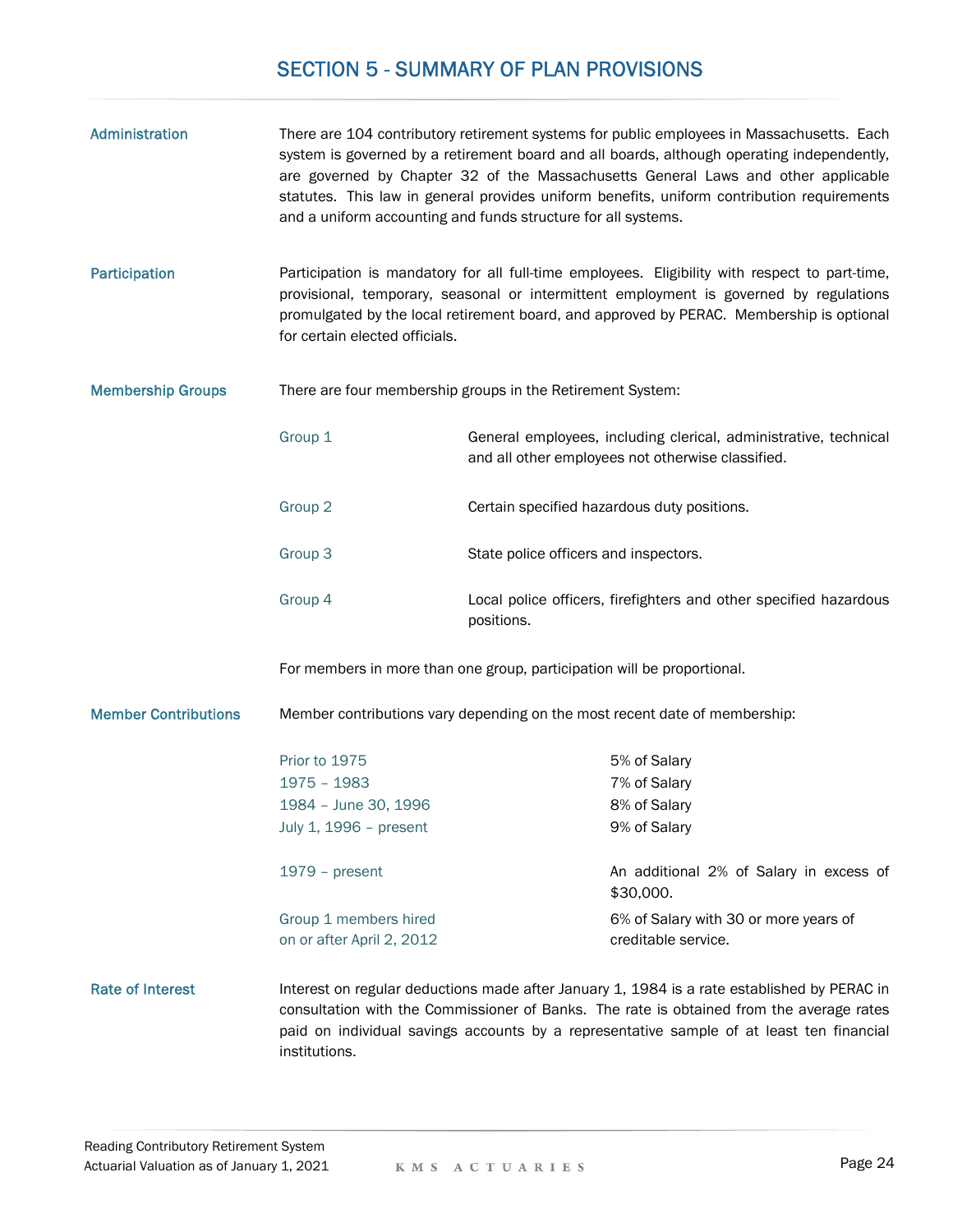| <b>Retirement Age</b>     |                                         | The mandatory retirement age for some Group 2 and Group 4 members is age 65. Most<br>Group 2 and Group 4 members may remain in service after reaching age 65. Group 4<br>members who are employed in certain public safety positions are required to retire at age<br>65. There is no mandatory retirement age for members in Group 1. |
|---------------------------|-----------------------------------------|----------------------------------------------------------------------------------------------------------------------------------------------------------------------------------------------------------------------------------------------------------------------------------------------------------------------------------------|
| <b>Salary</b>             |                                         | Gross regular compensation. This does not include bonuses, overtime, severance pay,<br>unused sick leave credit or other similar compensation.                                                                                                                                                                                         |
| <b>Average Salary</b>     | 2, 2012                                 | Membership before April • Average annual rate of regular compensation received during<br>the three consecutive years that produce the highest average,<br>or, if greater, during the last three years (whether or not<br>consecutive) preceding retirement.                                                                            |
|                           | Membership on or after<br>April 2, 2012 | • Average annual rate of regular compensation received during<br>the five consecutive years that produce the highest average, or,<br>if greater, during the last five years (whether or not consecutive)<br>preceding retirement.                                                                                                      |
| <b>Creditable Service</b> |                                         | The period during which a member contributes to the retirement system plus certain periods                                                                                                                                                                                                                                             |

Benefit Rate The benefit rate varies with the member's retirement age, Group, membership date and years of creditable service at retirement. Each year a member retires prior to the age at which the 2.5% maximum benefit rate applies, a reduction is applied to each year of age under the maximum age. The maximum age and reduction for each Group and membership date is as follows:

of military service and "purchased" service.

|                                                                                      | Group 1 | Group <sub>2</sub> | Group 4 |
|--------------------------------------------------------------------------------------|---------|--------------------|---------|
| 2.5% for Membership<br>before April 2, 2012:                                         |         |                    |         |
| Maximum age:                                                                         | 65      | 60                 | 55      |
| Reduction:                                                                           | 0.1%    | 0.1%               | 0.1%    |
|                                                                                      |         |                    |         |
| 2.5% for Membership on or<br>after April 2, 2012 (less<br>than 30 years of service): |         |                    |         |
| Maximum age:                                                                         | 67      | 62                 | 57      |
| Reduction:                                                                           | 0.15%   | 0.15%              | 0.15%   |
|                                                                                      |         |                    |         |
| 2.5% for Membership on or<br>after April 2, 2012 (30+<br>years of service):          |         |                    |         |
| Maximum age:                                                                         | 67      | 62                 | 57      |
| Reduction:                                                                           | 0.125%  | 0.125%             | 0.125%  |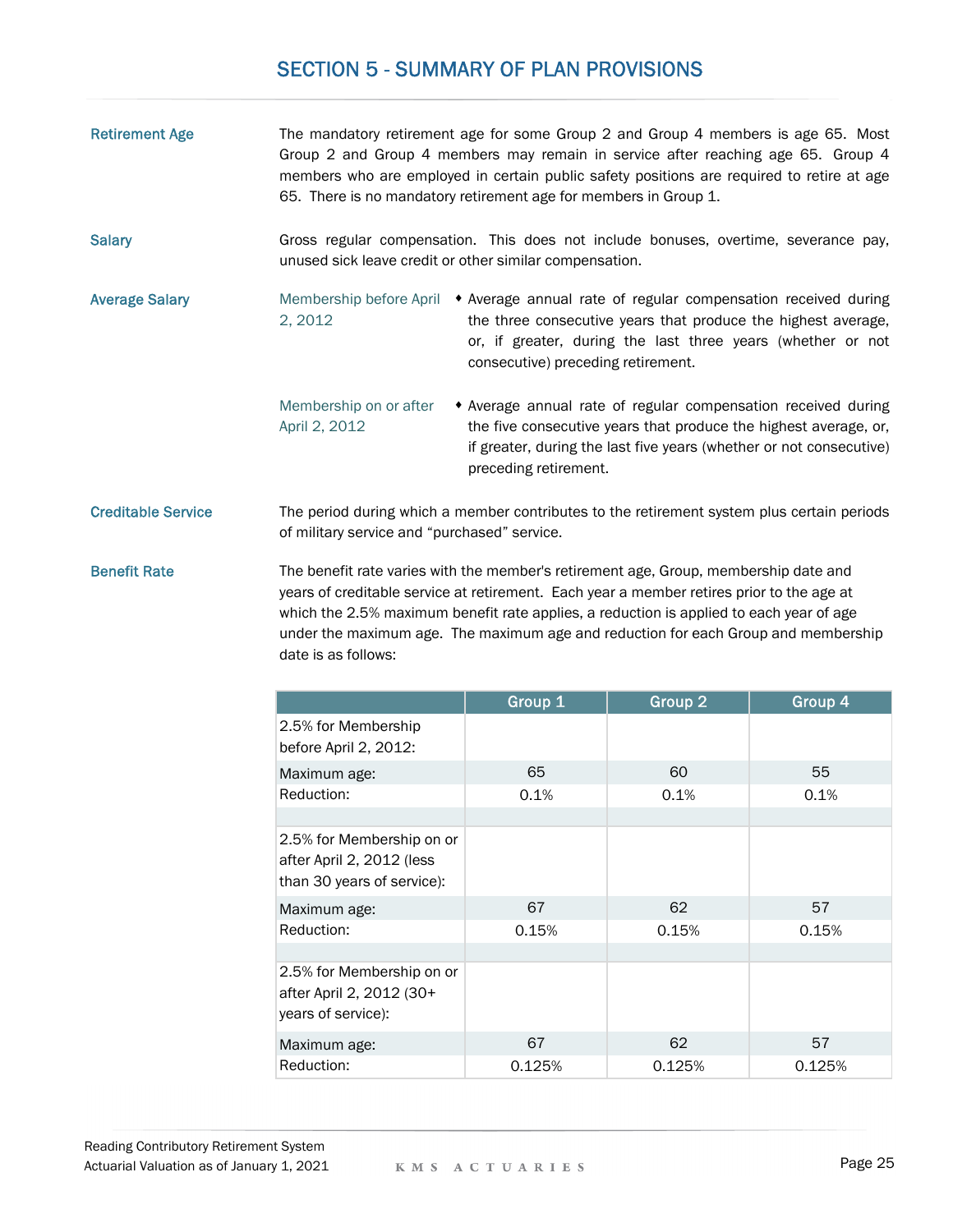| Superannuation<br><b>Retirement</b>   | Eligibility if membership<br>before April 2, 2012      | • completion of 20 years of Creditable Service, or<br>• attainment of age 55 if hired prior to 1978, or<br>• attainment of age 55 with 10 years of Creditable Service, if<br>hired after 1978.                |
|---------------------------------------|--------------------------------------------------------|---------------------------------------------------------------------------------------------------------------------------------------------------------------------------------------------------------------|
|                                       | Eligibility if membership<br>on or after April 2, 2012 | • attainment of age 60 with 10 years of Creditable Service if<br>classified in Group 1                                                                                                                        |
|                                       |                                                        | • attainment of age 55 with 10 years of Creditable Service if<br>classified in Group 2                                                                                                                        |
|                                       |                                                        | * attainment of age 55 if classified in Group 4                                                                                                                                                               |
|                                       | <b>Benefit Amount</b>                                  | Product of the member's Benefit Rate, Average Salary and<br>Creditable Service.                                                                                                                               |
|                                       | <b>Maximum Benefit</b>                                 | 80% of the member's Average Salary.                                                                                                                                                                           |
|                                       | Veteran's Benefit                                      | Additional benefit of \$15 per year of Creditable Service, up to a<br>maximum of \$300.                                                                                                                       |
| <b>Deferred Vested</b>                | Eligibility                                            | * completion of ten or more years of Creditable Service.<br>• elected officials hired prior to 1978, completion of six years of<br>Creditable Service.                                                        |
|                                       | <b>Benefit Amount</b>                                  | Accrued benefit payable commencing at age 55, or the<br>completion of 20 years of Creditable Service, or may be deferred<br>until later at the participant's option.                                          |
| Withdrawal of<br><b>Contributions</b> |                                                        | Contributions<br>withdrawn<br>upon termination<br>may<br>be<br>of<br>employment.                                                                                                                              |
|                                       |                                                        | • Members hired on or after January 1, 1984 who terminate with<br>less than ten years of Creditable Service receive contributions<br>plus interest on the Annuity Savings Account at an annual rate<br>of 3%. |
|                                       |                                                        | • All other withdrawals receive contributions plus 100% of the<br>regular interest that has accrued to the Annuity Savings                                                                                    |

Account.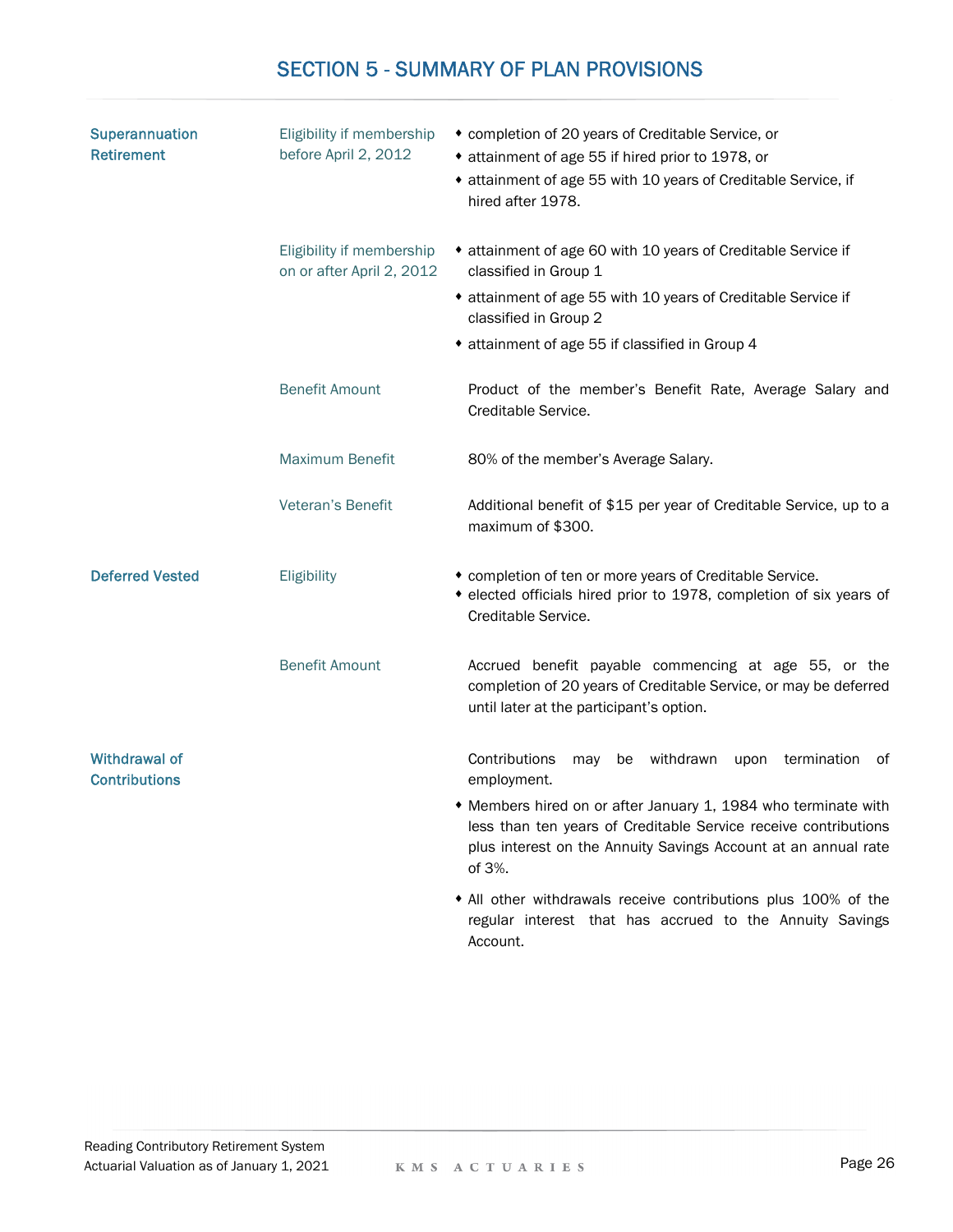| <b>Ordinary Disability</b><br><b>Retirement</b>   | Eligibility                                                                                      | Non-job related disability after completion of ten years of<br>Creditable Service.                                                                                                                                                                                                                                                                        |
|---------------------------------------------------|--------------------------------------------------------------------------------------------------|-----------------------------------------------------------------------------------------------------------------------------------------------------------------------------------------------------------------------------------------------------------------------------------------------------------------------------------------------------------|
|                                                   | <b>Benefit Amount for Group</b><br>1 membership before<br>April 2, 2012 or Group 2<br>or Group 4 | Superannuation benefit determined if the member is age 55, up<br>to a maximum of 80% of Average Salary over three years. If the<br>member is a veteran, 50% of final rate of salary (final year) plus<br>an annuity based on the accumulated member contributions<br>plus credited interest, up to a maximum of 80% of Average<br>Salary over five years. |
|                                                   | <b>Benefit Amount for Group</b><br>1 membership on or after<br>April 2, 2012                     | Superannuation benefit determined if the member is age 60, up<br>to a maximum of 80% of Average Salary over three years. If the<br>member is a veteran, 50% of final rate of salary (final year) plus<br>an annuity based on the accumulated member contributions<br>plus credited interest, up to a maximum of 80% of Average<br>Salary over five years. |
| <b>Accidental Disability</b><br><b>Retirement</b> | Eligibility                                                                                      | Disabled as a result of an accident in the performance of duties.<br>There is no minimum age or service requirement.                                                                                                                                                                                                                                      |
|                                                   | <b>Benefit Amount</b>                                                                            | 72% of Salary plus an annuity based on accumulated member<br>contributions plus credited interest.                                                                                                                                                                                                                                                        |
|                                                   | Maximum Benefit                                                                                  | 100% of Salary if hired before January 1, 1988, otherwise 75%<br>of Salary.                                                                                                                                                                                                                                                                               |
|                                                   | Veteran's Benefit                                                                                | Additional allowance of \$15 per year of Creditable Service, up to<br>a maximum of \$300.                                                                                                                                                                                                                                                                 |
|                                                   | <b>Supplemental Dependent</b><br>Allowance                                                       | Additional allowance of \$980.88 per year for each child until<br>age 18 (or age 22 if a full-time student).                                                                                                                                                                                                                                              |
| <b>Non-Occupational Death</b>                     | Eligibility                                                                                      | For members with at least two years of creditable service who<br>die while in active service, but not due to occupational injury.                                                                                                                                                                                                                         |
|                                                   | <b>Benefit Amount</b>                                                                            | Benefit as if Option C had been elected. Minimum benefit of<br>\$250 per month for surviving spouse, \$120 per month for first<br>child and \$90 per month for each additional child.                                                                                                                                                                     |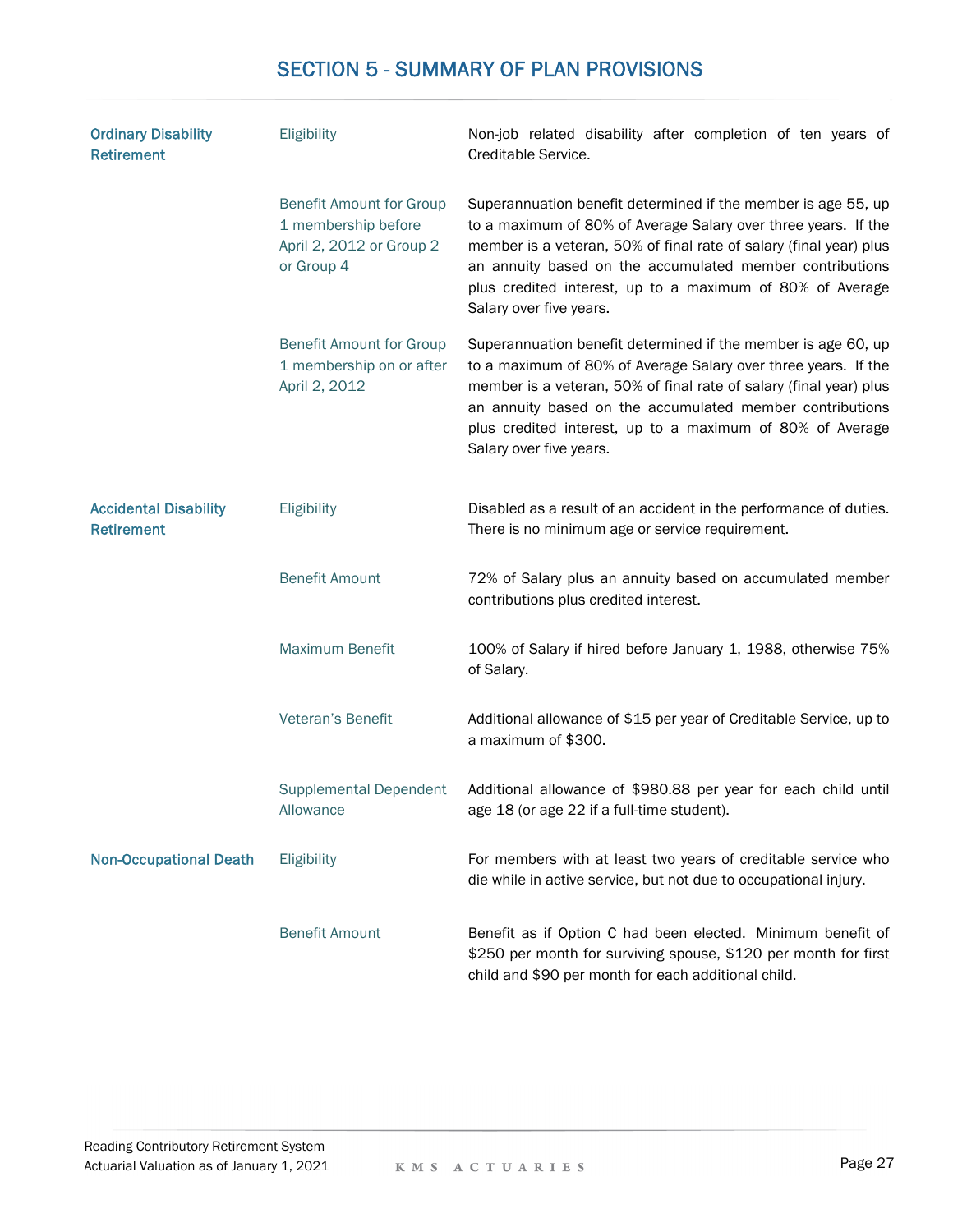| <b>Accidental Death</b>                    | <b>Eligibility</b>                  | For members who die as a result of an occupational injury.                                                                                                                                                                                                                      |  |  |  |  |
|--------------------------------------------|-------------------------------------|---------------------------------------------------------------------------------------------------------------------------------------------------------------------------------------------------------------------------------------------------------------------------------|--|--|--|--|
|                                            | Benefit Amount                      | 72% of Salary plus an annuity based on accumulated member<br>contributions plus credited interest.                                                                                                                                                                              |  |  |  |  |
|                                            | Maximum Benefit                     | 100% of Salary if hired before January 1, 1988, otherwise 75%<br>of Salary.                                                                                                                                                                                                     |  |  |  |  |
|                                            | Veteran's Benefit                   | Additional allowance of \$15 per year of creditable service, up to<br>a maximum of \$300.                                                                                                                                                                                       |  |  |  |  |
|                                            | Supplemental Dependent<br>Allowance | Additional allowance of \$980.88 per year for each child until<br>age 18 (or age 22 if a full-time student).                                                                                                                                                                    |  |  |  |  |
| <b>Cost-of-Living Adjustment</b><br>(COLA) |                                     | In accordance with the adoption of Chapter 17 of the Acts of 1997, the granting of a Cost-of-<br>Living Adjustment will be determined by an annual vote by the Retirement Board. The<br>amount of increase will be based upon the Consumer Price Index, limited to a maximum of |  |  |  |  |

3.0%, beginning on July 1. All retirees, disabled retirees and beneficiaries who have been receiving benefit payments for at least one year as of July 1 are eligible for the adjustment. The maximum amount of pension benefit subject to a COLA is \$14,000. All COLAs granted to members after 1981 and prior to July 1, 1998 are deemed to be an obligation of the Commonwealth of Massachusetts and are not the liability of the Retirement System.

Optional Forms of Payment A member may elect to receive his or her retirement allowance, payable in monthly installments, in one of three forms of payment:

> Option  $A$  – Total annual allowance commencing at retirement and terminating at member's death.

> ♦ Option B – A reduced annual allowance commencing at retirement with death benefit equal to excess of member contributions plus credited interest to retirement over annuity benefit paid to member.

> ♦ Option C – A reduced annual allowance commencing at retirement with 66⅔% of benefit continued to designated beneficiary upon death of member. For members who retired on or after January 12, 1988, if the beneficiary pre-deceases the retiree, the benefit payable increases based on the factor used to determine the Option C benefit at retirement. For members who retired prior to January 12, 1988, if the System has accepted Section 288 of Chapter 194 of the Acts of 1998 and the beneficiary pre-deceases the retiree, the benefit payable increases based on the factor used to determine the Option C benefit at retirement.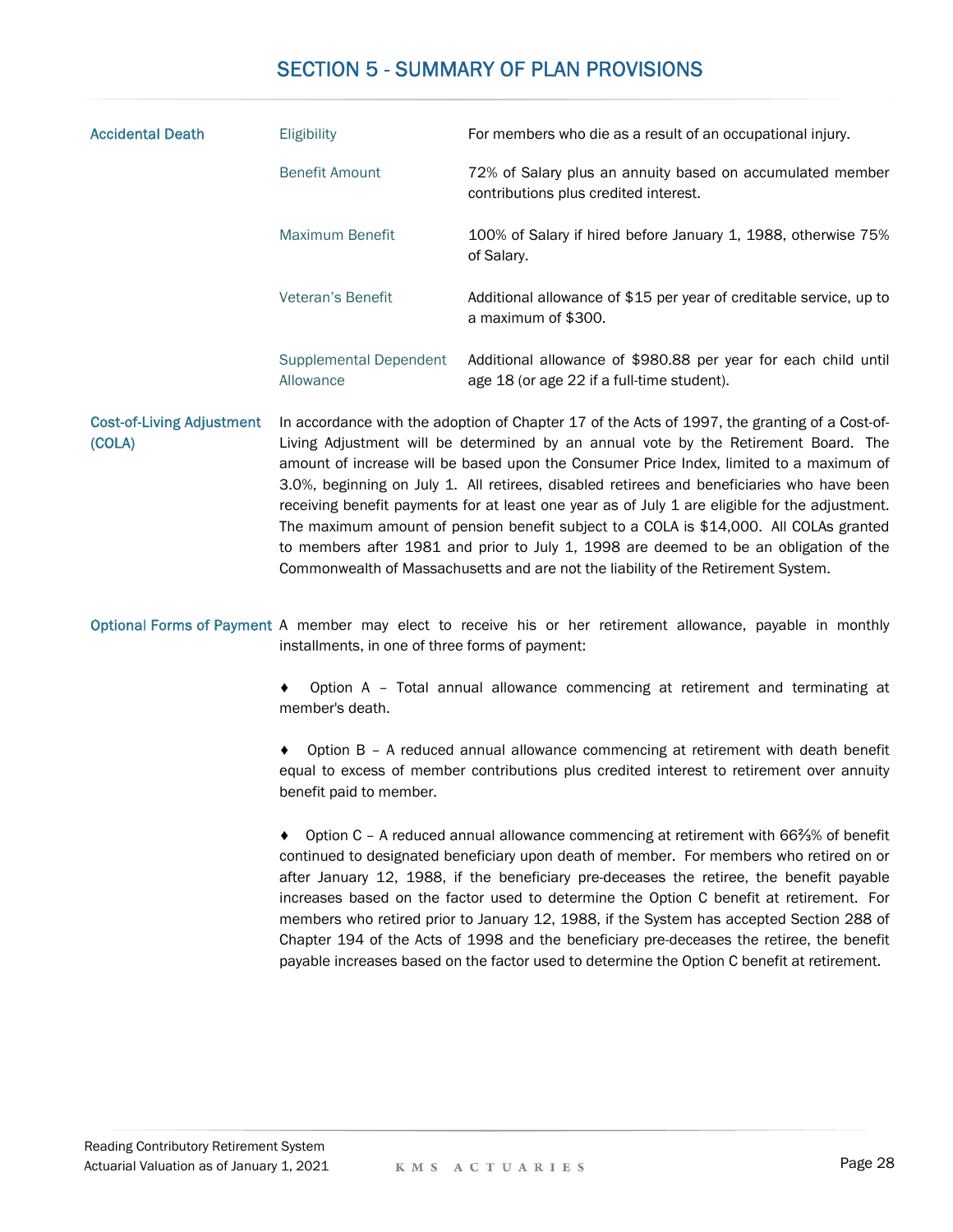| <b>Valuation Date</b>                        | January 1, 2021                                                                                                                                                                                                                                                                                                                                                                                                                                                                 |                |         |  |  |  |  |  |
|----------------------------------------------|---------------------------------------------------------------------------------------------------------------------------------------------------------------------------------------------------------------------------------------------------------------------------------------------------------------------------------------------------------------------------------------------------------------------------------------------------------------------------------|----------------|---------|--|--|--|--|--|
| <b>Investment Return</b>                     | 7.00% per year. Previously, 7.50% per year.<br>The investment return assumption is a long-term assumption based on capital market<br>expectations by asset class, historical returns and professional judgment. We<br>considered analysis prepared by PRIM's investment advisor using a building block<br>approach and using the target asset allocation, expected returns by asset class and<br>risk analysis to determine a long-term expected average annual rate of return. |                |         |  |  |  |  |  |
| <b>Annuity Savings Fund Interest</b><br>Rate | 2.00% per year                                                                                                                                                                                                                                                                                                                                                                                                                                                                  |                |         |  |  |  |  |  |
| <b>Amortization Method</b>                   | Unfunded Actuarial Accrued Liability (UAL):<br>Increasing dollar amount at 4% to reduce the Unfunded Actuarial Accrued Liability to<br>zero on or before June 30, 2031.                                                                                                                                                                                                                                                                                                         |                |         |  |  |  |  |  |
| <b>Salary Scale</b>                          | The assumed annual rates for salary increases including longevity are illustrated by<br>the following rates:                                                                                                                                                                                                                                                                                                                                                                    |                |         |  |  |  |  |  |
|                                              | <b>Years of Service</b>                                                                                                                                                                                                                                                                                                                                                                                                                                                         | Groups 1 and 2 | Group 4 |  |  |  |  |  |
|                                              | 0                                                                                                                                                                                                                                                                                                                                                                                                                                                                               | 6.00%          | 7.00%   |  |  |  |  |  |

| $\mathbf 1$    | 5.50% | 6.50% |
|----------------|-------|-------|
| $\overline{2}$ | 5.50% | 6.00% |
| 3              | 5.25% | 5.75% |
| 4              | 5.25% | 5.25% |
| 5              | 4.75% | 5.25% |
| 6              | 4.75% | 4.75% |
| 7              | 4.50% | 4.75% |
| 8              | 4.50% | 4.75% |
| $9+$           | 4.25% | 4.75% |
|                |       |       |

The salary scale assumption is a long-term estimate derived from historical data, current and recent market expectations and professional judgment.

#### Cost-of-Living Allowance

Cost-of-Living Allowances (COLA) are assumed to be 3% of the pension amount, capped at \$420 per year.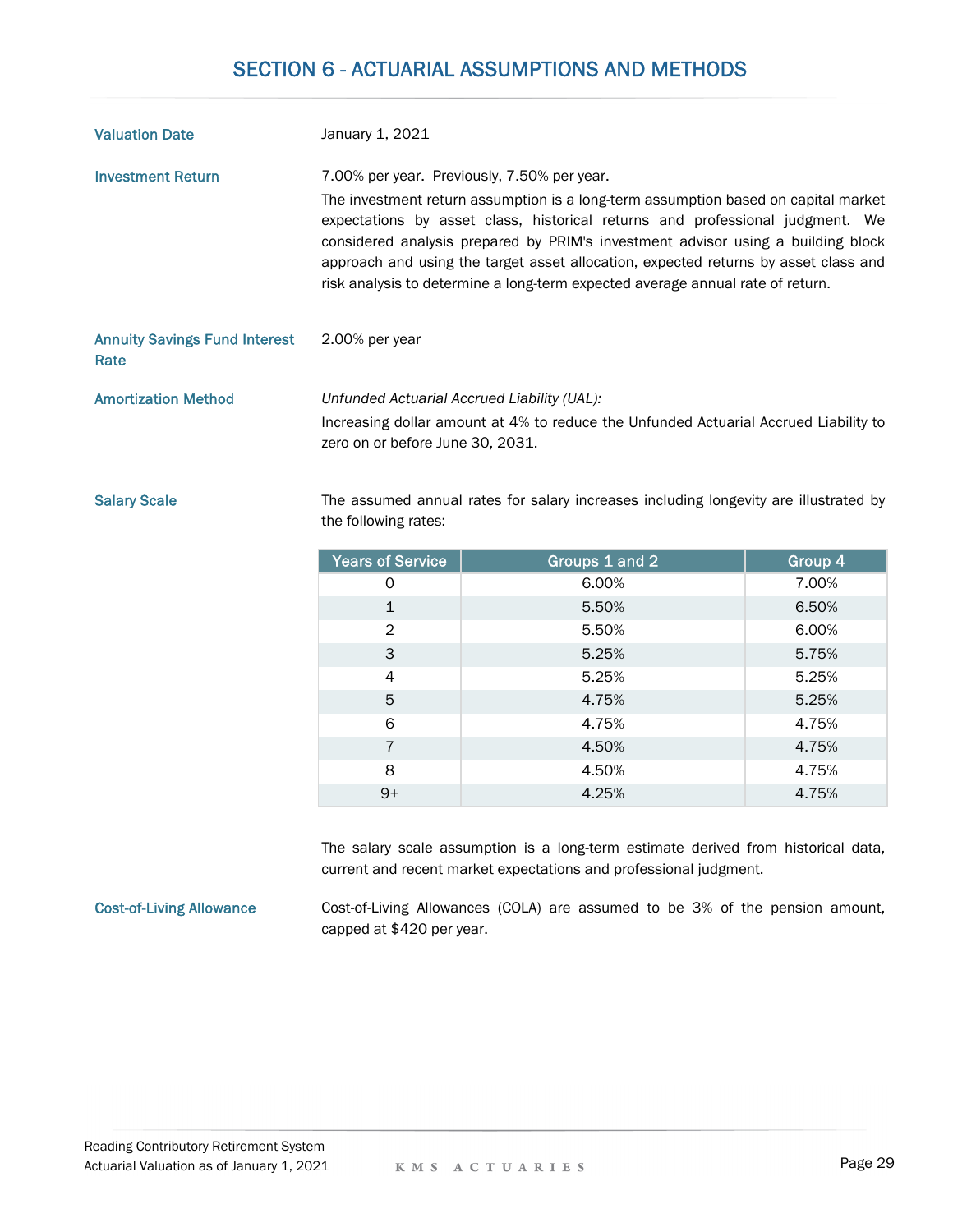#### Mortality Rates RP-2014 Blue Collar Mortality Table with full generational mortality improvement using Scale MP-2018. For disabled members, RP-2014 Blue Collar Mortality Table set forward one year with full generational mortality improvement using Scale MP-2018.

*General Employees:* 55% of deaths are job-related. *Police and Fire* : 90% of deaths are job-related.

PERAC completed a local system retiree mortality study in 2019 and selected the RP-2014 Blue Collar Mortality Table with full generational mortality improvement using Scale MP-2018. The underlying tables with generational mortality improvement selected reasonably reflect the mortality experience of the System as of the valuation date based on historical and current demographic data as well as professional judgement.

#### Turnover Rates Illustrative turnover rates are shown below:

| Creditable Service | Groups 1 and 2 | Group 4 |
|--------------------|----------------|---------|
|                    | 0.1500         | 0.0150  |
| 10                 | 0.0540         | 0.0150  |
| 20                 | 0.0200         | 0.0000  |
| 30                 | 0.0000         | 0.0000  |

#### Disability Rates

Illustrative disability rates are shown below:

| <b>Attained Age</b> | Groups 1 and 2 | Group 4 |
|---------------------|----------------|---------|
| 20                  | 0.0001         | 0.0010  |
| 30                  | 0.0003         | 0.0030  |
| 40                  | 0.0010         | 0.0030  |
| 50                  | 0.0019         | 0.0125  |
| 60                  | 0.0028         | 0.0085  |

*General Employees:* 55% of disabilities are accidental and 45% are ordinary. *Police and Fire* : 90% of disabilities are accidental and 10% are ordinary.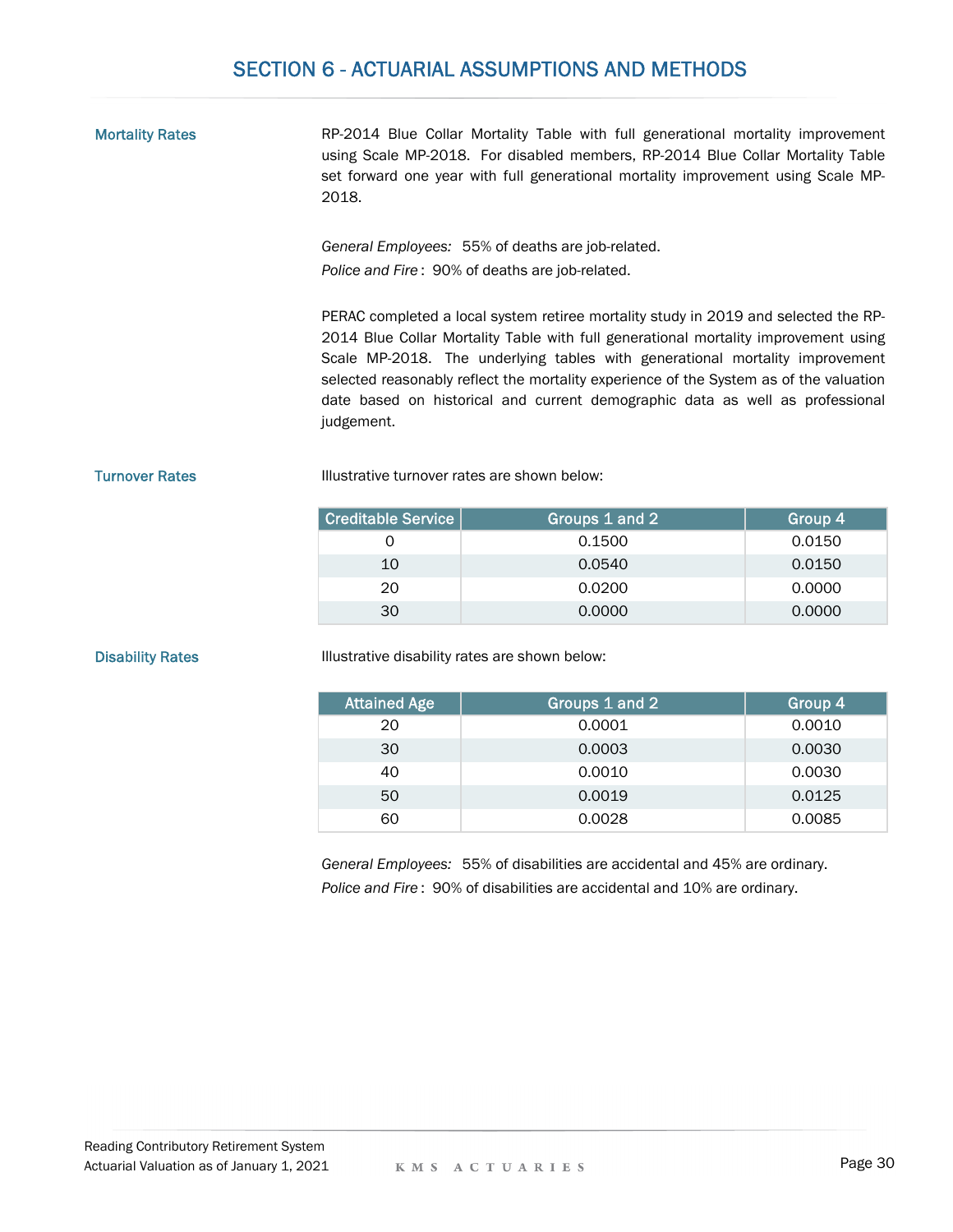#### Retirement Rates

Illustrative retirement rates are shown below:

| <b>Attained Age</b> |             | Groups 1 and 2 | Group 4       |
|---------------------|-------------|----------------|---------------|
|                     | <b>Male</b> | Female         | Male & Female |
| 50                  | 0.0100      | 0.0150         | 0.0200        |
| 51                  | 0.0100      | 0.0150         | 0.0200        |
| 52                  | 0.0100      | 0.0200         | 0.0200        |
| 53                  | 0.0100      | 0.0250         | 0.0500        |
| 54                  | 0.0200      | 0.0250         | 0.0750        |
| 55                  | 0.0200      | 0.0550         | 0.1500        |
| 56                  | 0.0250      | 0.0650         | 0.1000        |
| 57                  | 0.0250      | 0.0650         | 0.1000        |
| 58                  | 0.0500      | 0.0650         | 0.1000        |
| 59                  | 0.0650      | 0.0650         | 0.1500        |
| 60                  | 0.1200      | 0.0500         | 0.2000        |
| 61                  | 0.2000      | 0.1300         | 0.2000        |
| 62                  | 0.3000      | 0.1500         | 0.2500        |
| 63                  | 0.2500      | 0.1250         | 0.2500        |
| 64                  | 0.2200      | 0.1800         | 0.3000        |
| 65                  | 0.4000      | 0.1500         | 1.0000        |
| 66                  | 0.2500      | 0.2000         | 1.0000        |
| 67                  | 0.2500      | 0.2000         | 1.0000        |
| 68                  | 0.3000      | 0.2500         | 1.0000        |
| 69                  | 0.3000      | 0.2000         | 1.0000        |
| 70                  | 1.0000      | 1.0000         | 1.0000        |

The turnover, disability and retirement rates are based on PERAC's most recent experience analysis of local retirement systems which reviewed age, gender and job group. The assumptions reflect this analysis as well as professional judgment.

Actuarial Cost Method Individual Entry Age Normal.

Actuarial Asset Method The Actuarial Value of Assets is determined as follows:

- a) A preliminary Actuarial Value of Assets is developed and equals the Actuarial Value of Assets from the prior year plus contributions and receipts minus benefit payments and expenses plus expected investment earnings.
- b) An adjustment is added to a) that equals 20% of the excess of the Market Value at the end of the year over the preliminary Actuarial Value of Assets developed in a) above.
- c) The Actuarial Value of Assets is further constrained to be not less than 80% or more than 120% of Market Value.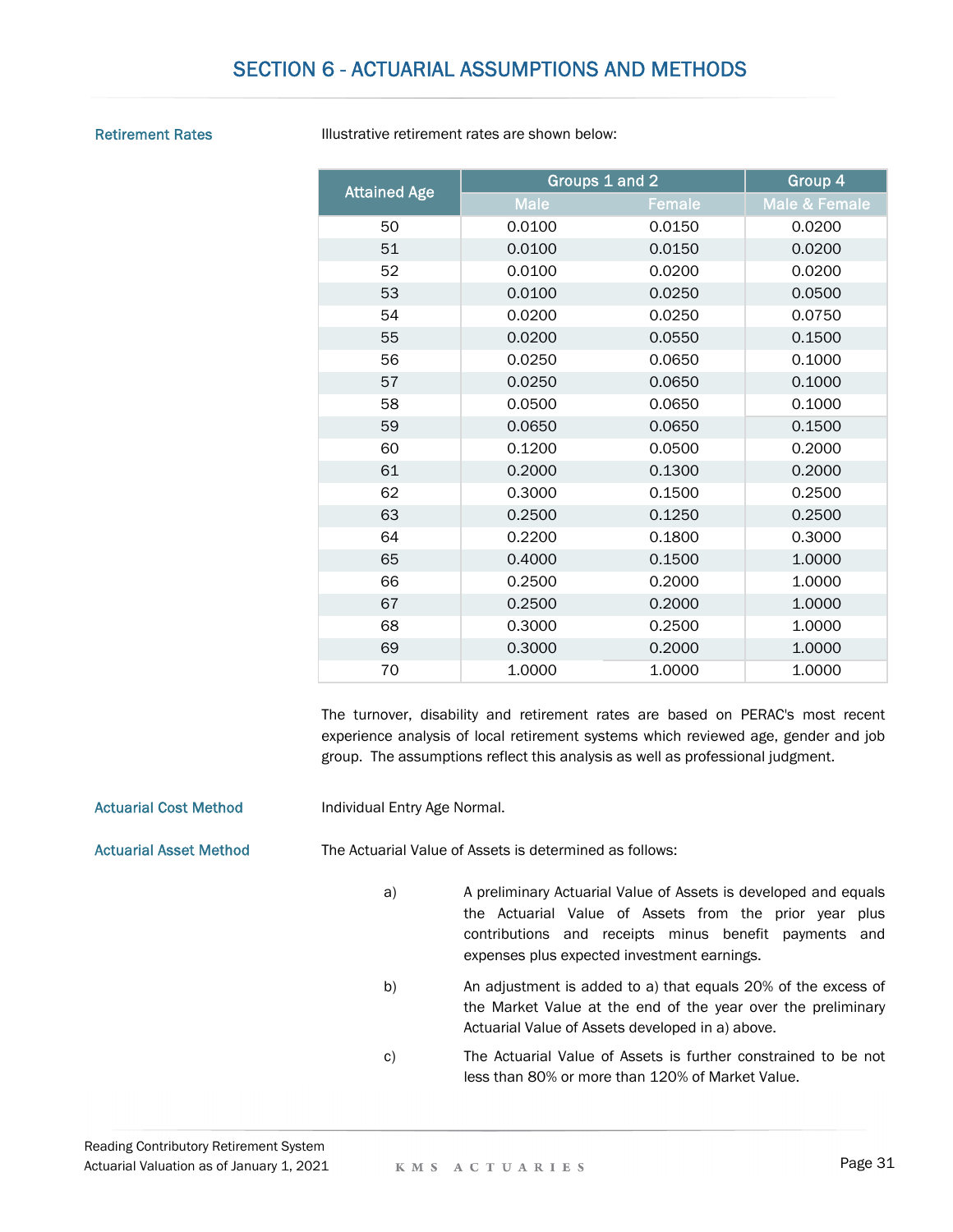| <b>Census Data</b>             | Census data as of the valuation date were submitted by the Retirement Board.                                                                                                                                                        |  |  |  |  |  |  |  |  |
|--------------------------------|-------------------------------------------------------------------------------------------------------------------------------------------------------------------------------------------------------------------------------------|--|--|--|--|--|--|--|--|
| <b>Asset Data</b>              | Asset information is reported annually to the Public Employee Retirement<br>Administration Commission by the Reading Contributory Retirement Board.                                                                                 |  |  |  |  |  |  |  |  |
| <b>Dependents</b>              | 80% of all members will be survived by a spouse. Age assumption for spouses is that<br>males are assumed to be three years older than females.                                                                                      |  |  |  |  |  |  |  |  |
| Net Section 3(8)(c) Transfers  | Reimbursements paid to and received from other retirement systems for that portion<br>of a retiree's pension that is based on service earned in another retirement system.<br>Net 3(8)(c) transfers are assumed to be \$0 per year. |  |  |  |  |  |  |  |  |
| <b>Administrative Expenses</b> | The anticipated administrative expenses for the fiscal year. For Fiscal Year 2022, the<br>administrative expenses were assumed to be \$290,000 and are anticipated to<br>increase 3.25% per year.                                   |  |  |  |  |  |  |  |  |
|                                | The administrative expense assumption is based on information relating to the<br>System's administrative expenses provided by the Retirement System.                                                                                |  |  |  |  |  |  |  |  |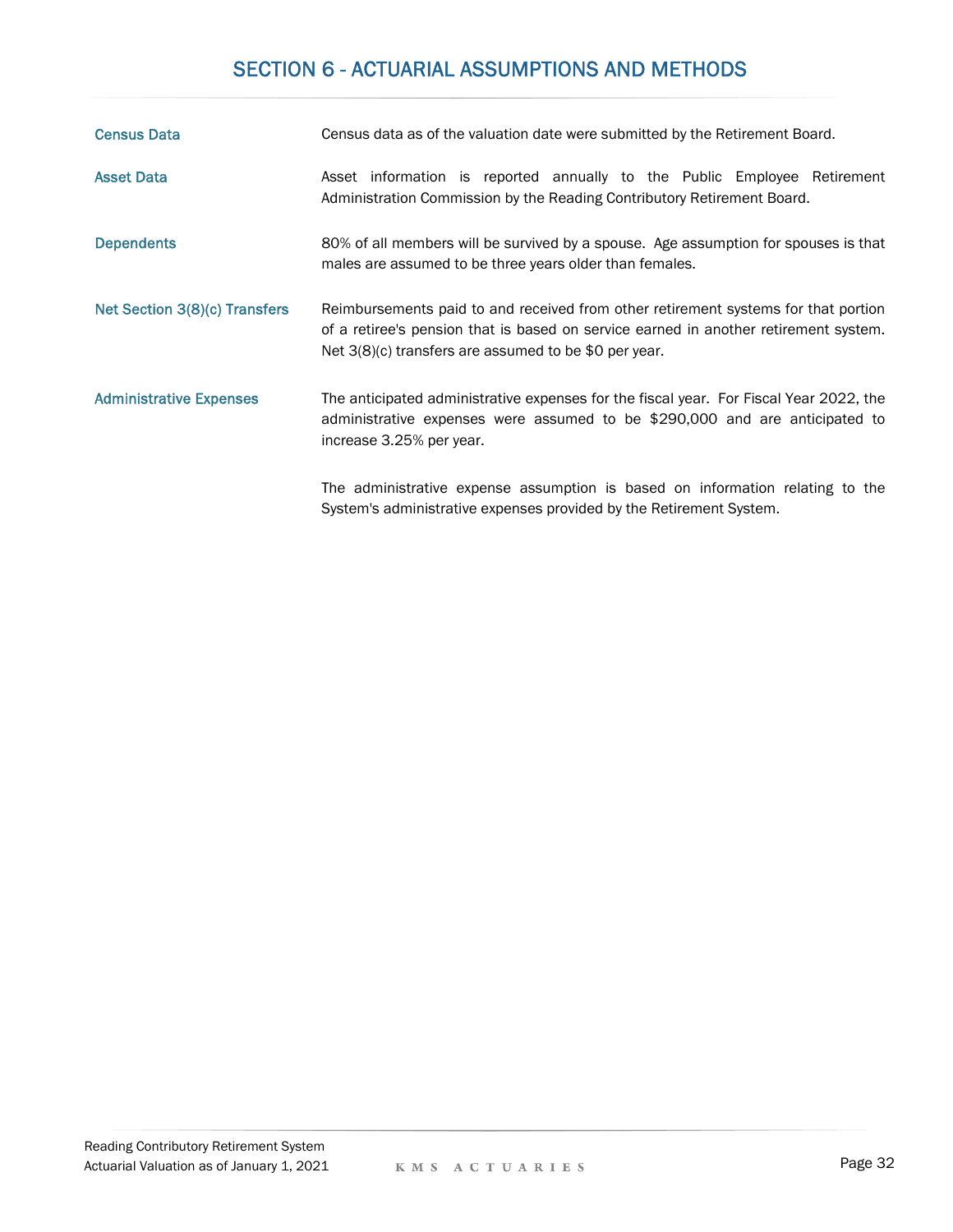### Exhibit 7.1 - Summary of Census Data as of January 1, 2021

Census data as of December 31, 2020 was provided to us by the Retirement Board. We performed edits on the data to ensure that it is reasonable and complete and made certain assumptions regarding any missing or invalid data so that results are not materially affected. Presented on the following pages are summaries of the demographic profile of active members (Exhibit 7.2) and retired plan members and beneficiaries and disabled plan members (Exhibit 7.3). Below, we present a comparison of the census data from the current and prior valuations:

| <b>Valuation Date</b>                           | <b>January 1, 2021</b> | <b>January 1, 2019</b> | % Change   |
|-------------------------------------------------|------------------------|------------------------|------------|
| <b>Census Data</b>                              |                        |                        |            |
|                                                 |                        |                        |            |
| <b>Active Members</b>                           | 355                    | 355                    | 0.0%       |
| Average Age                                     | 46.9                   | 47.0                   | (0.3%)     |
| <b>Average Service</b>                          | 12.7                   | 12.8                   | $(0.5\%)$  |
| <b>Valuation Salary</b>                         | \$29,612,763           | \$27,381,485           | 8.1%       |
| Average Salary                                  | \$83,416               | \$77,131               | 8.1%       |
|                                                 |                        |                        |            |
| <b>Retired Members and Beneficiaries</b>        | 330                    | 324                    | 1.9%       |
| Average Age                                     | 74.8                   | 74.5                   | 0.4%       |
| <b>Total Annual Retirement Allowance</b>        | \$10,973,624           | \$10,263,921           | 6.9%       |
| Average Annual Retirement Allowance             | \$33,253               | \$31,679               | 5.0%       |
| <b>State Reimbursed COLAs</b>                   | \$46,457               | \$61,120               | $(24.0\%)$ |
| <b>Total System-Funded Retirement Allowance</b> | \$10,927,167           | \$10,202,801           | 7.1%       |
|                                                 |                        |                        |            |
| <b>Disabled Members</b>                         | 36                     | 39                     | (7.7%)     |
| Average Age                                     | 67.3                   | 67.2                   | 0.0%       |
| <b>Total Annual Retirement Allowance</b>        | \$1,394,948            | \$1,421,542            | $(1.9\%)$  |
| Average Annual Retirement Allowance             | \$38,749               | \$36,450               | 6.3%       |
| <b>State Reimbursed COLAs</b>                   | \$26,490               | \$37,110               | (28.6%)    |
| <b>Total System-Funded Retirement Allowance</b> | \$1,368,458            | \$1,384,432            | $(1.2\%)$  |
| <b>Inactive Members</b>                         | 56                     | 43                     | 30.2%      |
| <b>Annuity Savings Fund</b>                     | \$1,673,863            | \$1,285,478            | 30.2%      |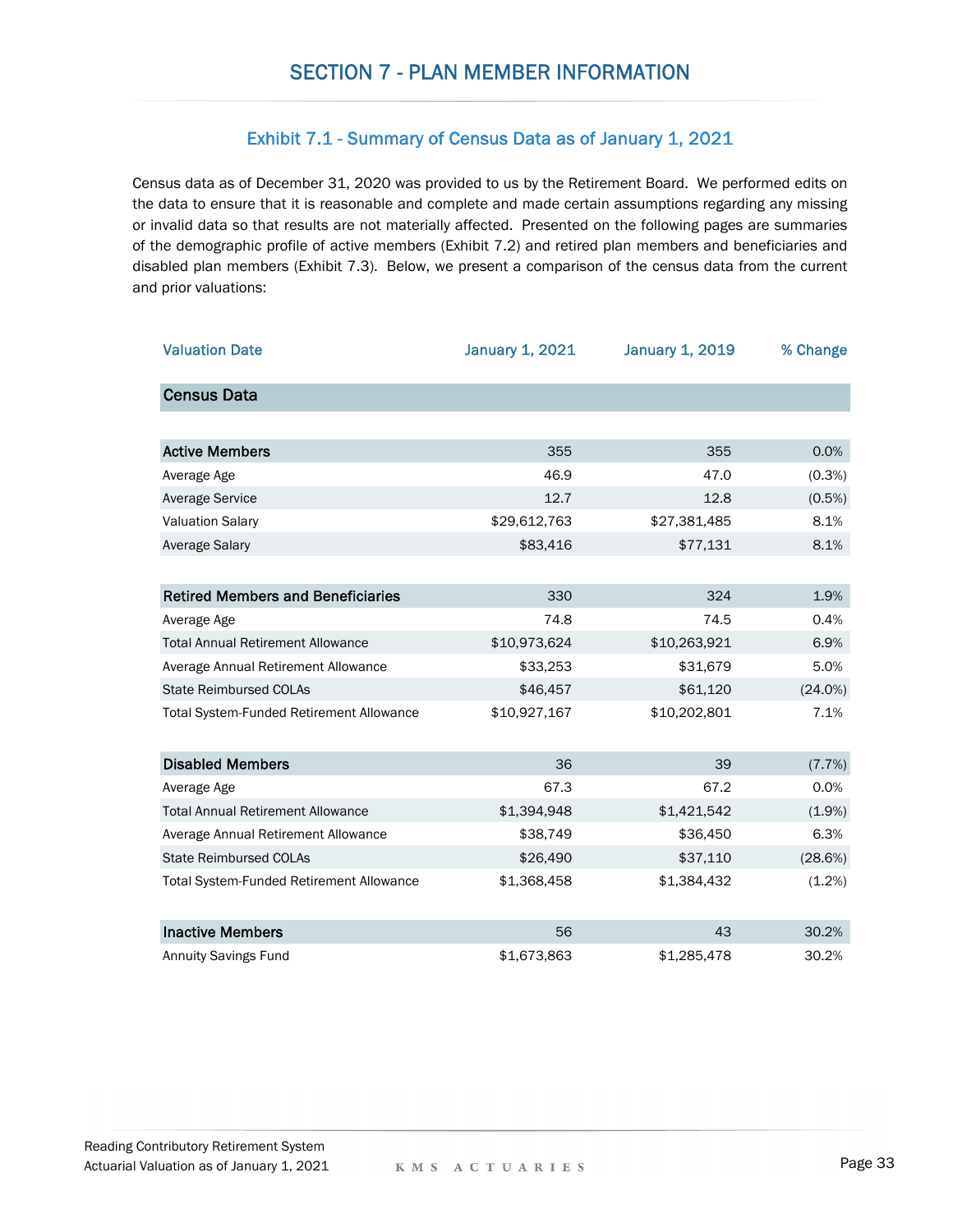# SECTION 7 - PLAN MEMBER INFORMATION

| <b>Years of Service</b> |          |                          |              |                          |                          |                   |              |                          | <b>Total</b>             |                          |                |                          |
|-------------------------|----------|--------------------------|--------------|--------------------------|--------------------------|-------------------|--------------|--------------------------|--------------------------|--------------------------|----------------|--------------------------|
| <b>Attained Age</b>     | $0$ to 4 | 5 to 9                   | 10 to 14     | 15 to 19                 | $20$ to 24               | 25 to 29          | 30 to 34     | 35 to 39                 | 40 & up                  | <b>Total</b>             | <b>Salary</b>  | Average<br><b>Salary</b> |
| Under 20                |          |                          |              |                          |                          |                   |              |                          |                          | $\overline{\phantom{a}}$ | $\blacksquare$ |                          |
| 20 to 24                | 8        | $\overline{\phantom{a}}$ |              |                          |                          |                   |              |                          | $\overline{\phantom{a}}$ | 8                        | 396,248        | 49,531                   |
| 25 to 29                | 28       | 5                        | ٠            | ٠                        | $\overline{\phantom{a}}$ |                   |              |                          | $\sim$                   | 33                       | 1,964,181      | 59,521                   |
| 30 to 34                | 17       | 16                       | $\mathbf{1}$ | $\overline{\phantom{a}}$ | $\overline{\phantom{a}}$ | $\qquad \qquad -$ |              | $\overline{\phantom{a}}$ | $\overline{\phantom{a}}$ | 34                       | 2,616,543      | 76,957                   |
| 35 to 39                | 14       | 13                       | 17           | $\mathbf{1}$             |                          |                   |              |                          | $\overline{\phantom{a}}$ | 45                       | 3,839,835      | 85,330                   |
| 40 to 44                | 6        | 6                        | $\mathbf{1}$ | 13                       | 4                        | $\overline{a}$    | . .          | $\overline{\phantom{a}}$ | $\overline{\phantom{a}}$ | 30                       | 2,798,354      | 93,278                   |
| 45 to 49                | 4        | $\overline{7}$           | 4            | 15                       | 10                       | 3                 | $\mathbf{1}$ | $\overline{\phantom{a}}$ | $\overline{\phantom{a}}$ | 44                       | 3,854,182      | 87,595                   |
| 50 to 54                | 5        | 9                        | 10           | $\overline{7}$           | 6                        | 5                 | 6            | $\overline{\phantom{a}}$ | $\overline{\phantom{a}}$ | 48                       | 4,314,677      | 89,889                   |
| 55 to 59                | 10       | 9                        | 5            | 6                        | 5                        | 8                 | 8            | $\overline{2}$           | $\sim$                   | 53                       | 4,485,299      | 84,628                   |
| 60 to 64                | 5        | 9                        | 11           | 3                        | $\overline{4}$           | $\overline{2}$    | 6            | $\mathbf{3}$             | $\mathbf{1}$             | 44                       | 4,129,488      | 93,852                   |
| 65 to 69                | 3        | $\mathbf{1}$             | 3            | ٠                        | $\overline{2}$           |                   | $\mathbf{1}$ | $\overline{\phantom{a}}$ | 2                        | 12                       | 946,066        | 78,839                   |
| 70 & up                 |          | $\mathbf{1}$             | $\mathbf{1}$ |                          | $\mathbf{1}$             |                   | $\mathbf{1}$ | $\overline{\phantom{a}}$ | ۰                        | 4                        | 267,891        | 66,973                   |
|                         |          |                          |              |                          |                          |                   |              |                          |                          |                          |                |                          |
| <b>Total</b>            | 100      | 76                       | 53           | 45                       | 32                       | 18                | 23           | 5                        | 3                        | 355                      | 29,612,763     | 83,416                   |
|                         |          |                          |              |                          |                          |                   |              |                          |                          |                          |                |                          |
| <b>Average Salary</b>   | 70,590   | 77,753                   | 81,812       | 94,882                   | 92,303                   | 104,467           | 103,949      | 105,014                  | 96,259                   |                          |                |                          |

# Exhibit 7.2 - Active Members by Age and Years of Service as of January 1, 2021



 - 25,000 50,000 75,000 100,000 125,000

AD ELVA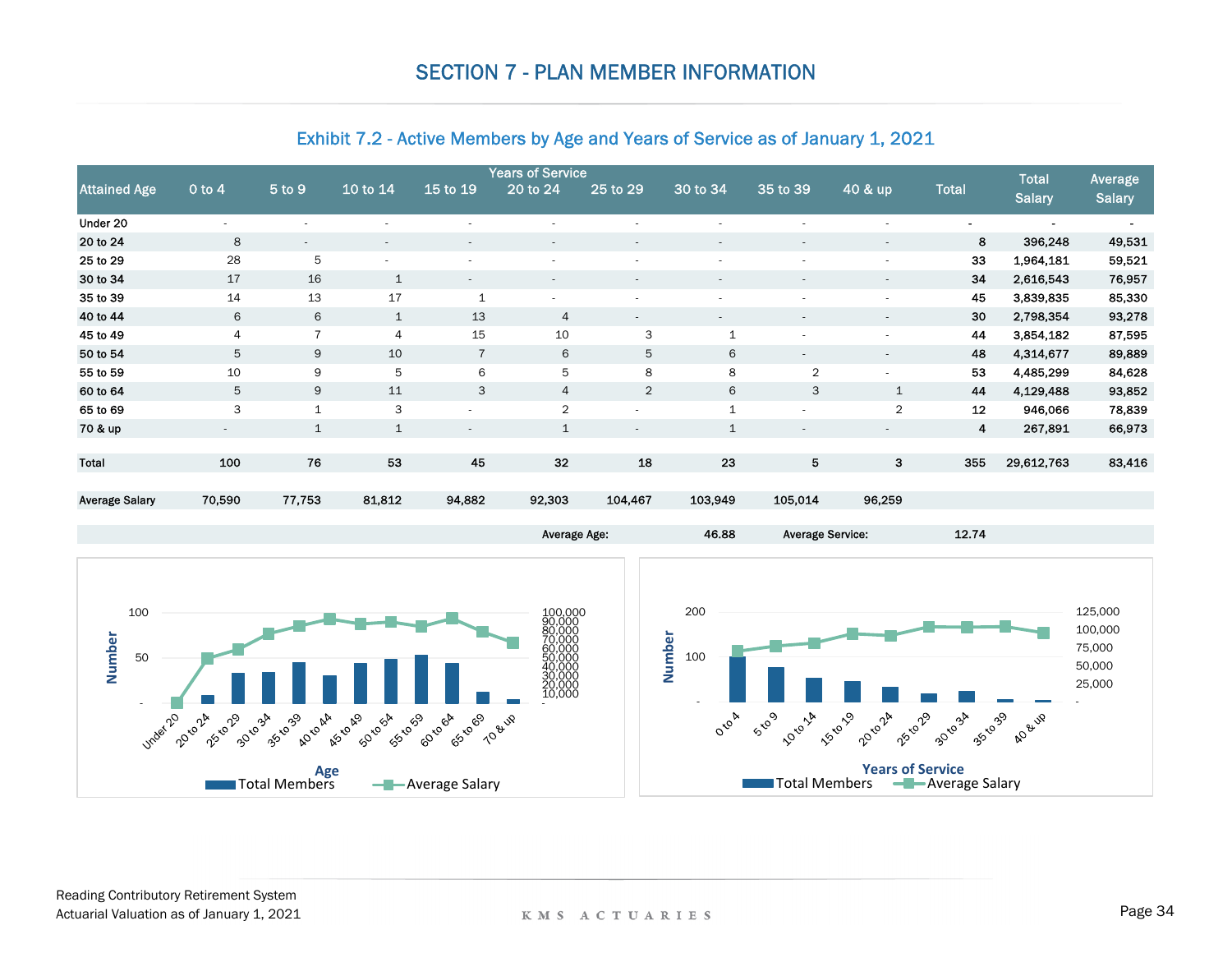# SECTION 7 - PLAN MEMBER INFORMATION

|                                     | <b>Service Retirements</b> |                          |                     | <b>Disability Retirements</b> |                          | <b>Beneficiaries</b> |  |  |
|-------------------------------------|----------------------------|--------------------------|---------------------|-------------------------------|--------------------------|----------------------|--|--|
|                                     |                            | <b>Annual Retirement</b> |                     | <b>Annual Retirement</b>      | <b>Annual Retirement</b> |                      |  |  |
| <b>Attained Age</b>                 | <b>Number</b>              | <b>Allowance</b>         | <b>Number</b>       | Allowance                     | <b>Number</b>            | <b>Allowance</b>     |  |  |
| Under 20                            | 0                          | $\mathbf 0$              | 0                   | 0                             | $\circ$                  | 0                    |  |  |
| 20-24                               | 0                          | $\mathbf 0$              | $\mathsf{O}$        | $\mathbf 0$                   | $\circ$                  | $\mathsf{O}$         |  |  |
| 25-29                               | 0                          | 0                        | 0                   | 0                             | 0                        | 0                    |  |  |
| 30-34                               | 0                          | $\circ$                  | 0                   | $\circ$                       | $\circ$                  | $\mathbf 0$          |  |  |
| 35-39                               | 0                          | 0                        | 1                   | 63,044                        | 0                        | $\Omega$             |  |  |
| 40-44                               | 0                          | $\mathbf 0$              | 0                   | O                             | $\mathbf 1$              | 11,069               |  |  |
| 45-49                               |                            | 63,329                   | 2                   | 113,443                       | 0                        |                      |  |  |
| 50-54                               |                            | 73,774                   | $\overline{a}$      | 115,146                       | $\circ$                  | $\Omega$             |  |  |
| 55-59                               | 12                         | 417,938                  | 4                   | 192,689                       | 3                        | 44,102               |  |  |
| 60-64                               | 34                         | 1,811,068                | 4                   | 169,687                       | $\mathbf 1$              | 32,130               |  |  |
| 65-69                               | 60                         | 2,518,390                | 6                   | 216,683                       | 4                        | 101,286              |  |  |
| 70-74                               | 57                         | 1,969,347                | $\mathsf 9$         | 299,865                       | 8                        | 237,770              |  |  |
| 75-79                               | 42                         | 1,292,444                | 3                   | 77,534                        |                          | 187,188              |  |  |
| 80-84                               | 45                         | 1,289,295                | 3                   | 95,801                        | $\mathbf 1$              | 9,973                |  |  |
| 85-89                               | 18                         | 351,127                  | 2                   | 51,056                        | 8                        | 160,219              |  |  |
| 90-94                               | 13                         | 207,773                  | $\mathsf{O}\xspace$ | $\circ$                       | 5                        | 62,817               |  |  |
| $95+$                               | 5                          | 69,025                   | $\mathsf{O}\xspace$ | 0                             | $\overline{4}$           | 63,560               |  |  |
|                                     |                            |                          |                     |                               |                          |                      |  |  |
| <b>Total</b>                        | 288                        | 10,063,510               | 36                  | 1,394,948                     | 42                       | 910,114              |  |  |
| Average Age                         | 74.3                       |                          | 67.3                |                               | 78.3                     |                      |  |  |
| <b>Average Retirement Allowance</b> |                            | 34,943                   |                     | 38,749                        |                          | 21,669               |  |  |

|  | Exhibit 7.3 - Annual Retirement Allowances as of January 1, 2021 |  |  |  |
|--|------------------------------------------------------------------|--|--|--|
|--|------------------------------------------------------------------|--|--|--|



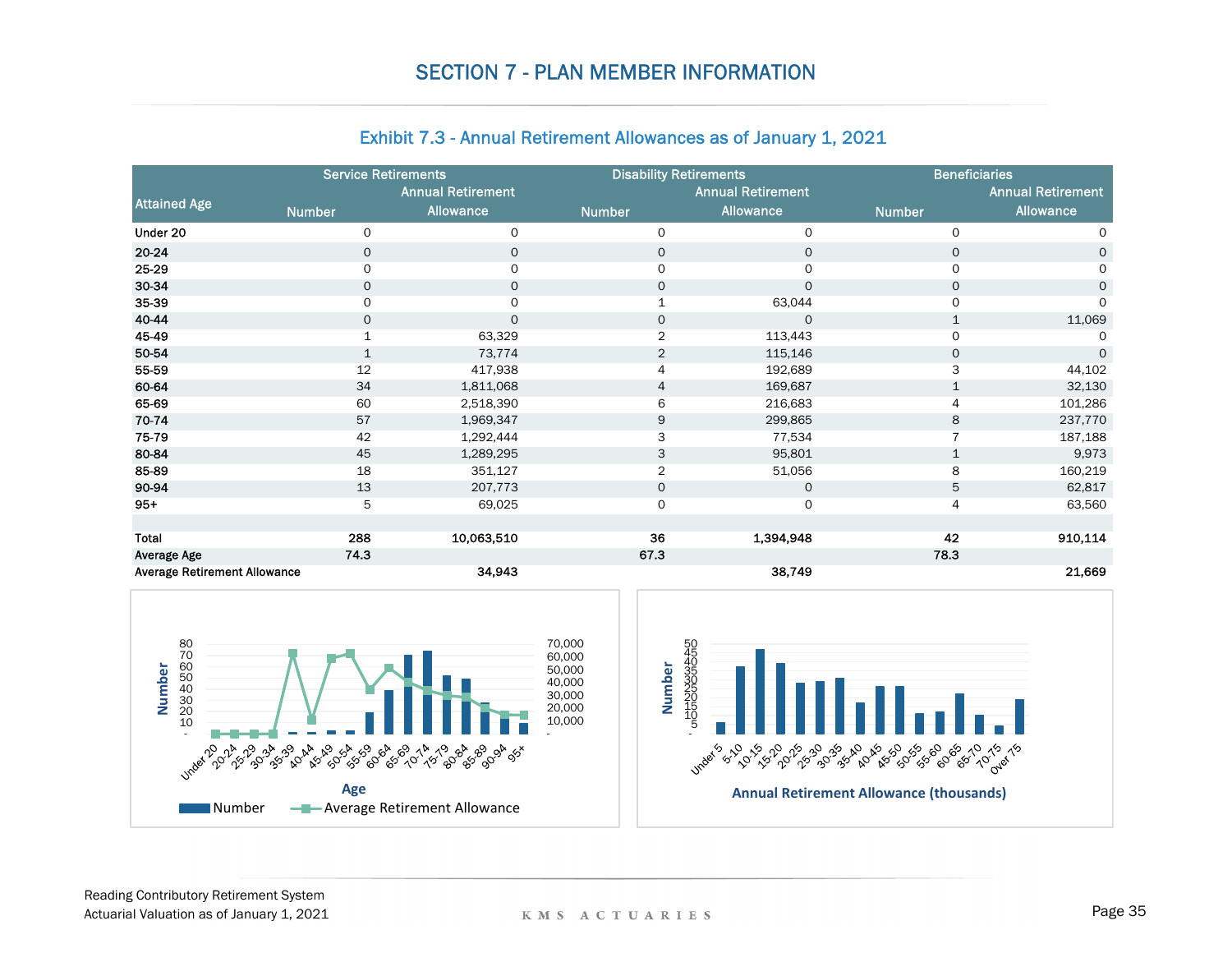Actuarial Accrued Liability – That portion of the Actuarial Present Value of pension plan benefits which is not provided by future Normal Costs or employee contributions. It is the portion of the Actuarial Present Value attributable to service rendered as of the Valuation Date.

Actuarial Assumptions – Assumptions, based upon past experience or standard tables, used to predict the occurrence of future events affecting the commencement, amount and duration of pension benefits, such as: changes in compensation, mortality, withdrawal, disablement and retirement; rates of investment earnings and asset appreciation or depreciation; and any other relevant items.

Actuarial Cost Method (or Funding Method) – A procedure for allocating the Actuarial Present Value of all past and future pension plan benefits to the current year (Normal Cost) and the past (Actuarial Accrued Liability).

Actuarial Gain or Loss (or Experience Gain or Loss) – A measure of the difference between actual experience and that expected based upon the set of Actuarial Assumptions, during the period between the valuation date and the most recent immediately preceding valuation date.

Actuarial Present Value – The dollar value on the valuation date of all benefits expected to be paid to current members based upon the Actuarial Assumptions and the terms of the Plan.

Amortization Payment – That portion of the pension plan appropriation which represents payments made to pay interest on and the reduction of the Unfunded Accrued Liability.

Annual Statement – The statement submitted by the local retirement board to PERAC each year that describes the asset holdings and Fund balances as of December 31 and the transactions during the calendar year that affected the financial condition of the retirement system.

Annuity Reserve Fund – The fund into which total accumulated Member Contributions, including interest, is transferred at the time a member retires, and from which annuity payments are made.

Annuity Savings Fund – The fund in which Member Contributions plus interest credited are held for active members and for former members who have not withdrawn their contributions and are not yet receiving a benefit (inactive members).

Assets – The total value of the investments held by the Plan trust that are for the payment of promised benefits. Employer appropriations and Member Contributions, as well as investment earnings, are added to the Plan trust. Benefit payments and other disbursements are withdrawn from the Plan trust. For valuation purposes, assets are usually measured at market value.

Cost of Benefits – The estimated payment from the pension system for benefits for the fiscal year.

Expense Fund – The fund into which the appropriation for administrative expenses is paid and from which all such expenses are paid.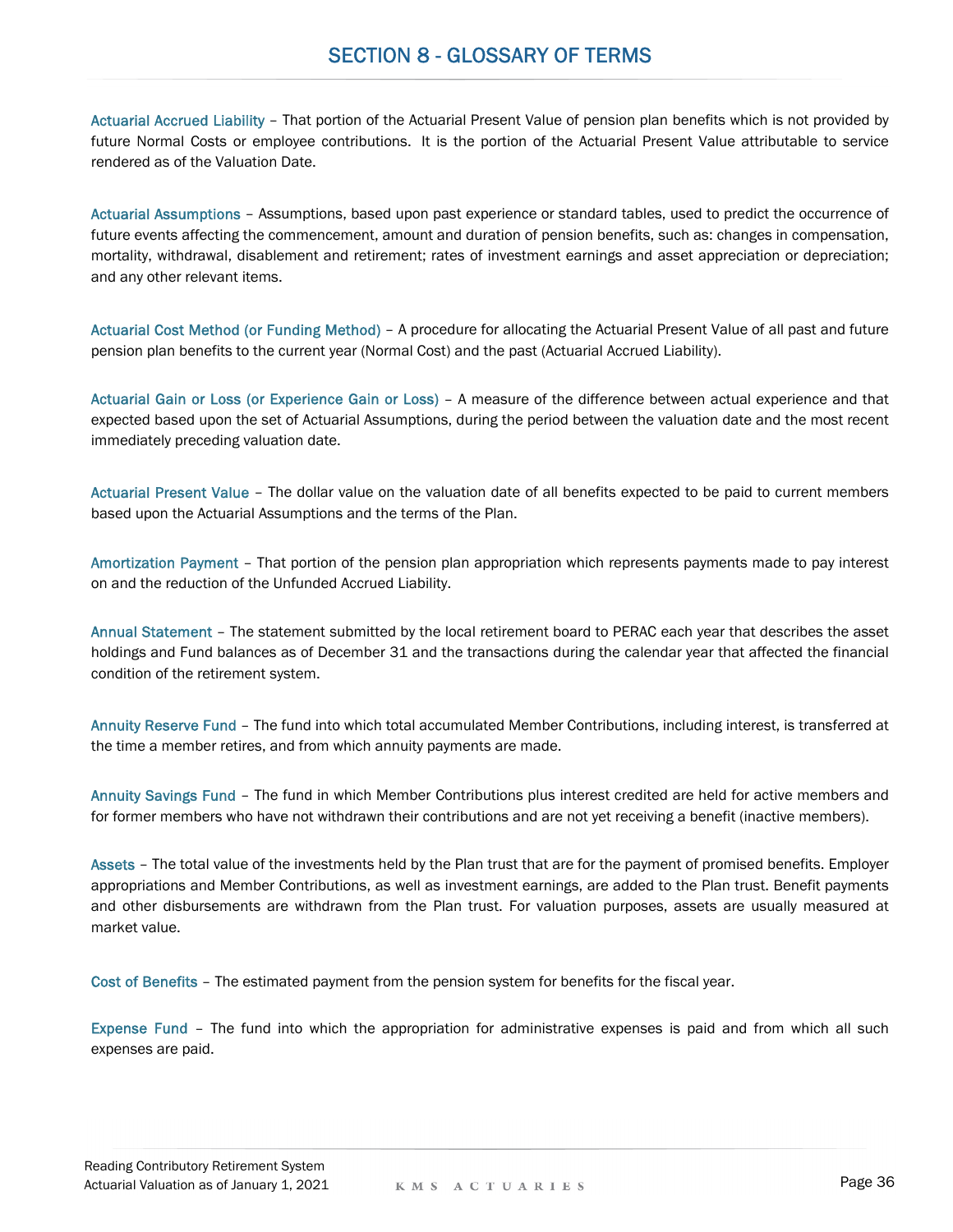# SECTION 8 - GLOSSARY OF TERMS

Funded Ratio – The Actuarial Value of Assets expressed as a percentage of the Actuarial Accrued Liability.

Funding Schedule – The schedule based upon the most recently approved actuarial valuation which sets forth the amount which would be appropriated to the pension system in accordance with Section 22D and Section 22F of M.G.L. Chapter 32.

GASB – Governmental Accounting Standards Board.

Normal Cost – Total Normal Cost is that portion of the Actuarial Present Value of pension plan benefits which is expected to accrue in the current fiscal year. The Employee Normal Cost is the amount of the expected Member Contributions for the current fiscal year. The Employer Normal Cost is the difference between the Total Normal Cost and the Employee Normal Cost.

Pension Fund – The fund into which appropriation amounts as determined by PERAC are paid and from which pension benefits are paid.

Pension Reserve Fund – The fund which shall be credited with all amounts set aside by a system for the purpose of establishing a reserve to meet future pension liabilities. These amounts would include excess interest earnings.

Present Value of Future Benefits – The actuarial present value of the cost to finance benefits payable in the future, discounted to reflect the expected effects of the time value of money and the probabilities of payment.

Special Fund for Military Service Credit – The fund which is credited with amounts paid by the retirement board equal to the amount which would have been contributed by a member during a military leave of absence as if the member had remained in active service of the retirement board. In the event of retirement or a non-job related death, such amount is transferred to the Annuity Reserve Fund. In the event of termination prior to retirement or death, such amount shall be transferred to the Pension Fund.

Total Pension Liability – The portion of the Actuarial Present Value attributable to past service in accordance with the Entry Age cost method as stipulated by GASB Statement Number 67 (GASB 67).

Unfunded Actuarial Accrued Liability – The excess of the Actuarial Accrued Liability over the Actuarial Value of Assets.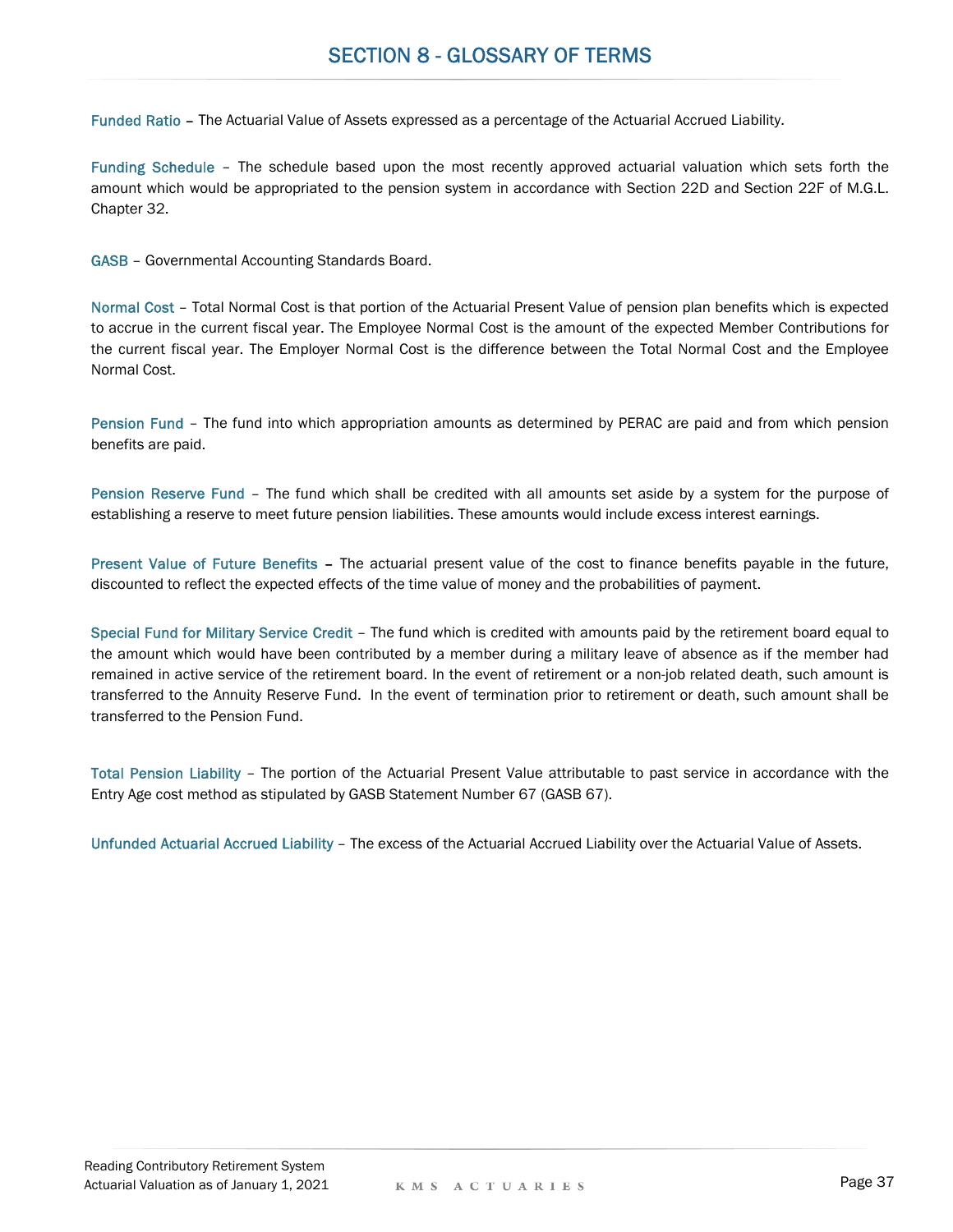# SECTION 9 - RESULTS BY DEPARTMENT

|                                                      | Storm Water    |                |                        |            |                |                |                |             |             |
|------------------------------------------------------|----------------|----------------|------------------------|------------|----------------|----------------|----------------|-------------|-------------|
| Department                                           | Enterprise     | Housing        | <b>Municipal Light</b> | School     | Sewer          | Water          | Retirement     | Town        | Total       |
| Summary of Member Data as of January 1, 2021         |                |                |                        |            |                |                |                |             |             |
| <b>Active Members</b>                                | $\overline{2}$ | 3              | 66                     | 49         | $\overline{4}$ | 11             | $\overline{2}$ | 218         | 355         |
| Average Age                                          | 45.3           | 50.6           | 51.2                   | 50.4       | 42.2           | 43.3           | 56.2           | 44.9        | 46.9        |
| <b>Average Service</b>                               | 5.7            | 5.9            | 14.3                   | 8.3        | 16.5           | 14.0           | 9.3            | 13.3        | 12.7        |
| Salary                                               | 92,578         | 226,691        | 7,414,484              | 3,014,511  | 234,331        | 712,855        | 156,985        | 17,760,329  | 29,612,763  |
| Average Salary                                       | 46,289         | 75,564         | 112,341                | 61,521     | 58,583         | 64,805         | 78,493         | 81,469      | 83,416      |
| Retired Members and Survivors                        | 0              | $\overline{7}$ | 74                     | 93         | $\overline{4}$ | 8              | 0              | 144         | 330         |
| <b>Annual Pensions</b>                               | 0              | 217,801        | 3,431,463              | 1,440,410  | 65,403         | 319,638        | $\mathsf O$    | 5,498,908   | 10,973,624  |
| Average Age                                          | 0.0            | 73.2           | 71.9                   | 78.7       | 72.8           | 71.2           | 0.0            | 74.1        | 74.8        |
| <b>Disabled Members</b>                              | 0              | 0              | $\overline{7}$         | 1          | $\mathbf{1}$   | $\overline{2}$ | $\circ$        | 25          | 36          |
| <b>Annual Pensions</b>                               | 0              | 0              | 306,153                | 31,008     | 30,288         | 65,473         | $\mathbf 0$    | 962,025     | 1,394,948   |
| Average Age                                          | 0.0            | 0.0            | 64.0                   | 62.7       | 77.9           | 63.5           | 0.0            | 68.3        | 67.3        |
| <b>Inactive Members</b>                              | $\mathbf{1}$   | $\mathsf 0$    | 6                      | 12         | $\mathbf{1}$   | 3              | $\mathbf 1$    | 32          | 56          |
| <b>Annuity Savings Fund</b>                          | 42,463         | $\mathsf 0$    | 216,292                | 474,704    | 13,148         | 79,433         | 18,319         | 829,504     | 1,673,863   |
| Normal Cost as of January 1, 2021                    |                |                |                        |            |                |                |                |             |             |
| 1.1 Total Normal Cost                                | 3,514          | 36,118         | 1,521,362              | 440,696    | 24,345         | 78,428         | 25,569         | 3,056,891   | 5,186,923   |
| 1.2 Administrative Expenses                          | 196            | 2,019          | 85,059                 | 24,639     | 1,361          | 4,385          | 1,430          | 170,911     | 290,000     |
| 1.3 Total Normal Cost = $1.1 + 1.2$                  | 3,710          | 38,137         | 1,606,421              | 465,335    | 25,706         | 82,813         | 26,999         | 3,227,802   | 5,476,923   |
| 1.4 Employee Normal Cost                             | 3,894          | 23,136         | 747,225                | 291,781    | 22,725         | 69,353         | 16,068         | 1,779,498   | 2,953,680   |
| 1.5 Employer Normal Cost = 1.3 - 1.4                 | (184)          | 15,001         | 859,196                | 173,554    | 2,981          | 13,460         | 10,931         | 1,448,304   | 2,523,243   |
| 1.6 Adjusted for payment timing                      | (194)          | 15,780         | 903,791                | 182,562    | 3,136          | 14,159         | 11,498         | 1,523,475   | 2,654,207   |
| Actuarial Accrued Liability as of January 1, 2021    |                |                |                        |            |                |                |                |             |             |
| 2.1 Active Employees                                 | 145,593        | 278,015        | 23,127,029             | 4,687,625  | 773,269        | 1,882,385      | 353,126        | 54,553,444  | 85,800,486  |
| 2.2 Retired Members and Survivors                    | 0              | 2,379,024      | 36,513,238             | 12,831,572 | 808,231        | 3,379,322      | $\mathbf 0$    | 54,150,275  | 110,061,662 |
| 2.3 Disabled Members                                 | 0              | $\mathsf 0$    | 3,695,570              | 432,808    | 218,654        | 827,797        | 0              | 10,178,558  | 15,353,387  |
| 2.4 Inactive Members                                 | 42,463         | 0              | 216,292                | 474,704    | 13,148         | 79,433         | 18,319         | 829,504     | 1,673,863   |
| 2.5 Total = $2.1 + 2.2 + 2.3 + 2.4$                  | 188,056        | 2,657,039      | 63,552,129             | 18,426,709 | 1,813,302      | 6,168,937      | 371,445        | 119,711,781 | 212,889,398 |
| Actuarial Value of Plan Assets as of January 1, 2021 |                |                |                        |            |                |                |                |             |             |
| 3.1 Actuarial Value of Assets                        | 281,655        | 1,524,494      | 50,945,607             | 12,554,549 | 1,187,482      | 4,632,846      | 122,692        | 89,468,214  | 160,717,539 |